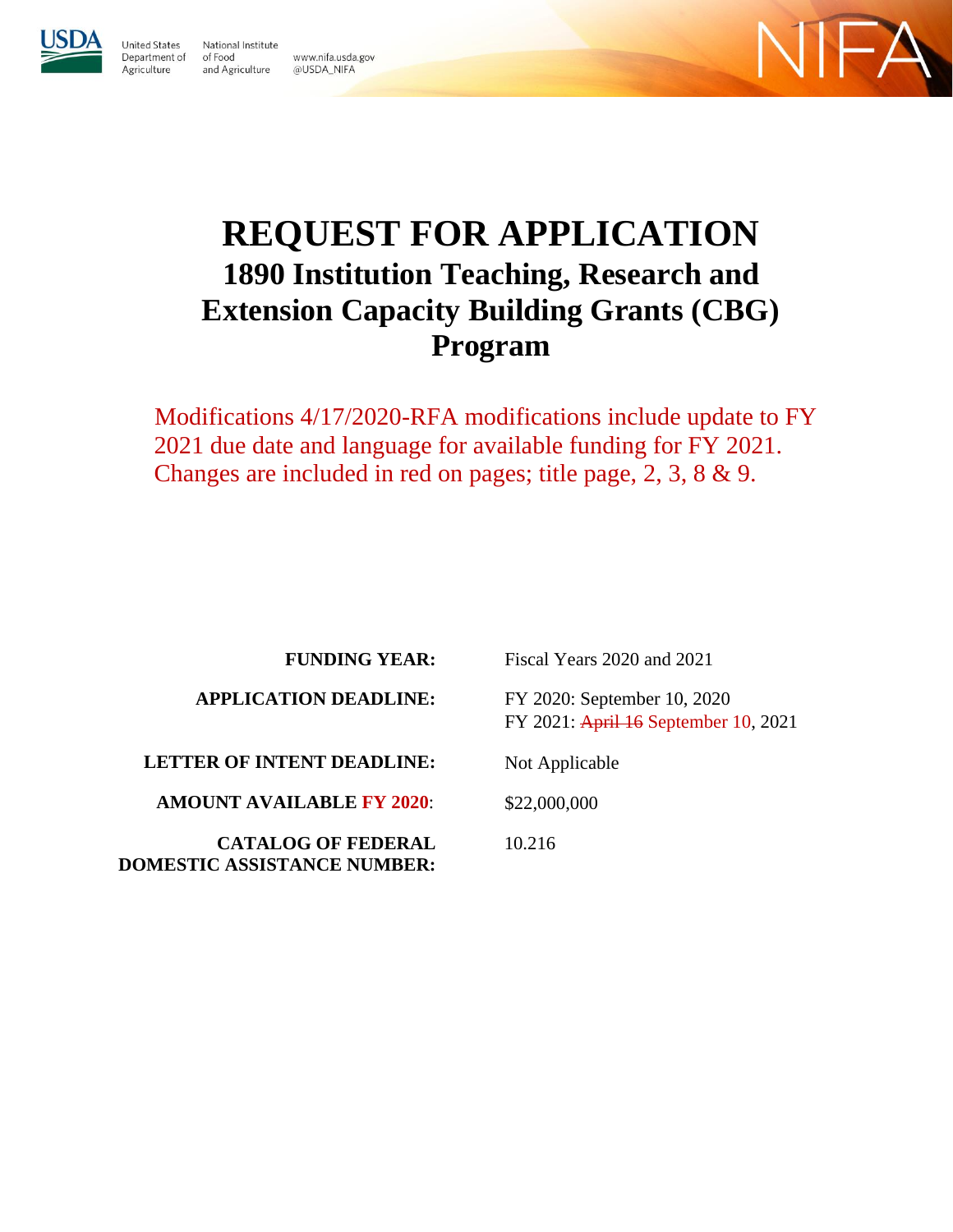## **INITIAL ANNOUNCEMENT**

<span id="page-1-0"></span>National Institute of Food and Agriculture, United States (U.S.) Department of Agriculture (USDA)

*Catalog of Federal Domestic Assistance.* The CBG is listed in the Assistance Listings under the Catalog of Federal Domestic Assistance number **10.216**.

<span id="page-1-1"></span>**Table 1:** Key Dates and Deadlines

| <b>Task Description</b>        | <b>Deadline</b>                                                         |
|--------------------------------|-------------------------------------------------------------------------|
|                                | Application: FY 2020: September 10, 2020                                |
|                                | FY 2021: April 16-September 10, 2021                                    |
|                                | 5:00 P.M. Eastern                                                       |
|                                |                                                                         |
| Letter of Intent: Not Required |                                                                         |
|                                | Applicants Comments: Within six months from the issuance of this notice |
|                                | (NIFA may not consider comments received after the sixth month)         |

*Stakeholder Input*. The National Institute of Food and Agriculture (NIFA) seeks comments on all request for applications (RFAs) so it can deliver programs efficiently, effectively, with integrity, and with a focus on customer service. NIFA considers comments, to the extent possible when developing RFAs and use comments to help meet the requirements of Section 103(c)(2) of the Agricultural Research, Extension, and Education Reform Act of 1998 (7 U.S.C. 7613(c)(2)). Applicants may submit written comments to [Policy@usda.gov](mailto:Policy@usda.gov) (email is for comments only). Please use the following subject line: Response to the 1890 Institution Teaching, Research and Extension Capacity Building Grants (CBG) Program RFA.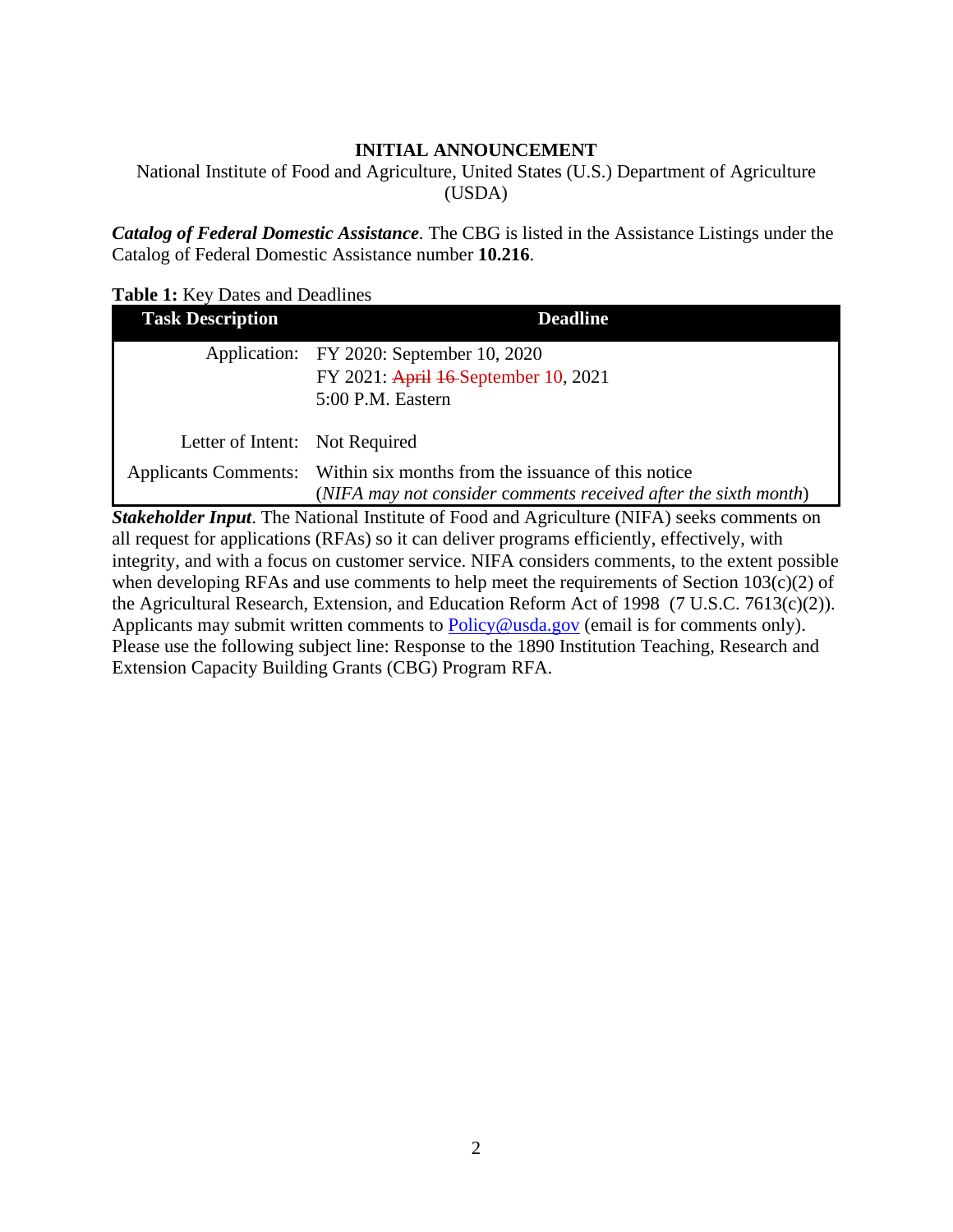#### **EXECUTIVE SUMMARY**

<span id="page-2-0"></span>NIFA requests applications for the CBG Program for fiscal years (FYs) 2020 and 2021 to strengthen research, teaching, and extension capacity needed to advance fundamental sciences, as well as translational research and development in support of agriculture; and to coordinate opportunities to build on these discoveries at the 1890 Land-Grant Institutions.

The anticipated amount available for grants in FY 2020 is approximately \$22,000,000 million.

Eligible institutions may submit up to twelve Standard/Collaborative and three Professional Development applications per institution in each of FY 2020 and 2021.

This notice identifies the objectives for CBG projects, deadline dates, funding information, eligibility criteria for projects and applicants, and application forms and associated instructions needed to apply for a CBG grant.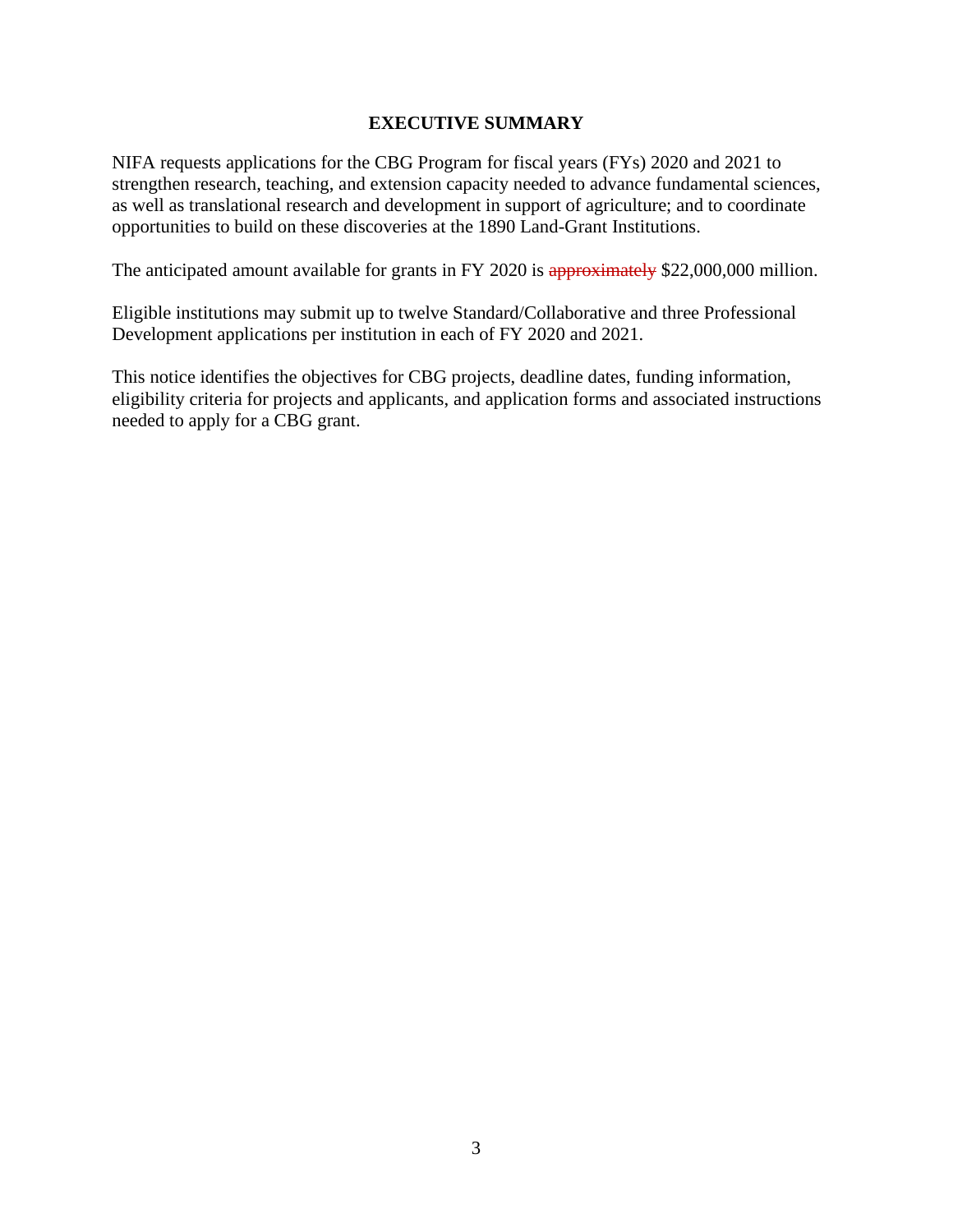# **TABLE OF CONTENTS**

| А.              |  |
|-----------------|--|
| В.              |  |
|                 |  |
| А.              |  |
| <b>B.</b>       |  |
| C.              |  |
| D.              |  |
|                 |  |
| А.              |  |
| <b>B.</b>       |  |
|                 |  |
| А.              |  |
| <b>B.</b>       |  |
| $\mathcal{C}$ . |  |
|                 |  |
| А.              |  |
| B.              |  |
| $\mathcal{C}$ . |  |
| D.              |  |
|                 |  |
| A.              |  |
| <b>B.</b>       |  |
|                 |  |
| А.              |  |
| <b>B.</b>       |  |
| C.              |  |
|                 |  |
|                 |  |
|                 |  |
|                 |  |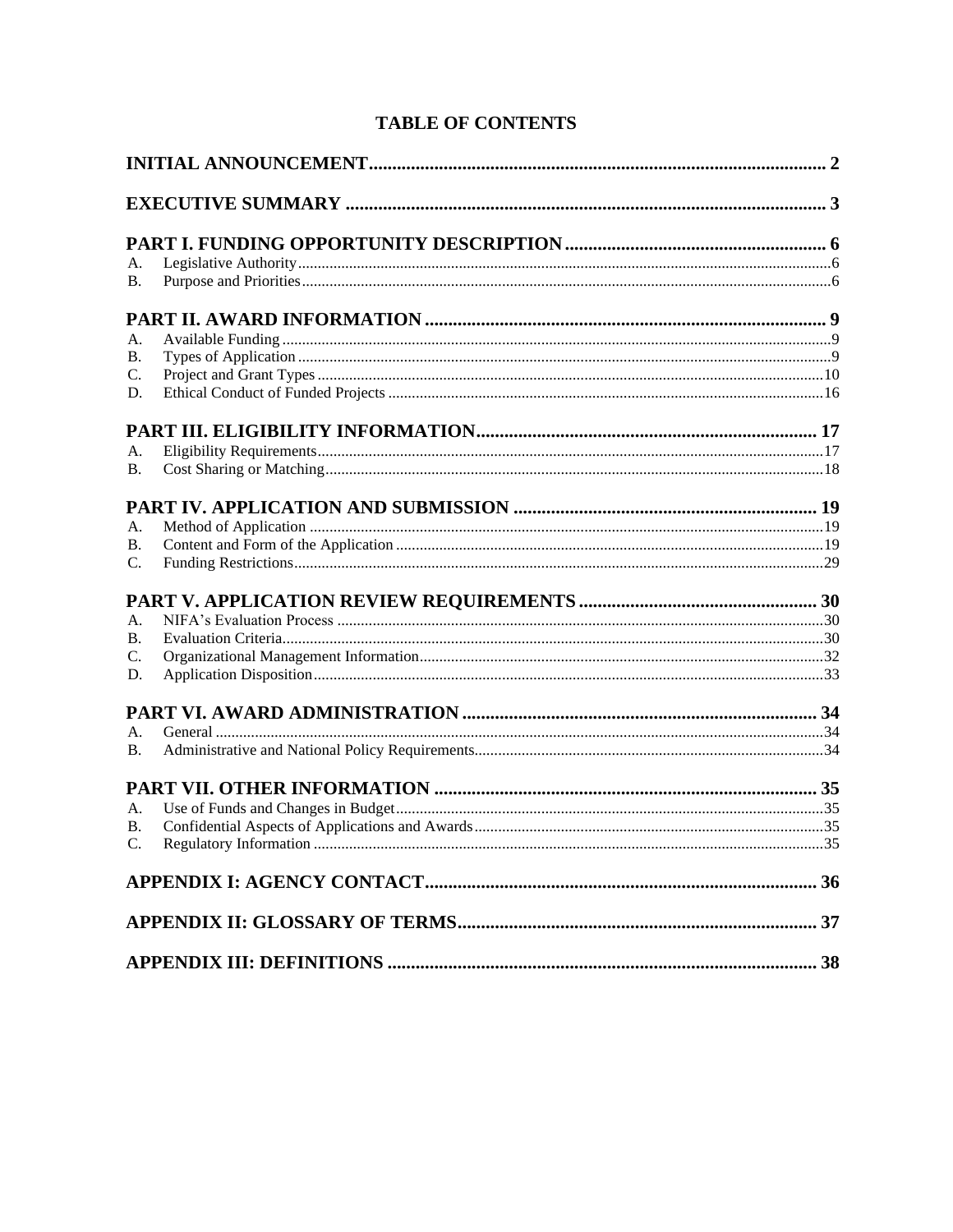# **TABLE OF TABLES**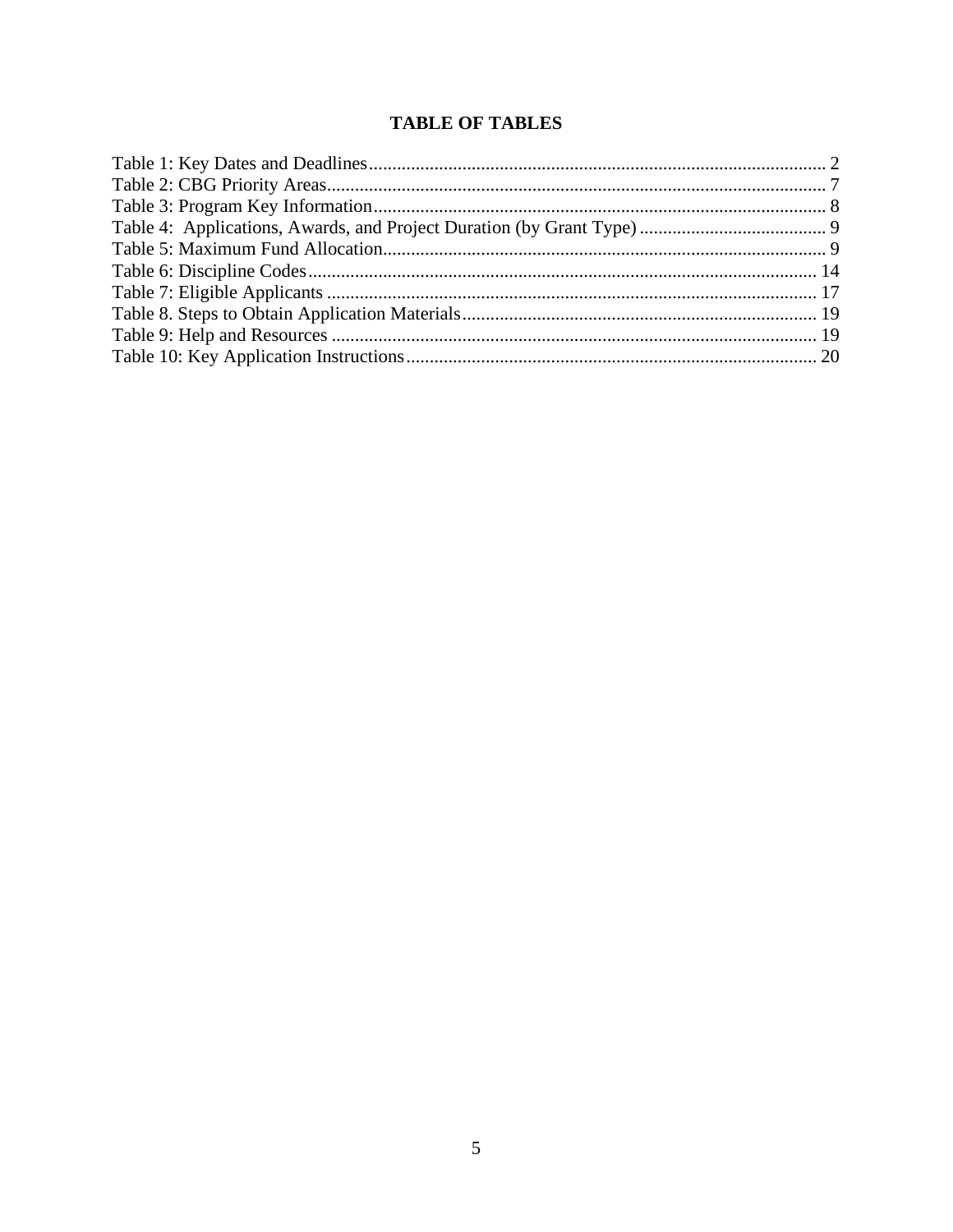## <span id="page-5-0"></span>**PART I. FUNDING OPPORTUNITY DESCRIPTION**

## <span id="page-5-1"></span>**A. Legislative Authority**

Authority for this program is contained in Section 1417 (b)(4) of the National Agricultural Research, Extension, and Teaching Policy Act of 1977 (NARETPA), as amended [7 U.S.C. 3152 (b)(4)] and pursuant to annual appropriations made available specifically for the 1890 Capacity Building Program. Section 7107 of the Food, Conservation, and Energy Act of 2008 (FCEA) (Pub. L. 110-246) amended the authority for the 1890 Capacity Building Program to allow for extension capacity building, as well as teaching and research.

See **Appendix III** for definitions of "capacity building" and "food, agricultural, natural resources, and human (FANH) sciences."

## <span id="page-5-2"></span>**B. Purpose and Priorities**

CBG advances food, agriculture, natural resources and human sciences, including conventional and organic food production systems. The program directly aligns with [2018-2022 USDA](http://www.usda.gov/our-agency/about-usda/strategic-goals)  [Strategic Plan](http://www.usda.gov/our-agency/about-usda/strategic-goals) , Goal #4: Facilitate Rural Prosperity and Economic Development; Objective 4.1: Expand rural business opportunity and rural quality of life with access to capital; improved infrastructure, broadband access and connectivity; and support for workforce availability.

CBG is designed specifically to build the institutional teaching, research and extension capacities of the eligible institutions through cooperative programs with Federal and non-Federal entities. The program is designed to achieve three major goals:

- 1. To advance the cultural diversity of the FANH sciences scientific and professional workforce by attracting and educating more students from underrepresented groups;
- 2. To strengthen linkages among the 1890 institutions, other colleges and universities, USDA, other federal agencies, and private industry; and
- 3. To enhance and strengthen the quality of Teaching/Education, Research, and Extension programs at the 1890 institutions to more readily establish them as full partners in the U.S. FANH sciences higher education system.

*eXtension.* CBG encourages (but does not require) projects that develop content suitable for delivery through **eXtension**.

*Global Engagement*. NIFA supports global engagement that advances U.S. agricultural goals. NIFA recognizes that collaboration with international partners may be necessary to attain the agency's goals for U.S. agriculture, promote global competence of our nation's future agricultural workforce, and promote safe and nutritious food security in a growing world. Therefore, although application to this RFA is limited to eligible U.S. institutions, applicants may collaborate with international partners, to include subcontracts to international partners or other institutions. Applications must clearly demonstrate benefits to the U.S.

*Social and Behavioral Sciences*. CBG supports social and behavioral sciences and encourages projects that integrate them with related biological sciences. Incorporating social and behavioral sciences is important for addressing many of the challenges that face agriculture and rural communities, such as increasing global demand for food production in the face of limited natural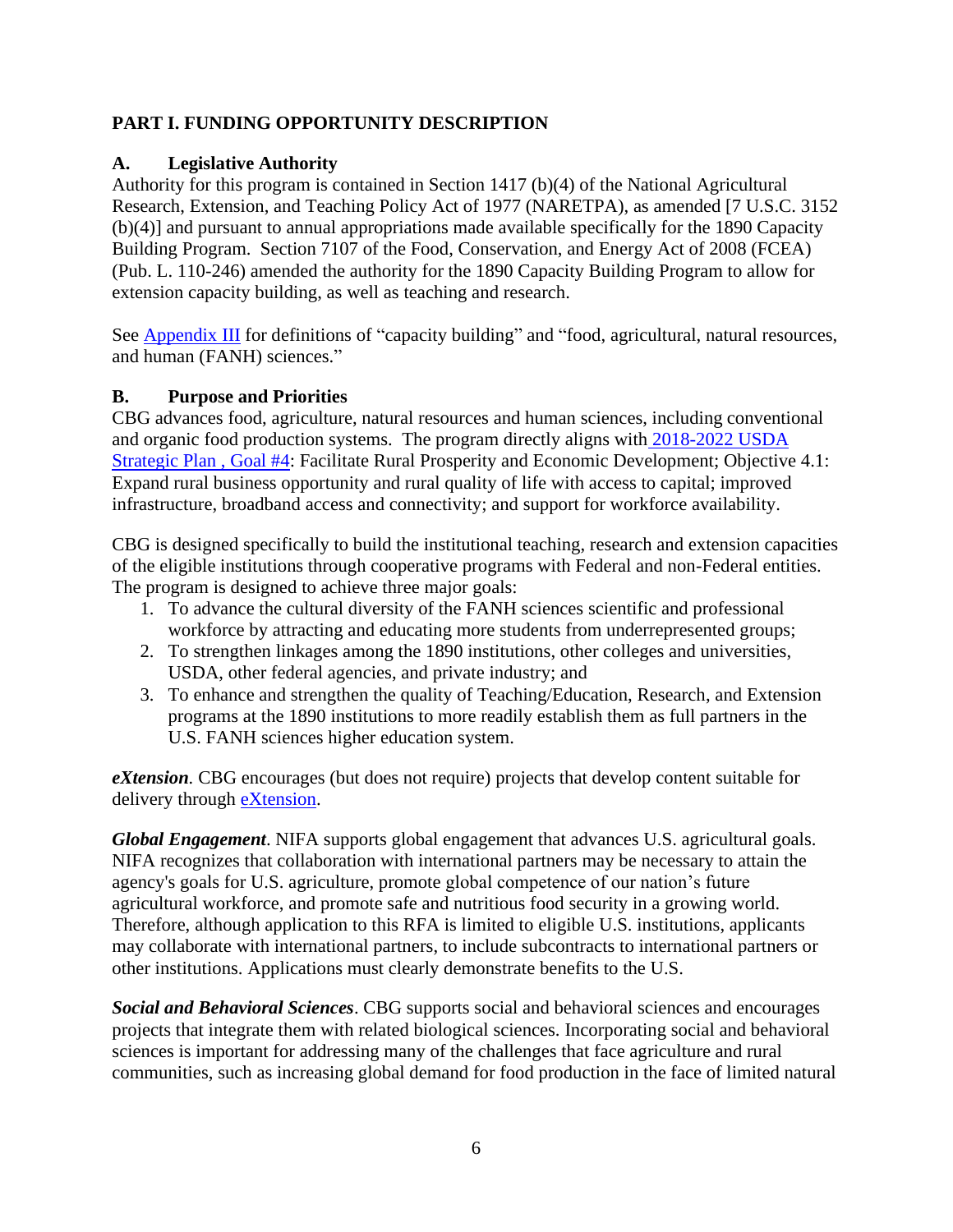resources; improving health and reducing obesity by engaging in healthy diets; and alleviating poverty by fostering economic opportunity.

*Leadership Skills Development*. The development of leadership skills, knowledge, and qualities are necessary to prepare students for agricultural and related careers in the private sector, government, and academia. CBG teaching applications must demonstrably incorporate a leadership development component to equip students with technical and leadership abilities upon graduation. Specific activities may include:

- 1. Developing practical applications to increase understanding of leadership roles, including critical thinking, problem solving, and communication skills; ethics and professionalism; and working in teams;
- 2. Connecting the academic classroom experience with daily leadership roles and organizational activities;
- 3. Providing opportunities for mentoring and shadowing; and
- 4. Organizing leadership academies, workshops, trainings, etc.

*Metrics.* Applications must describe and assess the expected products, results, outcomes, and their potential impacts on strengthening FANH Teaching/Education, Research, and Extension in the United States.

NIFA, with stakeholder input, has identified 10 priority areas. Applications must encourage regional or national program delivery in one of the priority areas in **Table 2**.

| Human health, obesity as it relates to  | Rural communities for the 21st century           |
|-----------------------------------------|--------------------------------------------------|
|                                         |                                                  |
| nutrition, and human sciences           | (expanded opportunities for small businesses and |
|                                         | small farms)                                     |
| Bioenergy/biofuel and natural resources | Sustainable agriculture                          |
| Food safety                             | Youth development                                |
| Water quality                           | Family and consumer sciences                     |
| Global food security and agricultural   | <b>Environmental sciences</b>                    |
| biosecurity                             |                                                  |

#### <span id="page-6-0"></span>**Table 2:** CBG Priority Areas

#### **Other Areas in General Food & Agricultural Science**

<span id="page-6-1"></span>This priority area is for innovative applications in Teaching/Education, Research, or Extension in areas that address local, regional, or national issues in the FANH sciences not included in the priority areas listed above. Projects in this area may not fit any of the USDA or NIFA Strategic Goals, but address an emerging local, regional, or national issue.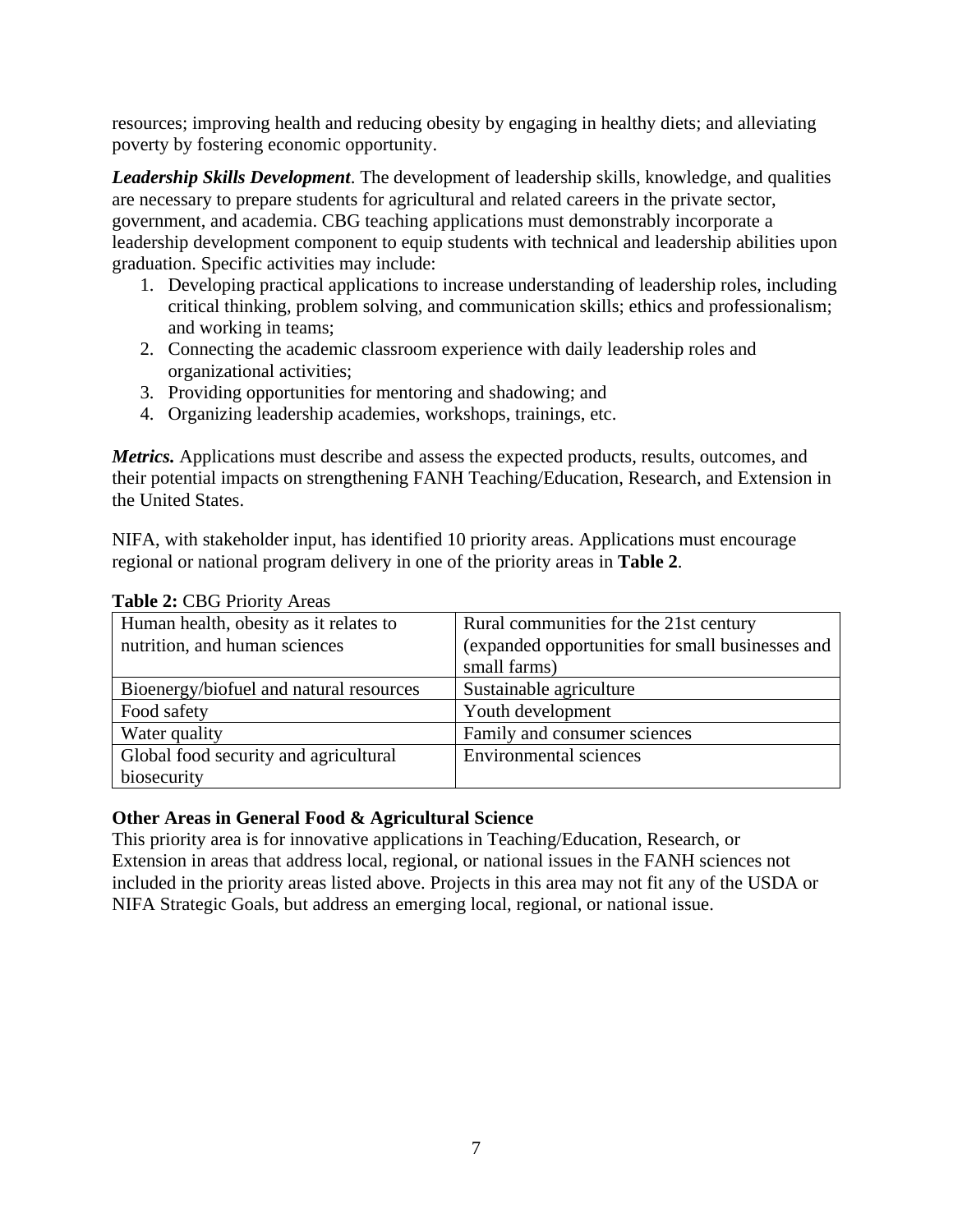|  |  |  |  |  | Table 3: Program Key Information |  |
|--|--|--|--|--|----------------------------------|--|
|--|--|--|--|--|----------------------------------|--|

| <b>Title</b>                 | <b>Description</b>                            |
|------------------------------|-----------------------------------------------|
| Program Code:                | Research (EQ), Teaching (EP), Extension       |
|                              | (EWE)                                         |
| Program Code Name:           | 1890 Capacity Building Grants Program (CBG)   |
| <b>CFDA</b> Number           | 10.216                                        |
| Project Type:                | Research Project, Teaching/Education Project, |
|                              | <b>Extension Project, Integrated Project</b>  |
| Grant Type:                  | Professional Development Grant, Standard      |
|                              | Grant, Collaborative Grant                    |
| <b>Application Deadline</b>  | FY 2020: September 10, 2020                   |
|                              | FY 2021: April 16 September 10, 2021          |
| <b>Grant Duration:</b>       | 24-36 Months (Standard/Collaborative Grant)   |
|                              | 12 Months (Professional Development Grant)    |
| Anticipated # of Awards:     | 50                                            |
| <b>Maximum Award Amount:</b> | \$600,000                                     |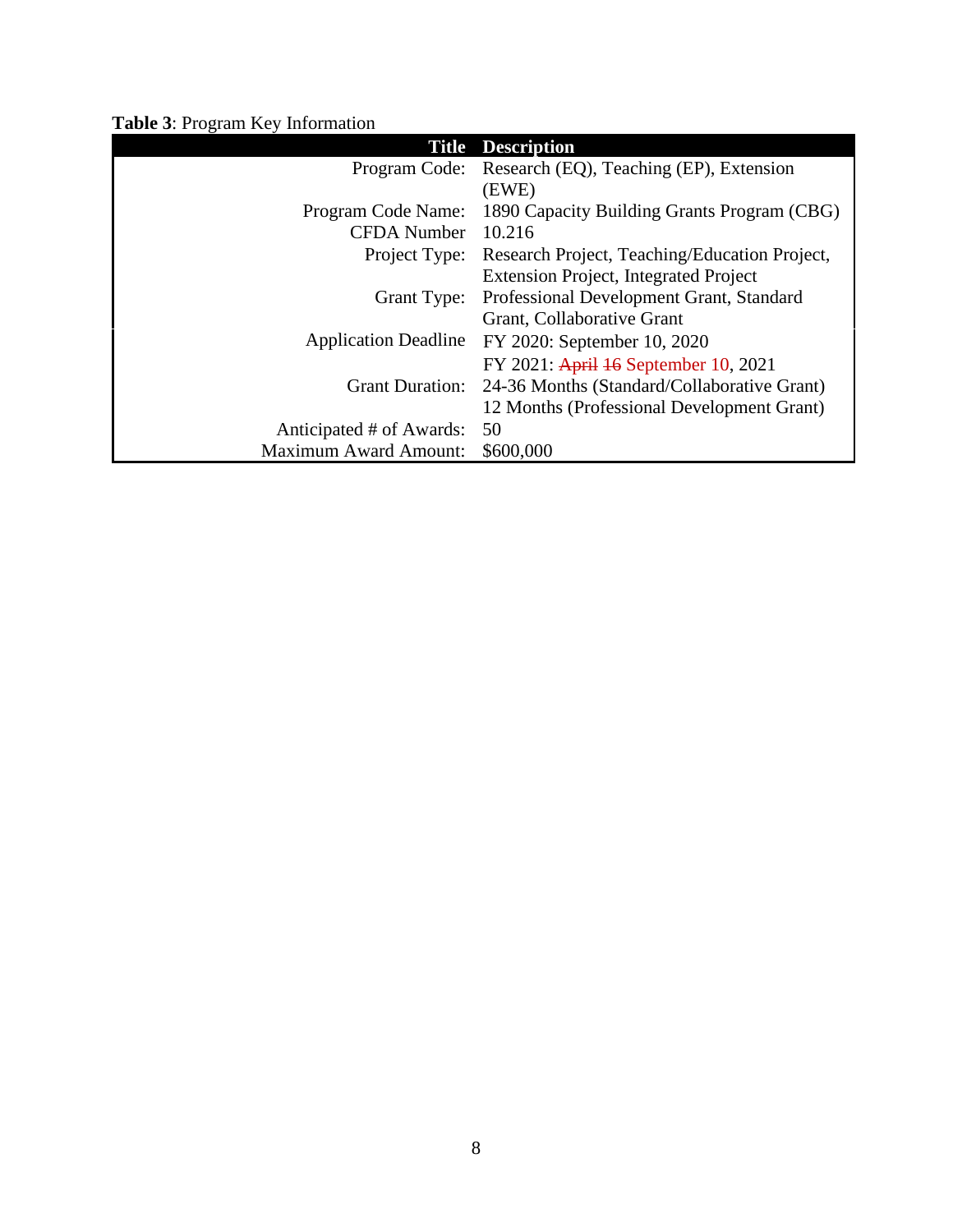# <span id="page-8-0"></span>**PART II. AWARD INFORMATION**

# <span id="page-8-1"></span>**A. Available Funding**

The anticipated amount available for CBG in FY 2020 is approximately \$22 million. The assistance instrument will be in the form of grants. USDA is not committed to fund any particular application or to make a specific number of awards. The [Automated Standard](https://www.fiscal.treasury.gov/fsservices/gov/pmt/asap/asap_home.htm)  [Application for Payments,](https://www.fiscal.treasury.gov/fsservices/gov/pmt/asap/asap_home.htm) operated by the Department of Treasury, Bureau of Fiscal Service, is the designated payment system for awards resulting from this RFA.

|                             | Maximum $#$ of                                         | Maximum # of                                                                              | <b>Project Duration</b>                                                        |
|-----------------------------|--------------------------------------------------------|-------------------------------------------------------------------------------------------|--------------------------------------------------------------------------------|
| <b>Grant Type</b>           | <b>Applications Per Institution</b>                    | <b>Awards</b>                                                                             |                                                                                |
| Professional<br>Development | 3                                                      | 1 award per faculty<br>member                                                             | 12 months (funds)<br>may be used for<br>salary and benefits<br>up to one year) |
| Standard                    | 12 (in combination with<br>Collaborative applications) | No limit, but<br>institution cannot<br>receive more than<br>10% of the available<br>funds | Up to 36 months                                                                |
| Collaborative               | 12 (in combination with<br>Standard applications)      | No limit, but<br>institution cannot<br>receive more than<br>10% of the available<br>funds | Up to 36 months                                                                |

<span id="page-8-3"></span>**Table 4:** Applications, Awards, and Project Duration (by Grant Type)

## <span id="page-8-4"></span>**Table 5:** Maximum Fund Allocation

| <b>Project Types (up and down)</b> | <b>Standard</b> | <b>Collaborative</b> | <b>Professional</b> |
|------------------------------------|-----------------|----------------------|---------------------|
| <b>Grant Types (left to right)</b> |                 |                      | <b>Development</b>  |
| <b>Teaching/Education</b>          | \$150,000       | \$300,000            | \$100,000           |
| <b>Research</b>                    | \$300,000       | \$500,000            | \$100,000           |
| <b>Extension</b>                   | \$250,000       | \$350,000            | \$100,000           |
| <b>Integrated</b>                  | \$600,000       | \$600,000            | N/A                 |

# <span id="page-8-2"></span>**B. Types of Application**

NIFA will evaluate applications using the criteria described in [Part V](#page-29-2) of this RFA. Applications for FY 2020 and FY 2021 are is limited to the following application types:

- 1. *New application*. New applications will be evaluated using the criteria described in [Part](#page-29-2)  [V](#page-29-2) of this RFA and are subject to the due dates herein (see [Appendix III](#page-37-0) for definition).
- 2. *Resubmitted application*. Resubmitted applications must include the response to the previous review panel summary and are subject to the same criteria and due dates herein. Resubmitted applicants must enter the NIFA-assigned proposal number of the previously submitted application in the *Federal Field (Field 4)* on the application form (see [Appendix III](#page-37-0) for definition).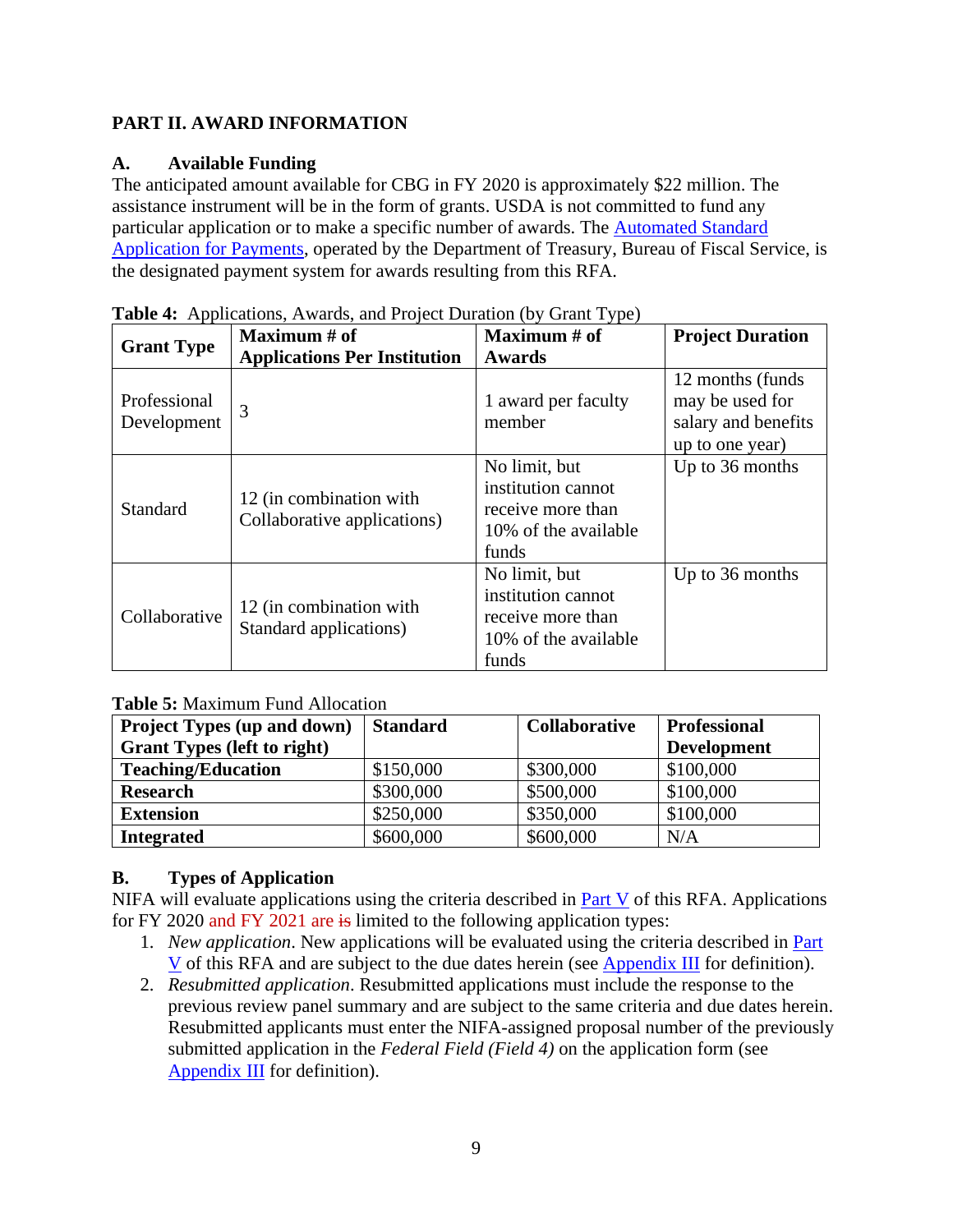3. *Renewal application*. Renewal applications must contain the same information as required for new applications and must contain a p*rogress report*. The progress report must include the implementation of the data management plan (DMP) of the previously funded project. Renewal applications are subject to the same criteria and due dates herein. Applicants submitting a renewal application must enter the NIFA-assigned proposal number of the previously approved application in the *Federal Field (Field 4)* on the application form (see [Appendix III](#page-37-0) for definition).

#### <span id="page-9-0"></span>**C. Project and Grant Types**

The following describes the types of *projects* or *grants* that are eligible for funding.

- 1. **Project Types**. Applicants must propose one of the following project types:
	- a. *Teaching/Education Projects***:** A teaching or education project should develop human capital in order to help meet current and future national FANH sciences workplace needs. Examples of relevant activities under this project type include (but are not limited to) the following: formal classroom instruction, laboratory instruction, and practicum experience such as faculty development, student recruitment and services, curriculum development, instructional materials and equipment, and innovative teaching methodologies.

**Need Areas:** Teaching/Education applications must demonstrate how the chosen Priority Area is addressed when selecting one of the following Teaching/Education Need Areas.

- i. *Curricula Design and Materials Development.* This Need Area promotes developing new (or adapting existing) curricula and related materials to meet changes anticipated within the FANH sciences. Projects must be integrated and multidisciplinary, and possess learner-centered instruction which will demonstrate an improvement in teaching and student learning against core course objectives. Applicants are expected to demonstrate how the project will reach large audiences efficiently and effectively, provide hands-on learning experiences, extend learning beyond the classroom, reinforce recent research on how to motivate students to learn, retain, apply, and transfer knowledge, skills, and competencies, and integrate and synthesize knowledge.
- ii. *Faculty Preparation and Enhancement for Education.* This Need Area prepares academic faculty for sustainable change to address emerging student clientele (demographic composition, learning styles, digital applicability), improving teaching competency (subject matter expertise and pedagogy), or developing student recruitment and advising skills (career opportunities in emerging agricultural sciences fields). Training of targeted faculty recipient(s) must be intentional and relevant to the identified educational needs of the students, who will be the beneficiaries of such faculty development.
- iii. *Instructional Delivery Systems.* This Need Area encourages the development and use of alternative methods of delivering instruction to enhance the quality, effectiveness, and cost efficiency of teaching programs. Examples of alternative methods of delivering instruction include (but are not limited to): using state-of the-art digital technology; faculty sharing, cross enrollments, joint degrees,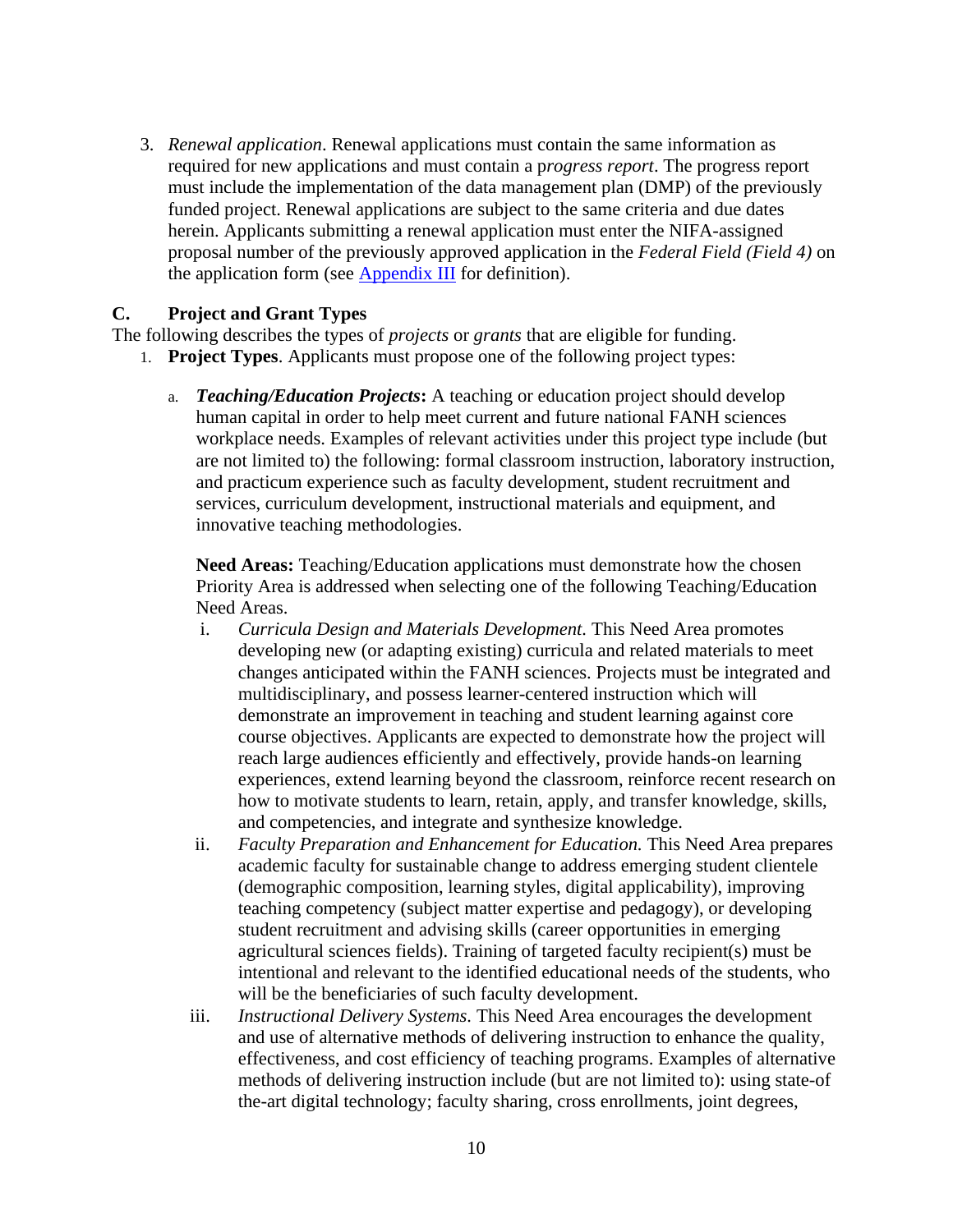teleconferencing; networking via satellite communications; e-learning and online instruction; or utilizing mobile classrooms/laboratories and individualized learning centers. Multi-institutional, regional, or national collaborations are encouraged. Emphasis should be on improving the art of teaching by faculty.

- iv. *Scientific Instrumentation for Teaching.* This Need Area provides students with the necessary experience with suitable, up-to-date equipment to involve them in work central to understanding advances in the FANH sciences and to prepare them for work or further graduate/professional training. Additionally, this Need Area will support the acquisition of instructional laboratory and classroom equipment.
- v. *Student Experiential Learning.* This Need Area encourages the development of new student learning opportunities where students are placed in team-oriented, problem-solving, decision-making situations in the context of real-world experiences. Experiential learning in laboratory research or other internships with business and industry, community organizations, Federal agencies, and other domains that provide knowledge and skills for graduate study will be given priority.
- vi. *Student Recruitment and Retention.* This Need Area aims to enhance student recruitment and retention programs in order to strengthen the Nation's scientific and professional workforce. Recruitment and retention efforts should be summarized quantitatively (i.e., numbers of students recruited against those contacted) and qualitatively (i.e., lessons learned that improve future recruitment strategies).
- b. *Research Projects***:** Single-function research projects support fundamental or applied research conducted by individual investigators, co-investigators within the same discipline, or multidisciplinary teams. The following must be considered when developing research applications:
	- i. Fundamental research means research that: (i) increases knowledge or understanding of the fundamental aspects of phenomena and has the potential for broad application and, (ii) impacts agriculture, food, nutrition, or the environment;
	- ii. Applied research means research that includes expansion of the findings of fundamental research to uncover practical ways in which new knowledge can be advanced to benefit individuals and society; and/or
	- iii. Multi-disciplinary projects are those in which investigators from two or more disciplines collaborate closely to address a common problem. These collaborations, where appropriate, may integrate the biological, physical, chemical, or social sciences.

**Need Areas**. Research applications must demonstrate how the chosen Priority Area is addressed when selecting one of the following Research Need Areas:

i. *Studies and Experimentation in Food, Agricultural, Natural Resources, and Human Sciences*. The purpose of this Need Area is to advance the body of knowledge in basic and applied natural and social sciences that comprise the FANH sciences. Projects addressing this Area are encouraged to focus on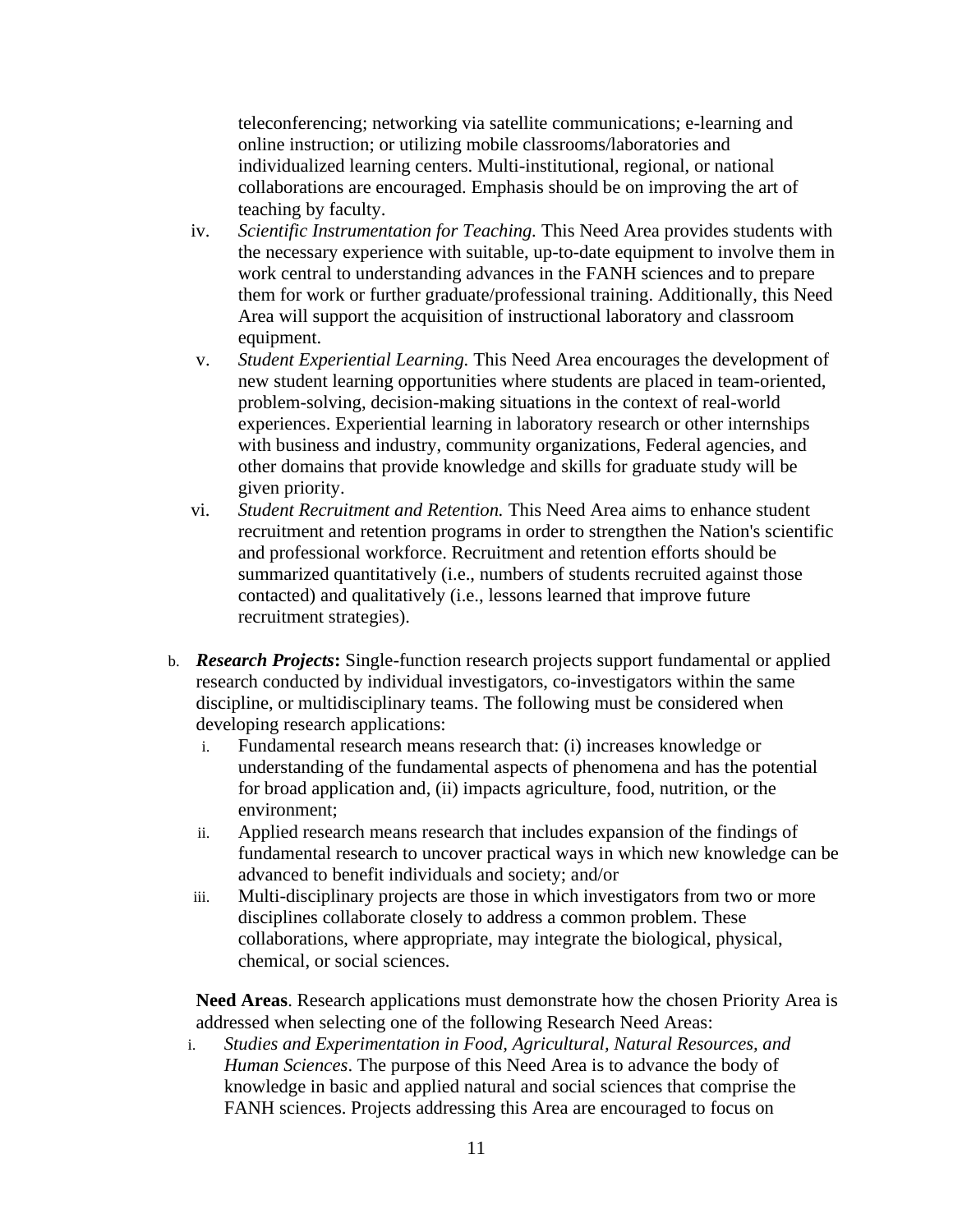multidisciplinary and interdisciplinary research activities addressing critical issues rather than single discipline-specific research studies.

- *ii. Centralized Research Support Systems.* The purpose of this Need Area is to establish centralized research support systems that:
	- meet national needs or serve regions or 1890 institution clientele that cannot otherwise afford or does not have access to such support; or
	- provide research support more economically, thereby freeing up resources for other research uses. You must demonstrate how your chosen Priority Area is addressed when selecting this Need Area.
- c. *Extension Projects***:** Single-function Extension Projects conduct programs and activities that deliver science-based knowledge and informal educational programs to people, enabling them to make practical decisions. Program delivery may range from community-based to national audiences and use communication methods from faceto-face to electronic or combinations thereof. Extension Projects may also include related matters such as certification programs, in-service training, client recruitment and services, curriculum development, instructional materials and equipment, and innovative instructional methodologies appropriate to informal educational programs. These projects must lead to measurable, documented changes in learning, actions, or conditions in an identified audience or stakeholder group. These projects must synthesize and incorporate a wide range of the latest relevant research results.

#### **Extension applications must demonstrate how the chosen Priority Area is addressed when selecting one of the following Extension Need Areas.**

- i. *Extension Program Development Support Systems.* The purpose of this Need Area is to increase the quality of extension education programs to clientele through training of Extension specialists, educators, paraprofessionals, technicians, and volunteers. The training may focus on professional development, leadership development, application of the Extension program development model, development of train-the-trainer models, volunteer development, volunteer delivery systems, etc. This Need Area will also include program accountability support systems which will translate into the delivery of more effective programs by enhancing the expertise and instruments available to effectively report impacts and evaluate Extension programs.
- ii. *Extension Technology Upgrades.* The purpose of this Need Area is to provide funds to upgrade traditional equipment and instruments, establish mobile delivery systems (laboratories and food safety kitchens, etc.), and offer emerging delivery technologies (e.g., IT applications such as distance education, web conferencing, podcasting, and Facebook interfaces).
- iii. *Extension Delivery/Methodology.* The purpose of this Need Area is to: develop effective methodologies, strategies, or delivery systems to enhance services to the underserved, including developing new or modifying existing curriculums; establish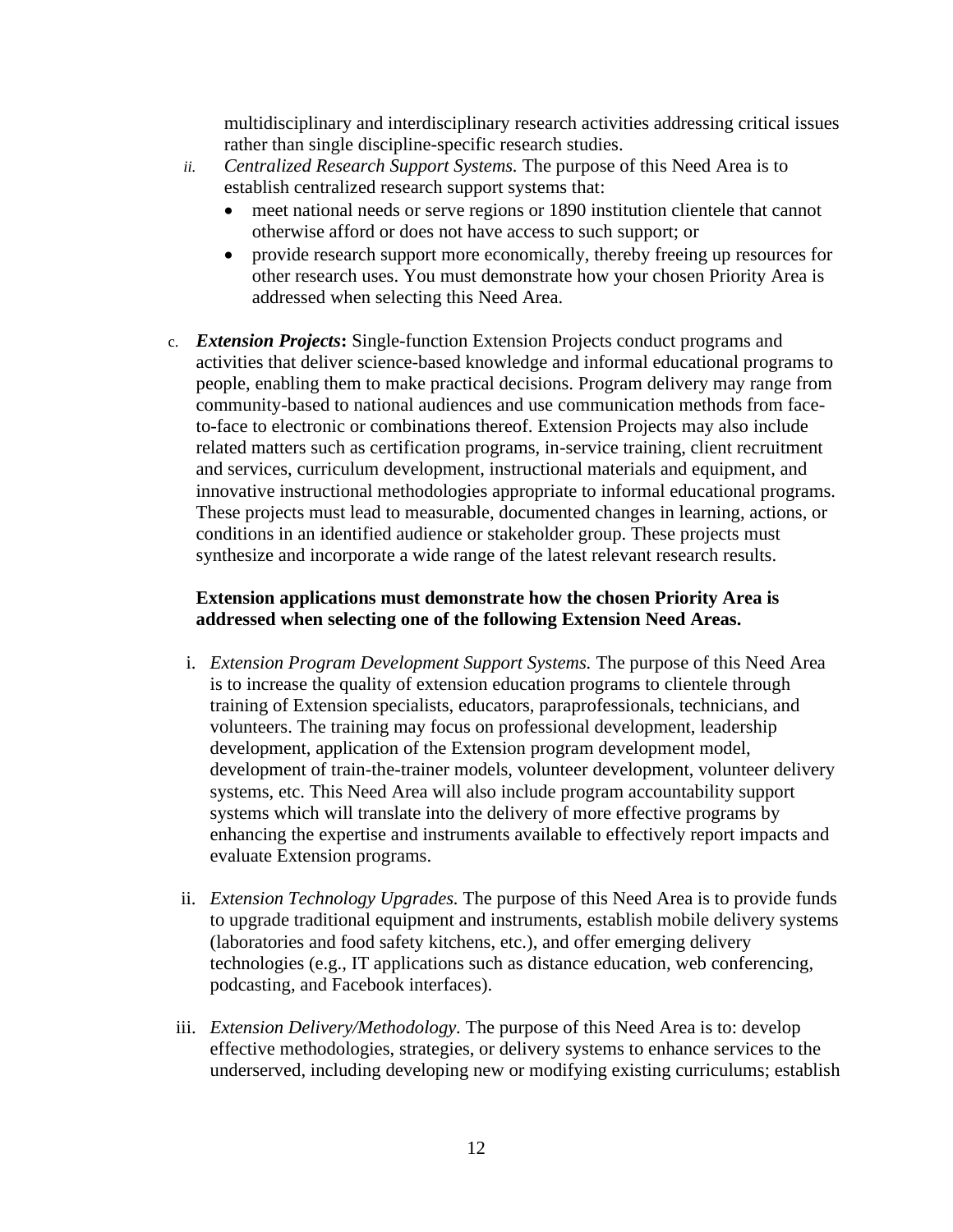program centers, experiential learning programs, or after-school programs; and utilize research results for effective community-based programs.

- iv. *Other Extension Initiatives.* The purpose of this Need Area is to support projects that may not fit the Need Areas above, but are creative initiatives designed to provide enhancement of the institutions' Extension capacity.
- d. *Integrated Projects.* An Integrated Project includes at least two of the three functions of the agricultural knowledge system (i.e., research, teaching/education, and extension) within a project. The project must name one of the project types (teaching/education, research or extension) as the **primary project type**. The primary project type is defined as the area which will receive most of the funding (up to twothirds of the total funding). There is no program code for the integrated application. Therefore, it is imperative that the applicants clearly identify the primary project type in their summary and select the appropriate program code for this area.

The functions addressed in the project must be focused around a problem or issue and be interwoven throughout the life of the project to complement and reinforce one another. The functions must be interdependent and necessary for the success of the project and no more than two-thirds of the project's budget may be focused on a single component. Integrated applications must include individuals on the project team with significant expertise in each component of the project (research, teaching/education, and/or extension). Integrated applications may be submitted by a single eligible institution where the expertise for all areas (research, teaching/education, and/or extension) are within the Project Director's (PD) institution or multi-institutions where the expertise for one or two of the areas are from another institution(s).

For additional information on integrated programs, including tips for writing Integrated Project applications and an example of an integrated application, see [Integrated Programs Application Information.](https://nifa.usda.gov/resource/integrated-programs-application-information) You are also encouraged to contact the Program Contact to discuss the anticipated project parameters and outcomes to ensure the application content appropriately meets the requirements of an Integrated Project.

**Discipline Codes.** Eligible institutions may, within the Teaching/Education, Research, or Extension Project Need Areas identified for support, propose projects in any discipline(s) or subject matter area(s) of the FANH sciences noted in **Table 6**. Applicants are to identify a *primary discipline code* and may identify one additional discipline code that categorizes the project application. At review, each application is evaluated by three peer reviewers. The discipline codes selected by the applicants are used to match reviewers' education and expertise to the applications.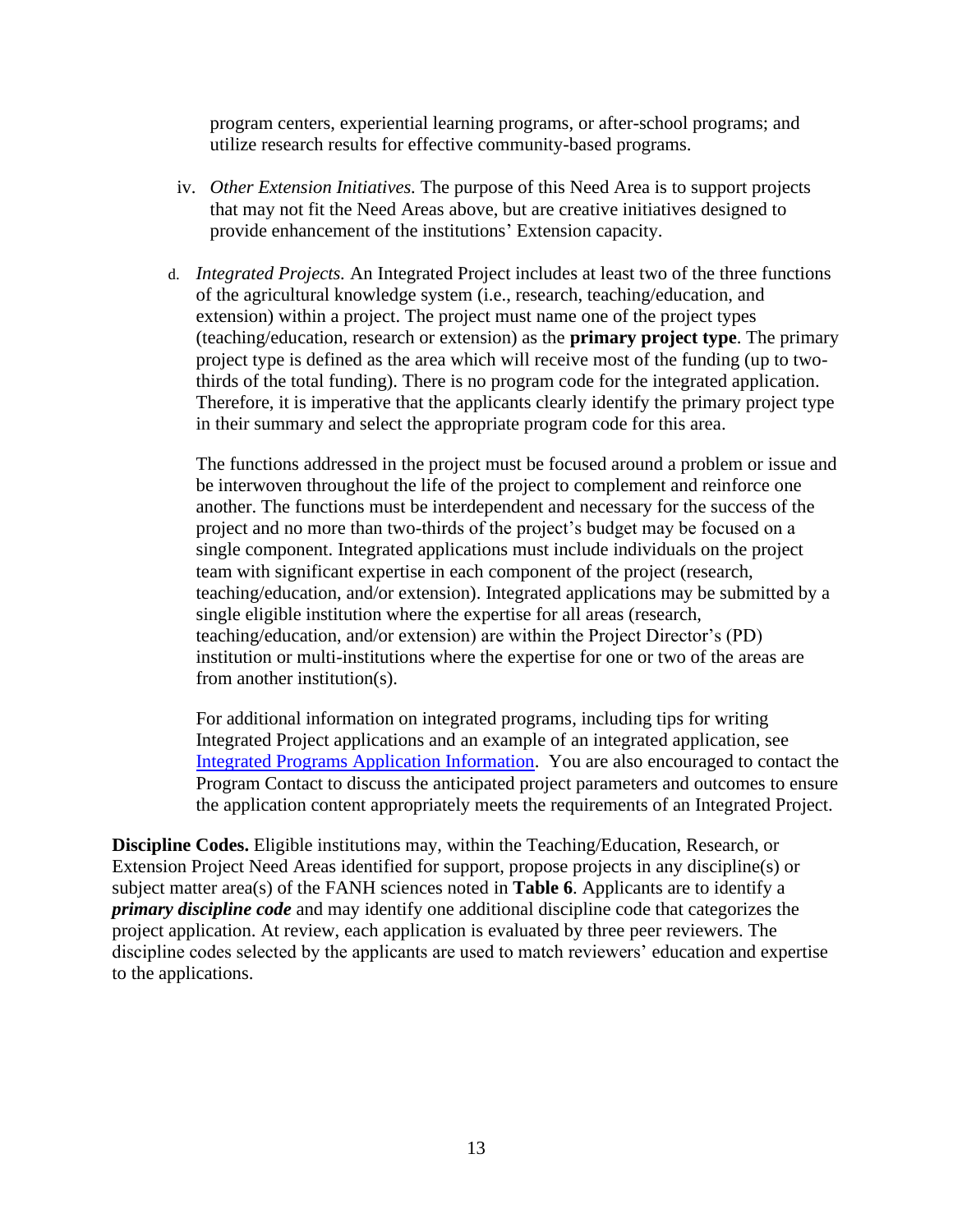<span id="page-13-0"></span>

|  |  |  |  | Table 6: Discipline Codes |
|--|--|--|--|---------------------------|
|--|--|--|--|---------------------------|

| <b>Teaching/Education Codes</b> | <b>Discipline</b>                                     |
|---------------------------------|-------------------------------------------------------|
| T1                              | Agribusiness Management & Marketing                   |
| T <sub>2</sub>                  | <b>Agricultural Engineering</b>                       |
| T <sub>3</sub>                  | <b>Animal Sciences</b>                                |
| <b>T4</b>                       | Aquaculture                                           |
| T <sub>5</sub>                  | Data Science                                          |
| T <sub>6</sub>                  | Entomology                                            |
| T7                              | Environmental Science & Natural Resource Conservation |
| T <sub>8</sub>                  | Food Science/Technology                               |
| T <sub>9</sub>                  | <b>General Agricultural Science</b>                   |
| T <sub>10</sub>                 | <b>Human Sciences</b>                                 |
| <b>T11</b>                      | <b>Human Nutrition</b>                                |
| T <sub>12</sub>                 | <b>International Education</b>                        |
| T <sub>13</sub>                 | <b>Plant Sciences</b>                                 |
| T <sub>14</sub>                 | <b>Related Biological Sciences</b>                    |
| T <sub>15</sub>                 | Rural Development/Social Science                      |
| T16                             | <b>Veterinary Science</b>                             |
| <b>Research Codes</b>           | <b>Discipline</b>                                     |
| R1                              | Agribusiness Management & Marketing                   |
| R <sub>2</sub>                  | <b>Agricultural Engineering</b>                       |
| R <sub>3</sub>                  | <b>Agricultural Social Sciences</b>                   |
| R4                              | <b>Animal Sciences</b>                                |
| R <sub>5</sub>                  | Aquaculture                                           |
| R <sub>6</sub>                  | <b>Conservation and Renewable Natural Resources</b>   |
| R7                              | Data Science                                          |
| R <sub>8</sub>                  | Entomology                                            |
| R <sub>9</sub>                  | <b>Environmental Sciences/Management</b>              |
| R10                             | Food Science/Technology                               |
| R11                             | <b>Human Nutrition</b>                                |
| R12                             | <b>International Education/Research</b>               |
| R13                             | <b>Plant Sciences</b>                                 |
| R <sub>14</sub>                 | <b>Related Biological Sciences</b>                    |
| R15                             | Soil Sciences                                         |
| R <sub>16</sub>                 | <b>Human Sciences</b>                                 |
| <b>Extension Codes</b>          | <b>Discipline</b>                                     |
| E1                              | 4-H Youth Development                                 |
| E2                              | Agriculture                                           |
| E <sub>3</sub>                  | Leadership Development                                |
| E4                              | <b>Natural Resources</b>                              |
| E <sub>5</sub>                  | <b>Family and Consumer Sciences</b>                   |
| E6                              | <b>Community and Economic Development</b>             |
| E7                              | <b>International Extension</b>                        |

2. **Grant Types**. Applicants must select the appropriate grant type: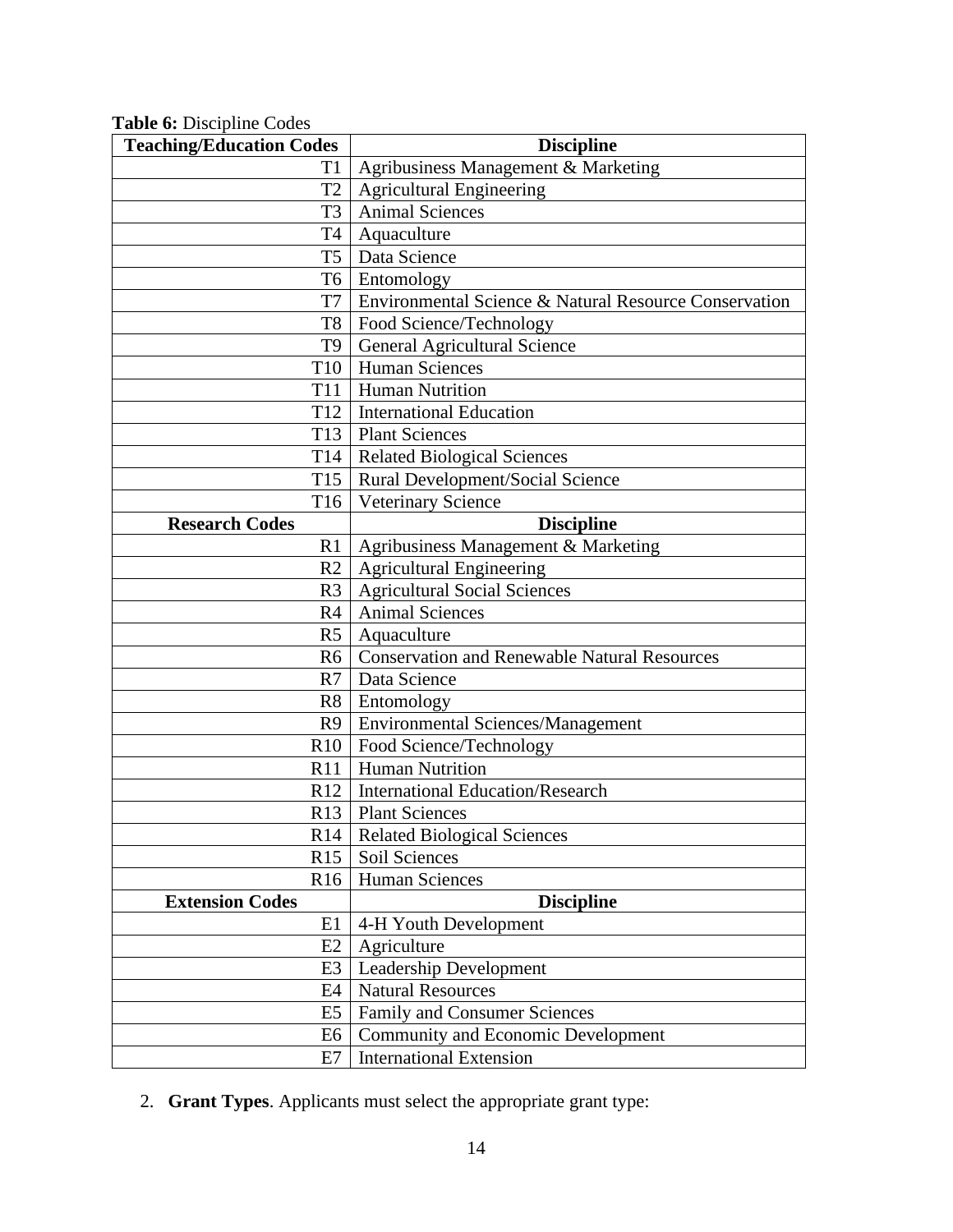- a. *Standard Grant***:** This is an award instrument by which NIFA agrees to support a specified level of effort for a predetermined project period without the announced intention of providing additional support at a future date. Standard Grants support targeted original scientific Teaching/Education, Research, Extension, or Integrated Projects. An eligible, individual institution, independent branch campus, or branch institution of a State system may submit a grant application for project activities to be undertaken principally on behalf of its own students or faculty, and to be managed primarily by its own personnel. The project is to be executed, without the requirement of sharing grant funds with other project partners (subaward budgets are not allowable). Applications for Standard Grants must address local or regional problems or opportunities in one of the listed Priority Areas (Part I, Table 2). The application must have the potential to encourage regional or national program delivery in one of the selected priority areas. A Project Director may receive only one new award as the lead individual in a Need Area that focuses on a single subject or discipline. **Funds do not** have to be equally divided among project years.
- b. *Collaborative Grant***:** Collaborative Grants support projects with at least one additional partner or a multi-partner approach to enhance Teaching/Education, Research, and Extension programs. Collaborative Grants should build linkages to generate a critical mass of expertise, skill and technology to address programs related to the FANH sciences (applicants should address one of the listed Priority Areas (Part I, Table 2). Projects should be multidisciplinary and/or interdisciplinary and should address issues at the local, state, regional, and/or national level(s). Grants can reduce duplication of efforts and/or build capacity and should be organized and led by a strong project director with documented project management knowledge and skills to organize and carry out the initiative. Collaborative Grants are expected to be larger than Standard Grants (refer to Part II, Table 5 for the maximum fund amounts). The partners must share grant funds (the applicant institution will transfer no more than 50% of the awarded funds to the other institutions participating in the project). A separate subaward budget is to be included in the application for each of the identified project partners. The award of grant funds through subawards is limited to the eligible applicant institutions and collaborating institutions.
- c. *Professional Development Grant***:** Professional Development Grants are intended to provide an opportunity for individual faculty members (i.e., each award is to support one faculty member at the applicant university) to enhance the quality of their Teaching/Education, Research, and/or Extension work. Examples of projects addressing this area include, but are not limited to:
	- i. Gaining experience with recent developments or innovative technology relevant to their professional responsibilities;
	- ii. Working under the guidance and direction of experts who have substantial expertise in an area related to project/career goals;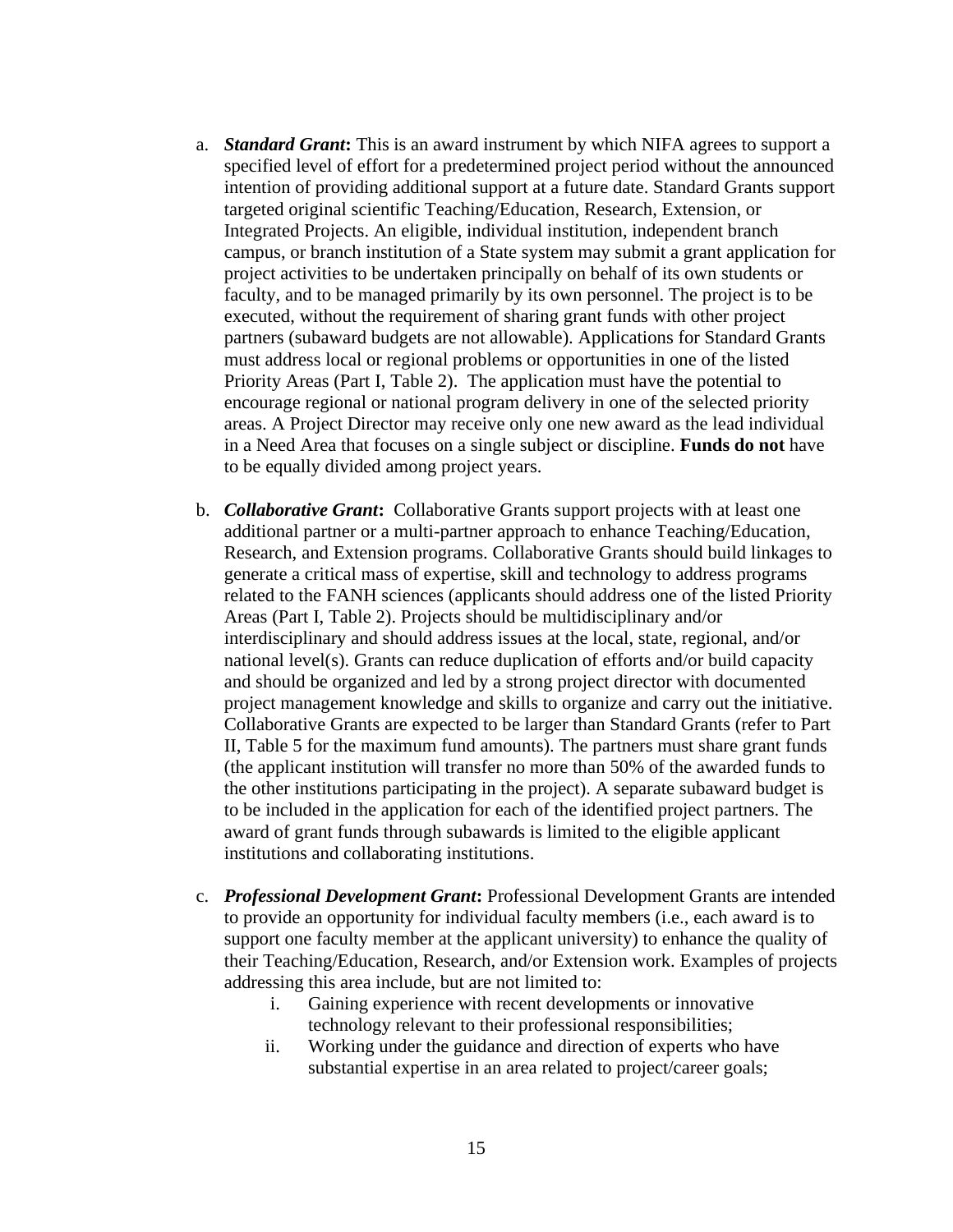- iii. Working with professionals or peers in government, industry, or colleges or universities to learn new applications and enhance networks within a field; and/or
- iv. Expanding competence with new methods of information delivery related to Teaching/Education and Extension.

Professional Development applications that support Teaching/Education, Research, and/or Extension faculty, may include approaches such as:

- i. Sabbaticals;
- ii. Mini-sabbaticals for short-term training;
- iii. Faculty exchanges; and/or
- iv. Continuing education.

The training must address critical U.S. FANH sciences issues at the local, state, regional, and national level(s). The application should align with the university's strategic plan for FANH sciences. Applications should also address one or more of the CBG priority areas identified in Part I, Table 2.

Funds may be used for salary and benefits (up to one year), travel, supplies and training/course fees. **Funds will not be awarded** to support activities in fulfillment of degree requirements or travel to make presentations at conferences or meetings.

#### <span id="page-15-0"></span>**D. Ethical Conduct of Funded Projects**

In accordance with sections [2, 3, and 8 of 2 CFR Part 422,](https://ecfr.io/Title-02/pt2.1.422) institutions that conduct USDAfunded extramural research must foster an atmosphere conducive to research integrity, bear primary responsibility for prevention and detection of research misconduct, and maintain and effectively communicate and train their staff regarding policies and procedures. In the event an application to NIFA results in an award, the Authorized Representative (AR) assures, through acceptance of the award that the institution will comply with the above requirements. Award recipients must, upon request, make available to NIFA the policies, procedures, and documentation to support the conduct of the training. See Responsible and Ethical Conduct of [Research](https://nifa.usda.gov/responsible-and-ethical-conduct-research) for further information.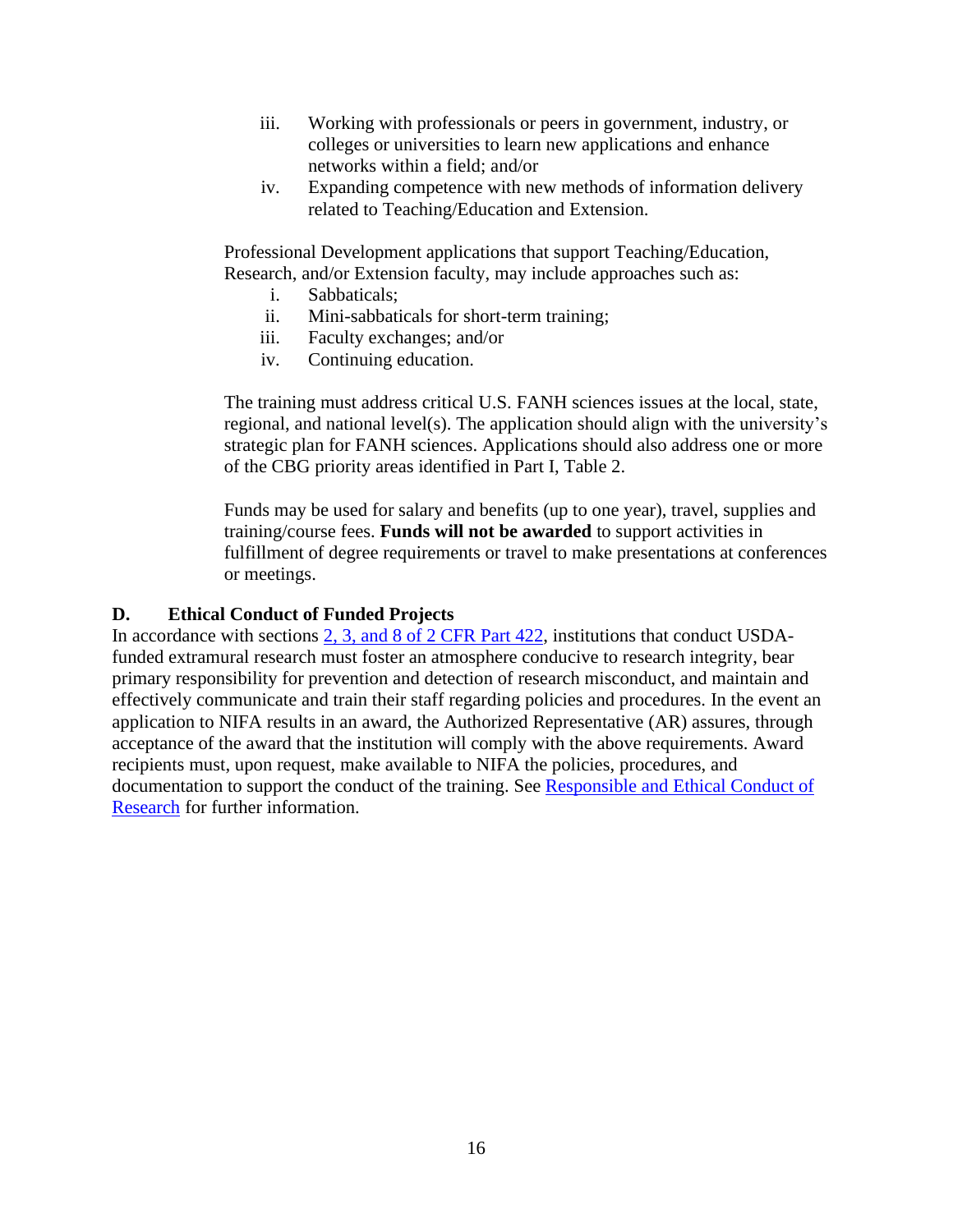# <span id="page-16-0"></span>**PART III. ELIGIBILITY INFORMATION**

## <span id="page-16-1"></span>**A. Eligibility Requirements**

Applicants for the CBG program must meet all the requirements discussed in this RFA. Failure to meet the eligibility criteria by the application deadline may result in exclusion from consideration or, preclude NIFA from making an award. For those new to Federal financial assistance, NIFA's [Grants Overview](https://nifa.usda.gov/resource/grants-overview) provides highly recommended information about grants and other resources to help understand the Federal awards process.

Applications may only be submitted by eligible 1890 Land-Grant Institutions, including Tuskegee University, West Virginia State University, and Central State University (per Section 7129 of Pub. L. 113-79). The eligible institutions are:

<span id="page-16-2"></span>

| Table 7:                            |                                      |
|-------------------------------------|--------------------------------------|
| <b>Eligible Applicants</b>          |                                      |
|                                     |                                      |
| Alabama A&M University              | Prairie View A&M University          |
| <b>Alcorn State University</b>      | South Carolina State University      |
| <b>Central State University</b>     | Southern University and A&M College  |
| Delaware State University           | <b>Tennessee State University</b>    |
| Florida A&M University              | <b>Tuskegee University</b>           |
| Fort Valley State University        | University of Arkansas-Pine Bluff    |
| <b>Kentucky State University</b>    | University of Maryland-Eastern Shore |
| <b>Langston University</b>          | Virginia State University            |
| Lincoln University (MO)             | West Virginia State University       |
| North Carolina A&T State University |                                      |

Faculty and students receiving support for **developmental activities or educational costs** must be an eligible participant (citizen or national of the United States as defined in Part VIII, E. – Definitions). Students must be enrolled at institutions that are eligible to receive CBG awards (see above paragraphs). Where student or faculty eligibility is claimed under 8 U.S.C. 1101(a) (22), documentary evidence from the United States Citizenship and Immigration Services (USCIS) as to such eligibility must be made available to NIFA upon request.

United States citizenship is not required for faculty who serve as PD, co-PD, or key personnel on a Standard or Collaborative project. United States citizenship is required for faculty who serve as PD on a Professional Development project.

*Faculty may not serve as PD on more than two active CBG projects.* If an applicant has two active projects, at least one project must be scheduled to expire by the end of the current fiscal year. Faculty may submit multiple Standard and/or Collaborative Grant applications as the lead PD to the CBG program in FY 2020 and FY 2021. Additionally, there is no limit on the number of applications for which faculty may be listed as co-PD or key personnel. **NOTE:** All key personnel must submit a current and pending support form. Key personnel may not commit more than 100% effort on concurrent projects.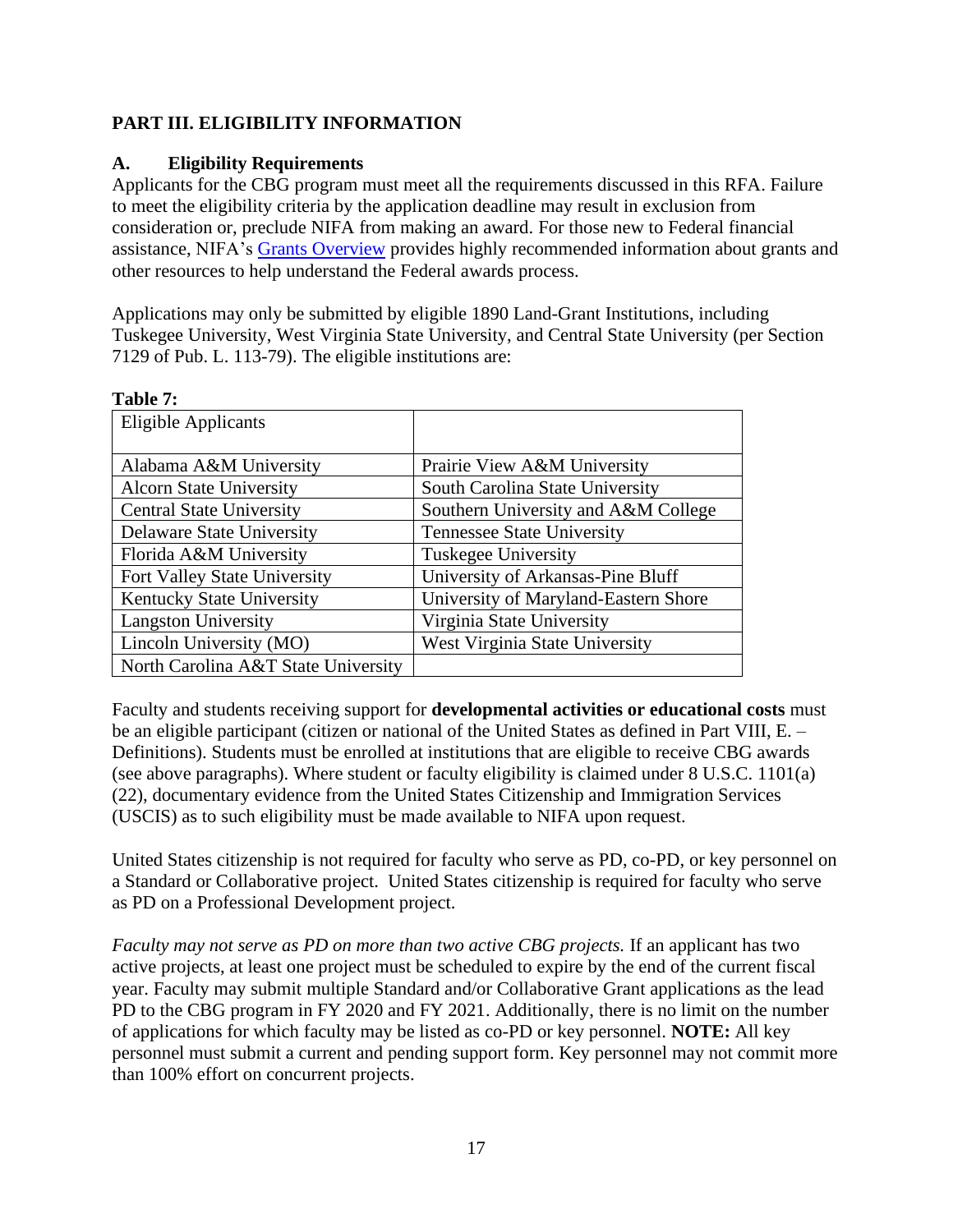Collaborative and Integrated Project award recipients may subcontract, as deemed appropriate, to organizations not eligible to apply provided such organizations are necessary to conduct a successful project. The subcontract must advance capacity building at the 1890 institution in the area of the submitted application.

## <span id="page-17-0"></span>**B. Cost Sharing or Matching**

*No Match Required* - The CBG has *NO* matching requirement. NIFA will not factor matching resources into the review process as an evaluation criterion.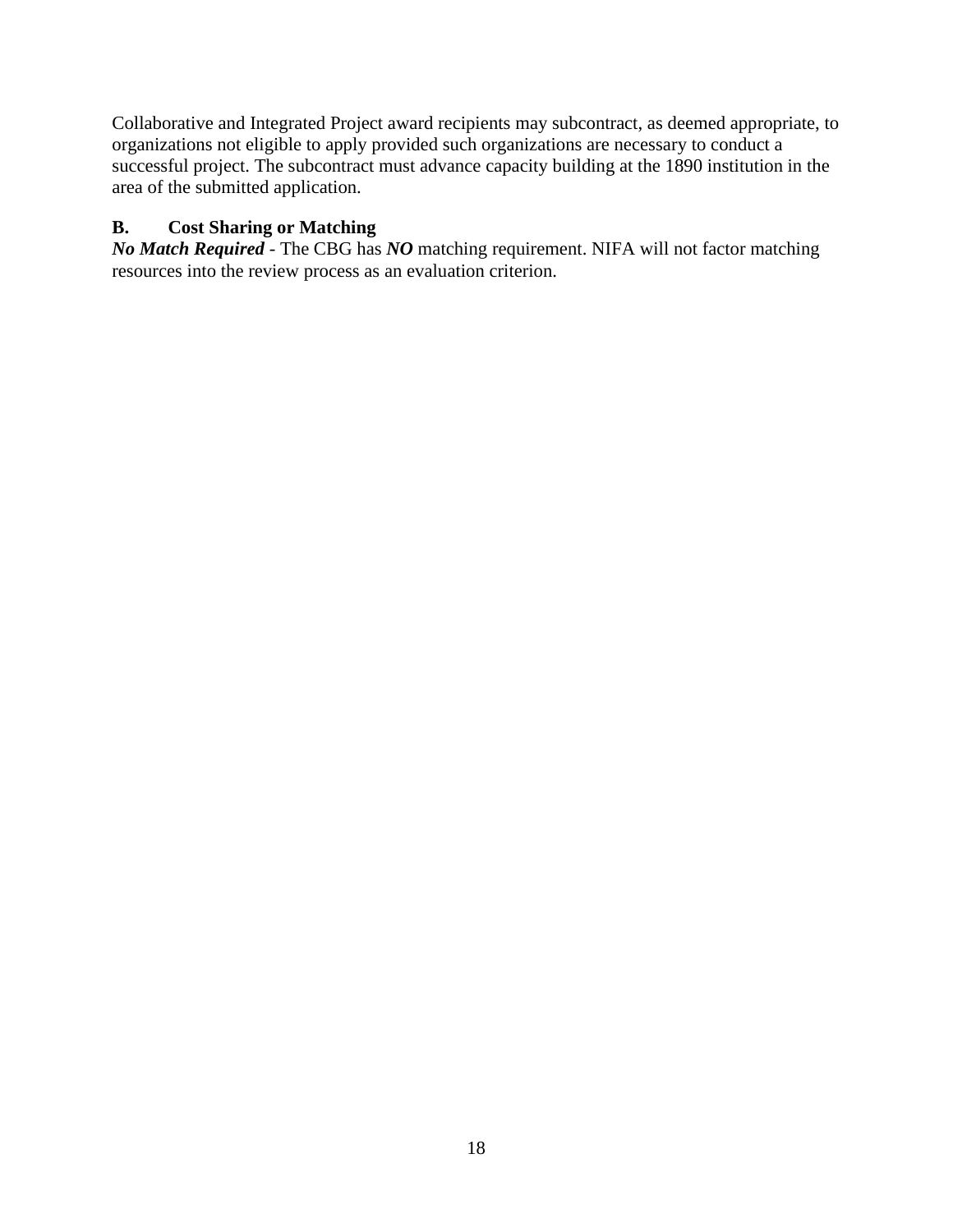# <span id="page-18-0"></span>**PART IV. APPLICATION AND SUBMISSION**

## **A. Method of Application**

<span id="page-18-1"></span>Applicants must apply to this RFA electronically; no other method or response is accepted. The electronic application for this RFA and additional resources are available on [Grants.gov](https://www.grants.gov/) and [Grants 101.](https://www.grants.gov/web/grants/learn-grants/grants-101/pre-award-phase.html/) **Table 4** provides instructions on how to obtain an electronic application. **Part II § 1** of the [NIFA Grants.gov Application Guide](https://apply07.grants.gov/apply/opportunities/instructions/PKG00249520-instructions.pdf) (Application Guide) contains detailed information regarding the [Grants.gov](https://www.grants.gov/) registration process.

### <span id="page-18-3"></span>**Table 8.** Steps to Obtain Application Materials

| <b>Steps</b>             | <b>Action</b>                                                                                                             |
|--------------------------|---------------------------------------------------------------------------------------------------------------------------|
| Step One: Register       | <i>New Users</i> to Grants gov must register early with Grants gov prior to<br>submitting an application (Register Here). |
| Step Two:                | Download and Install Adobe Reader (see Adobe Software Compatibility                                                       |
| Download Adobe           | for basic system requirements)                                                                                            |
| Step Three: Find         | Use this funding opportunity number USDA-NIFA-CBGP-007373                                                                 |
| Application              | search for application here: Opportunity Package.                                                                         |
| <b>Step Four: Assess</b> | Contact an AR prior to starting an application to assess the                                                              |
| Readiness                | organization's readiness to submit an electronic application.                                                             |

## <span id="page-18-4"></span>**Table 9**: Help and Resources

| abic 7. Ticip and Resources                                                                                                                                                                                                                                                                                |                                                                                                                                |
|------------------------------------------------------------------------------------------------------------------------------------------------------------------------------------------------------------------------------------------------------------------------------------------------------------|--------------------------------------------------------------------------------------------------------------------------------|
| <b>Grants.gov Support</b>                                                                                                                                                                                                                                                                                  | <b>NIFA Support</b>                                                                                                            |
| <b>Grants.gov Online Support</b><br>Telephone support: 800-518-4726<br>Toll-Free or 606-545-5035<br>Email support: support@grants.gov<br>Self-service customer based support:<br><b>Grants.gov</b> iPortal<br>Key Information: Customer service<br>business Hours 24/7, except federal<br><i>holidays.</i> | electronic@usda.gov<br>Key Information: Business hours: Monday<br>thru Friday, $7a.m. - 5p.m. ET$ , except<br>federal holidays |
|                                                                                                                                                                                                                                                                                                            |                                                                                                                                |

## **B. Content and Form of the Application**

<span id="page-18-2"></span>The [Application Guide](https://apply07.grants.gov/apply/opportunities/instructions/PKG00249520-instructions.pdf) is part of the corresponding application package for this RFA. The RFA overrides the [Application Guide](https://apply07.grants.gov/apply/opportunities/instructions/PKG00249520-instructions.pdf) if there is a discrepancy between the two documents. NIFA will accept subsequent submissions to an application until the application deadline. However, applicants that do not meet the application requirements, to include partial applications, risk being excluded from NIFA's review. NIFA will assign a proposal number to all applications that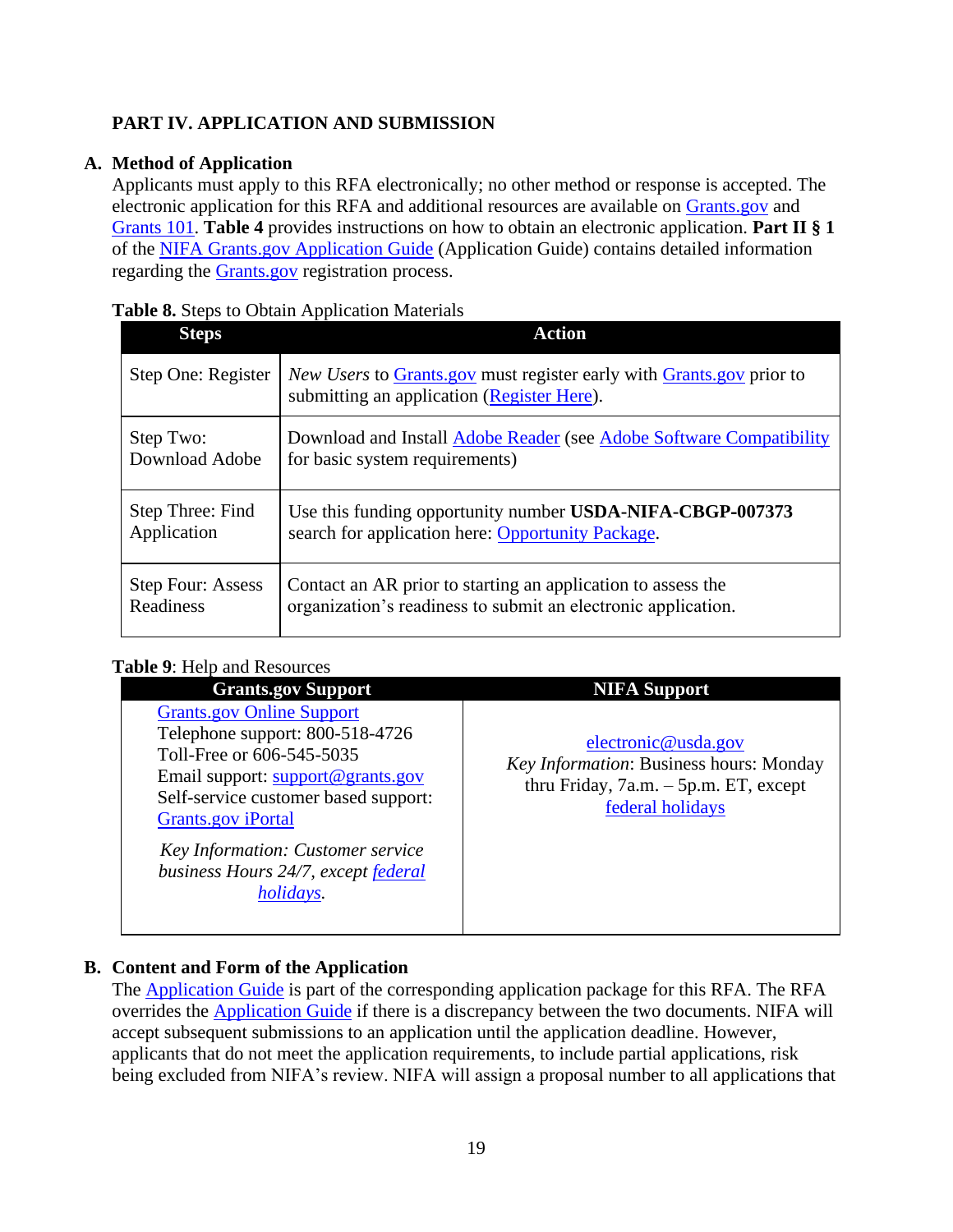meet the requirements of this RFA. Applicants must refer to the proposal number when corresponding with NIFA. **Table 5** outlines other key instructions for applicants.

| <b>Instruction</b>                                                                                                                               | <b>References</b><br>(All references are to the<br><b>Application Guide</b> ) |
|--------------------------------------------------------------------------------------------------------------------------------------------------|-------------------------------------------------------------------------------|
| Attachments must be in a portable document format<br>(PDF) format.                                                                               | Part III § 3                                                                  |
| Check the manifest of submitted files to verify<br>attachments are in the correct format.                                                        | Part III $\S$ 6.1                                                             |
| Conduct an administrative review of the application<br>before submission.                                                                        | <b>Part VII and</b>                                                           |
| Follow the submission instructions.                                                                                                              | Part IV $\S 1.5$                                                              |
| Provide an accurate email address, where designated, on<br>the $SF-424$ R&R.                                                                     | Part IV $\S$ 1.5                                                              |
| Contact the <b>Grants.gov</b> helpdesk for technical support,<br>and keep a record of the correspondence.                                        |                                                                               |
| Contact NIFA if applicant does not receive<br>correspondence from NIFA regarding an application<br>within $30$ days of the application deadline. |                                                                               |

#### <span id="page-19-0"></span>**Table 10:** Key Application Instructions

*SF 424 R&R Cover Sheet*. See **Part V § 2** and **Part V § 2.17**of the [Application Guide](https://apply07.grants.gov/apply/opportunities/instructions/PKG00249520-instructions.pdf) for the required certifications and assurances.

#### *SF 424 R&R Project/Performance Site Location(s)*. See **Part V § 3** of the [Application Guide.](https://apply07.grants.gov/apply/opportunities/instructions/PKG00249520-instructions.pdf)

#### *R&R Other Project Information Form*. See **Part V § 4** of the [Application Guide.](https://apply07.grants.gov/apply/opportunities/instructions/PKG00249520-instructions.pdf)

- 1. **Field 7**. Project Summary (PS)/Abstract. The PS must show how the project goals align with the project goals of the CBG. See **Part V § 4.7** of the [Application Guide](https://apply07.grants.gov/apply/opportunities/instructions/PKG00249520-instructions.pdf) for instructions and suggested templates.
- 2. **Field 8**. Project Narrative (PN). **For Standard and Collaborative Grant applications**, the PN must not exceed 20 *1.5 spaced* pages of written text and up to 5 *1.5 spaced* additional pages for figures and tables (the font size for tables should be no smaller than 11 points, Times New Roman). Figures and tables may come after the 20 pages of text or be intertwined with the text (but they should not exceed 5 pages). **For Professional Development Grant applications**, the PN must not exceed eight pages, including figures and tables. The page limits outlined here ensure fair and equitable competition. Appendices to the PN are allowed if they are directly germane to the proposed project. Do not add appendices to circumvent the page limit. You are encouraged to include a table of contents in the project narrative, which will not count toward the narrative's page limitation. After converting the narrative to PDF format and making the necessary adjustments, you should verify that you have not exceeded the applicable page limit.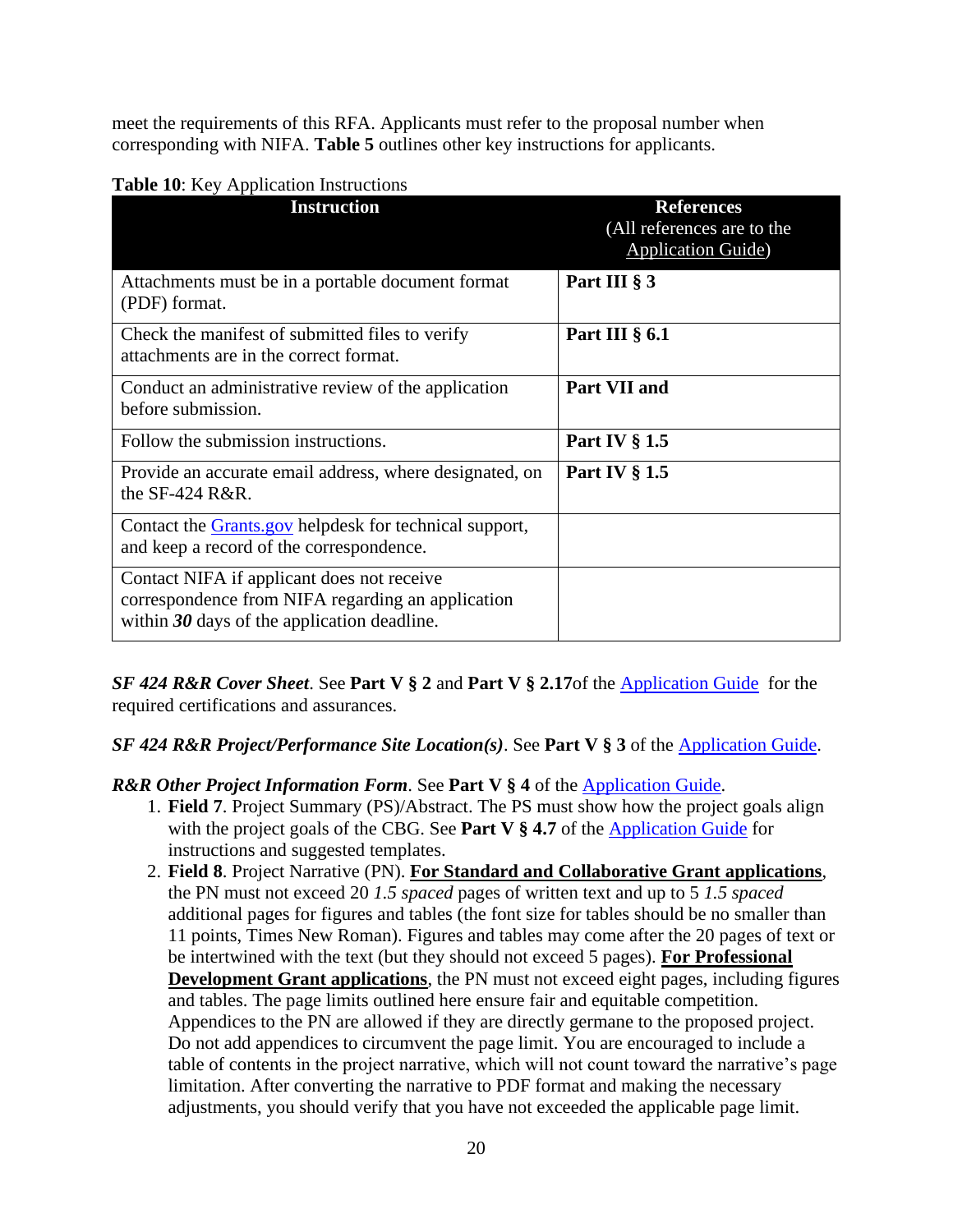Proposals with project narratives that exceed the page limit requirement will not be accepted for review. Applicants must address all components of the Evaluation Criteria in their Project Narrative (see [Part V, B.\)](#page-29-2). The PN must include all of the following:

- a. Data management plan (DMP)
- b. Logic model. The logic model is required for Integrated Project applications, and recommended for Teaching/Education, Research, and Extension Project applications. The logic model planning process is a tool that should be used to develop your project before writing your proposal. It should detail the activities, outputs, and outcomes of the proposed project. Two additional pages may be used solely for the logic model. The logic model does not count towards the page limit of the narrative, and it should be placed directly after the 25-page narrative section in the application. More information and resources related to the logic model planning process are provided at [Logic Model Planning Process](https://nifa.usda.gov/resource/logic-model-planning-process)**.**
- c. Response to previous review: The response to previous review must not exceed one *1.5 spaced* page. This does not count towards the page limit for the PN. This is only required for resubmitted applications.
- d. Cover Page (first page of the narrative) will not count towards the page limit of the PN and should include the following;
	- i. Type of Application (see [Part II, B.\)](#page-8-2)
	- ii. Project Type (see [Part II, C.\)](#page-9-0)
	- iii. Grant Type (see [Part II, C.\)](#page-9-0)
	- iv. Need Area addressed (see [Part II, C.](#page-9-0))
	- v. Program Code (see **Table 3**). For integrated project applications, the program code for the primary component must be listed. For example, if the primary component of an integrated project is research, then the applicant must indicate "EQ" as the program code.
	- vi. Primary CBG Priority Area (see **Table 2**)
	- vii. Discipline Code (see **Table 6**)

**For new and renewal applications, the cover page should come before the table of contents. For resubmitted applications, please use this order: 1) response to previous review, 2) cover page, 3) table of contents.**

**Standard and Collaborative Grant Applications.** To facilitate application review and evaluation, the applicant must include the following headings in the Project Narrative (A. through D.), followed by the applicant's response for each numbered item under A. through D. below.

#### **A. Potential for Building and Strengthening Capacity and Advancing the Quality of Teaching/Education, Research, or Extension**

- 1. **Significance of the Problem and Opportunity**. Clearly state the specific instructional, research, or extension problem or opportunity to be addressed and the connection(s) with the institutional goals, strategic plan, or Plan of Work.
- 2. **Project Justification**. Summarize the body of knowledge justifying the need for the proposed project using graphical and tabulated format when possible. Discuss how the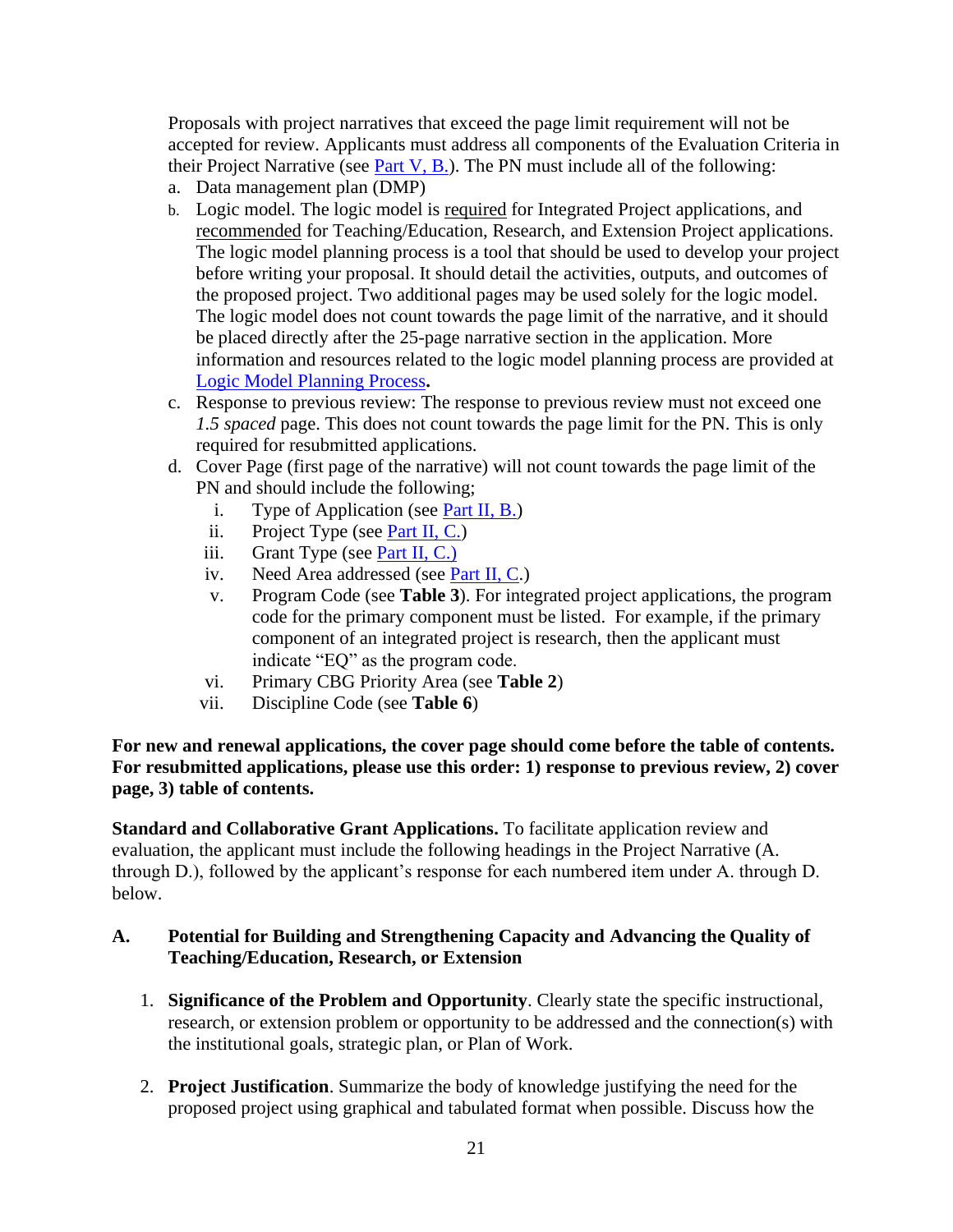project will be of value at the state, regional, national, or international level(s). Describe any ongoing or recently completed significant activities related to the proposed project for which previous funding was received under this program or other funding programs (including projects supported under the NIFA 1890 Facilities Grants Program and 1890 Formula Programs).

- 3. **Impact on Building and Strengthening Capacity**. Describe the institution's capability to perform the project and the degree to which the project will enhance its teaching/education, research, or extension capacity. Include a description of baseline information/preliminary data. Additionally, include the project's potential for adoption by other institutions.
- 4. **Continuation Plans**. Describe the likelihood of, or specific plans for, continuation or expansion of the project beyond the period of USDA support. Applicants must indicate if eventual self-support is built into the project and if plans are being made to institutionalize the program if it is successful.
- 5. **Innovation**. Describe the creative approach to 1) improving the quality of FANH sciences, 2) the approach to solving a scientific problem or advancing a field of science that address objective(s) that are of high importance at the 1890 institution, and 3) the potential results in institutional capacity building.
- 6. **Multidisciplinary and/or Problem-based Focus**. Indicate how the teaching/education project is relevant to multiple disciplines in the FANH sciences, or with other academic curricula and how the research or extension project is multidisciplinary and interdisciplinary, and/or involves integrated (teaching/education, research and extension) activities. Identify the field of science and the objective(s) that are of high importance and will be addressed at your institution. If partners are included, provide a concise plan on how they will be managed and coordinated. Identify potential results in 1890 institutional capacity building.
- 7. **Products and Results**. Explain, including metrics, the expected products, and results, outputs, and their potential impact on strengthening FANH sciences education, research, and extension in the United States. Metrics to assess products and outputs are to be clearly delineated in the proposal. Describe the economic, environmental, or social gains resulting from the project outcomes (see Definitions, 'Outcomes' in Part VIII, E.). If the application has a collaborator(s), include a clear identification of the role of the collaborator(s), and the expected outcomes for the 1890 institution (see Part IV, B., c., Field 12 – Other Attachments).
- 8. **Institutional Commitment**. Explain the institutional resources (administrative, facilities, equipment, and/or materials) that are available to carry out the project.

## **B. Overall Approach, Cooperative Linkages and Quality of the Proposal**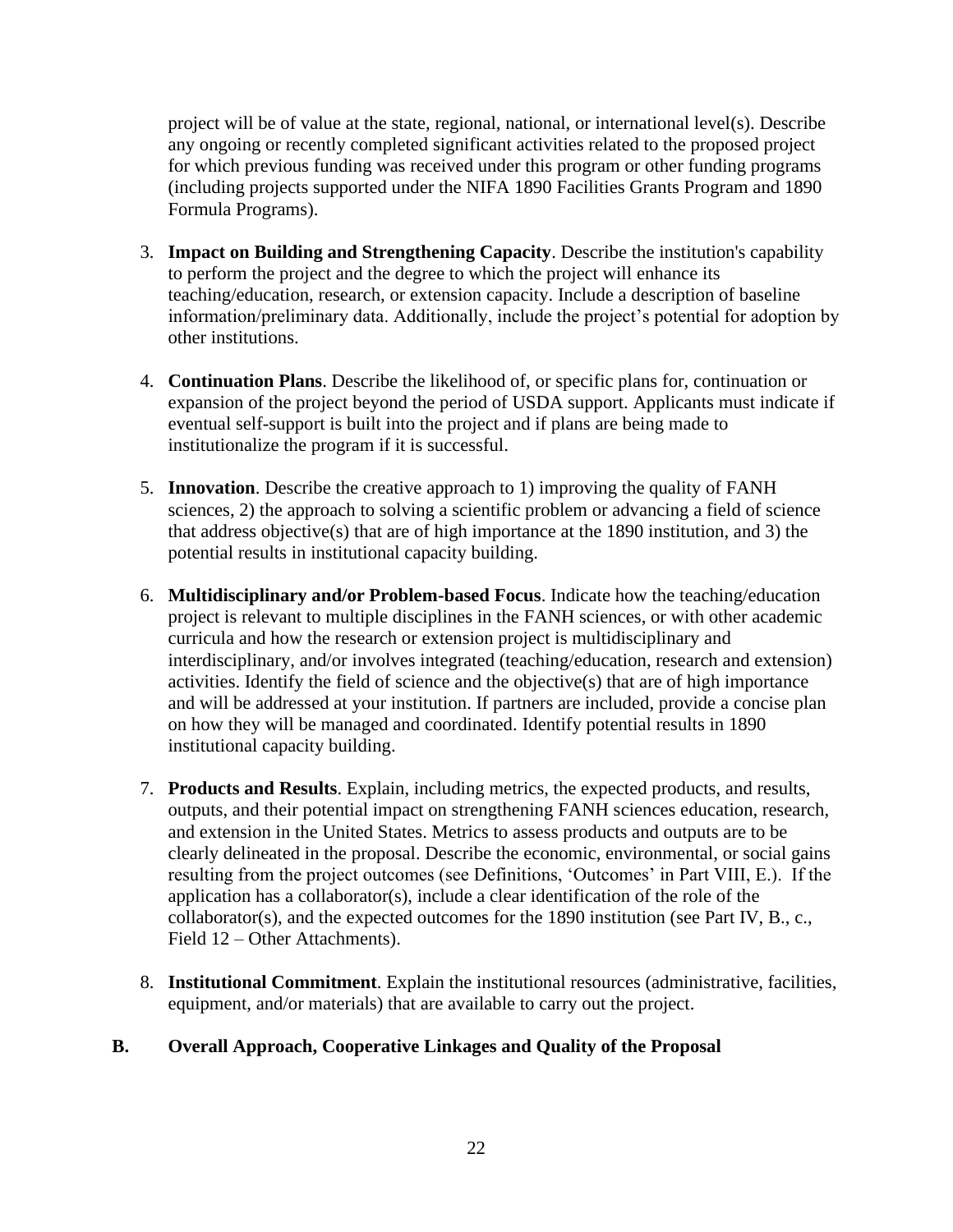- 1. **Proposed Approach and Cooperative Linkages**. Cite and discuss the specific project objectives to be accomplished. For Collaborative Grant and Integrated Project proposals, identify the individual(s) responsible to accomplish each objective.
- 2. **Plan of Operation and Methodology**. Describe procedures for accomplishing the objectives of the project. Describe plans for management of the project to ensure its proper and efficient administration. Clearly identify and describe the metrics for evaluating successful project management. Discuss extent to which students from the 1890 institutions will be involved in the teaching/education, research, extension, or integrated project.
- 3. **Timetable**. Provide a timetable for conducting the project. Identify all important project milestones and dates as they relate to project start-up, execution, evaluation, dissemination, and closeout. Identify limitations that may impact the timetable and provide strategies to avoid or compensate for the limitations. For Collaborative Grant applications, include the responsibilities of all partners in the project timetable.
- 4. **Evaluation Plan**. Program evaluation is a systematic method for collecting, analyzing, and using information to answer basic questions about proposed initiatives to build or strengthen capacity of the institution in a specific area in the FANH sciences. Provide a methodology and implementation plan for evaluating the accomplishment of stated objectives, results, and measurable outcomes during the project. Clearly identify the performance measure(s) by which the project's success will be assessed. In the evaluation plan, indicate the criteria and corresponding weight of each to be used in the evaluation process. Describe any data to be collected and analyzed and explain the methodology that will be used to determine the extent to which the needs underlying the project are met. Indicate how the evaluation will determine whether and to what degree the project had an impact on teaching/education, research, and extension capacity. Identify those personnel who will be responsible for assessing project results and administering the project evaluation and reporting process and include a description of their expertise or credentials. The evaluation plan is a crucial component of the application. The following outline may be used as a guide when developing an evaluation plan to monitor institutional capacity building/strengthening:
	- a. Section I: A description of the evaluation framework which specifies what you want to evaluate, what questions are to be addressed in the evaluation, and the timeframe for conducting the evaluation.
	- b. Section II: A description of the program implementation objectives.
	- c. Section III: A description of the program outcome objectives, performance measures, and impact.
	- d. Section IV: Procedures for managing and monitoring the evaluation and reporting.
- 5. **Dissemination Plan**. Document how project accomplishments (products, results, and impacts, etc.) will be disseminated to the broadest extent throughout the academic or scientific community and to policy makers and the public. Discuss the institution's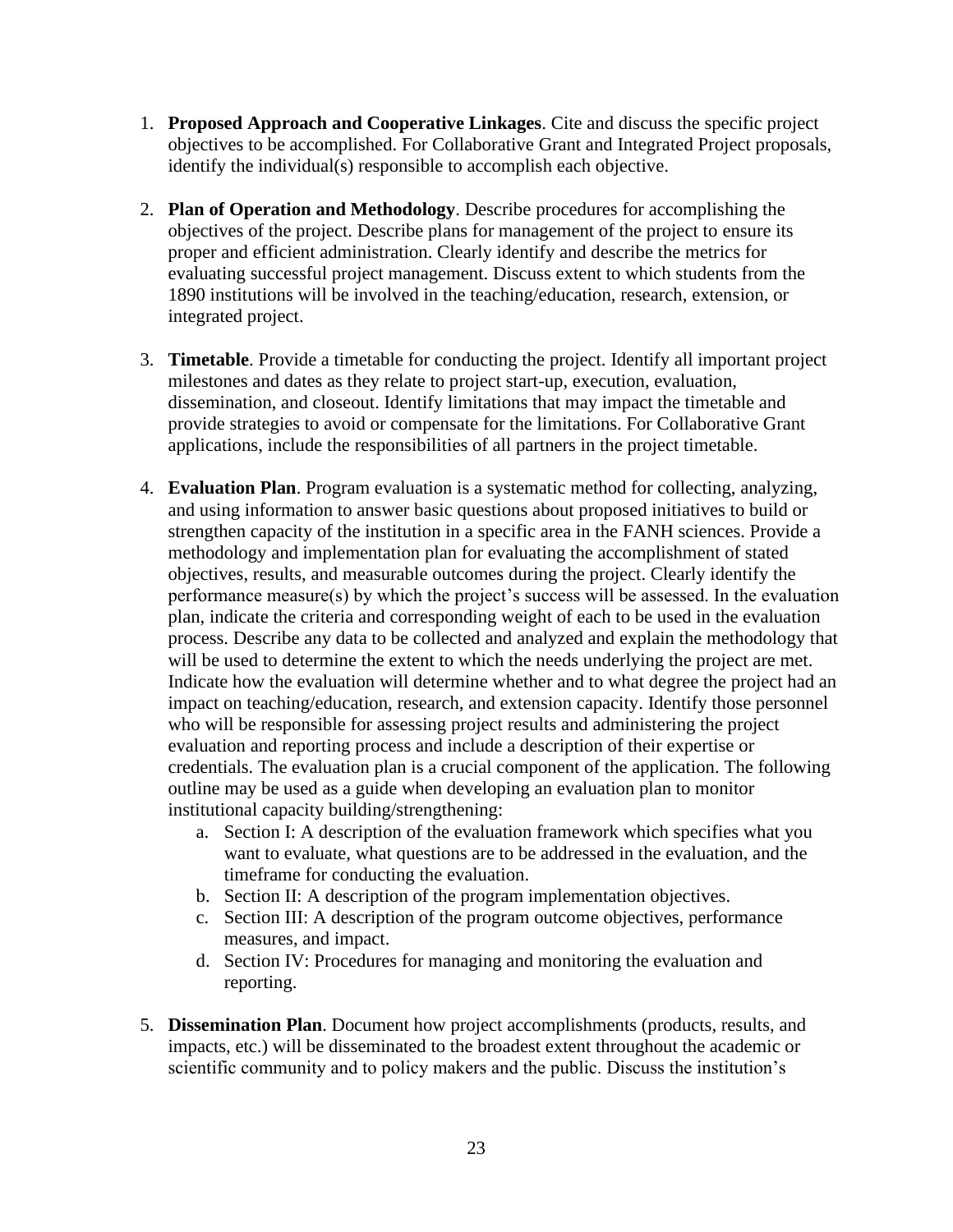commitment to disseminate project results and products. Identify target audiences and explain methods of communication.

- 6. **Partnership and Collaborative Efforts**. Explain how the project will maximize partnership and collaborative efforts to strengthen FANH sciences across teaching/education, research and extension (e.g., involvement of faculty in related disciplines at the same institution, Collaborative Grant applications with other educational institutions, or expand cooperative activities with business or industry at the 1890 institution). As appropriate, clearly describe the collaborative management plan to ensure successful outcomes towards project goals.
- 7. **Potential Pitfalls, Limitations, and Alternatives (if applicable)**. Identify and explain any potential challenges that might impede progress during the duration of the project. Additionally, describe any potential strategies or alternatives that might be implemented to address such challenges. **This section is optional for all applications and therefore, it will not count against the applicant during the evaluation process.**

## **C. Roles and Project Responsibility of Key Personnel**

- 1. **Number and Qualifications of Project Personnel**. The application must clearly explain the adequacy of the number and qualifications of key persons who will develop and carry out the project.
- 2. **Capacity of Personnel to carry out the Project**. Qualified and sufficient personnel are critical for meeting the capacity building objective of a project. Proposals must clearly identify the role of all key personnel, responsibilities and outcomes for each member, and describe the management plan to assure successful project outcomes.

#### **D. Budget and Cost-Effectiveness**

- 1. **Budget (including Justification)**. **In summary form**, explain how the total budget adequately supports the project. Details about the budget (as it pertains to the Evaluation Criteria in Part V., B.) should be included in the R&R Budget (see Part V, 7 of the NIFA Grants.gov Application Guide).
- 2. **Cost Effectiveness**. **In summary form**, explain the necessity and reasonableness of costs to carry out project activities and achieve project objectives; the appropriateness of budget allocations between the applicant and any collaborating institution(s); the adequacy of time committed to the project by key project personnel; and the degree to which the project maximizes the use of limited resources. Details about the costeffectiveness of the budget (as it pertains to the Evaluation Criteria in Part V., B.) should be included in the R&R Budget (see Part V, 7 of the NIFA Grants.gov Application Guide).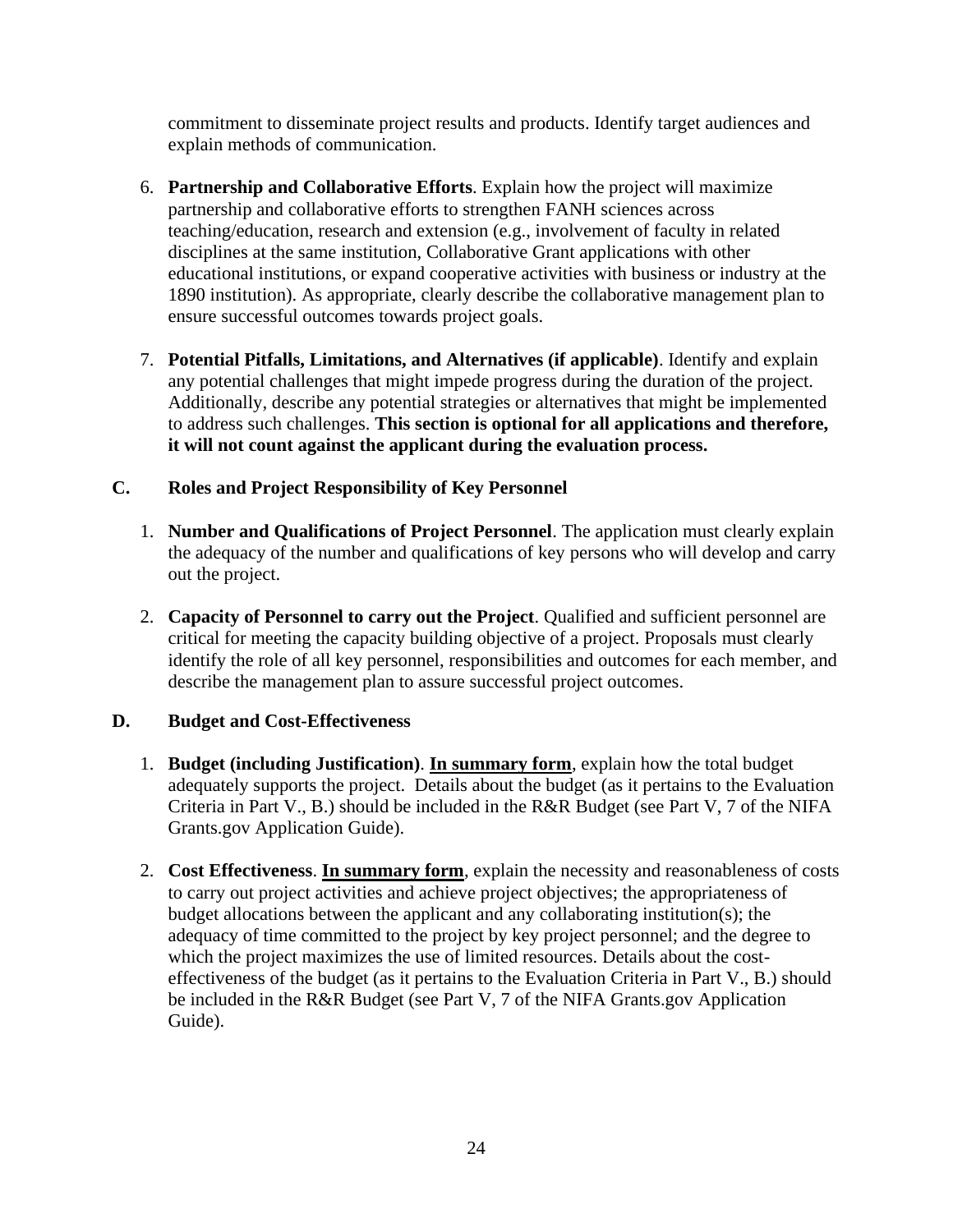## **Professional Development Applications**

To facilitate application review and evaluation, the applicant must include the following headings in the Project Narrative (A. through D.), followed by the applicant's response for each item below.

**A. Merit of the Proposed Activities as a Means of Enhancing the Capabilities and Competitiveness of the Applicant**. Describe the merit and appropriateness of the proposed activities and how they will provide professional development for the applicant. Explain the relevant methods that will be involved with the project. Describe the collaborators that will be involved and their respective role with the project, and ensure that they are directly linked to the proposed objectives and activities. Identify all products, outputs, outcomes, and overall impact of the project, and ensure that they are appropriately linked to the project's objectives and activities. Include a realistic timetable that will ensure successful completion of the project.

**Potential Pitfalls, Limitations, and Alternatives (if applicable).** Identify and explain any potential challenges that might impede progress during the duration of the project. Additionally, describe any potential strategies or alternatives that might be implemented to address such challenges. **This section is optional for all applications and therefore, it will not count against the applicant during the evaluation process.**

- **B. Merit of Applicant's Experience**. Describe the applicant's previous experience and background, including (but not limited to) the following:
	- 1) relevant professional development experience that provided appropriate knowledge and expertise in a FANH science discipline, and
	- 2) relevant experience in teaching/education, research, and/or extension.
- **C. Relevance to 1890 Institution and U.S. Agriculture**. Describe the relevance of the project/training to the food, agriculture, and natural resources strategic plan at the institution. Additionally, explain the relevance of the project/training to long-range improvements in the sustainability of U.S. agriculture, the environment, human health and well-being, and rural communities.
- **D. Appropriateness and Cost-effectiveness of the Proposed Budget**. **In summary form**, explain how the total budget adequately supports the project, and the necessity and reasonableness of costs to carry out project activities and achieve project objectives. Details about the budget and its cost-effectiveness (as it pertains to the Evaluation Criteria in Part V., B.) should be included in the R&R Budget (see Part V, 7 of the NIFA Grants.gov Application Guide).

3. **Field 12**, Add Other Attachments. See **Part V § 4.12** of the [Application Guide.](https://apply07.grants.gov/apply/opportunities/instructions/PKG00249520-instructions.pdf)

The following attachments must be included in your CBG application:

1. **Accomplishment report of previously funded projects (if applicable)**. Project Directors with an active or previously received 1890 capacity building grant award must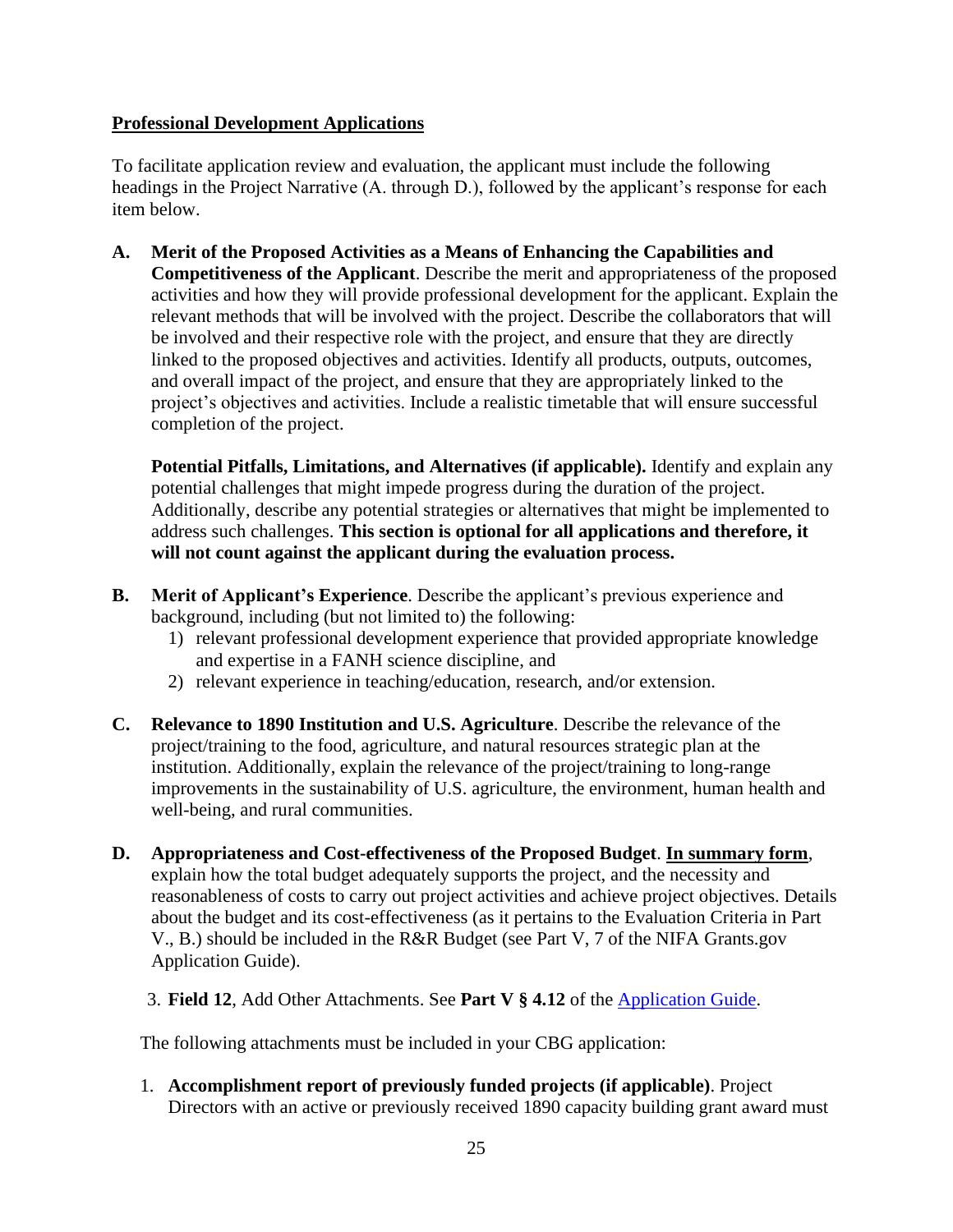submit a one-page accomplishment report (one report per project). The report must include impacts and outcomes of the funded project and briefly describe how the new proposal is related to the outcomes from the previous award. A copy of the REEport report must be included in the Appendix.

- 2. **Progress Report (if applicable)**. This requirement only applies to the Renewal applications or Resubmitted Renewal applications (see Part II, B.). These applications must include a progress report within the applicable page limitation of the Project Narrative.
- 3. **Collaborative Arrangement Letter(s)**. If it is necessary to enter into formal consulting or collaborative arrangements with others, such arrangements should be fully explained and justified in the project narrative (Partnership and Collaborative Efforts, Part IV, B.). If the consultant(s) or collaborator(s) are known at the time of the application, a vitae or resume should be provided. In addition, letters of support should be provided that describe the services that will be performed. You are required to provide additional information on consultants and collaborators in the budget portion of the application, including the rate of pay, letters of commitment, and vitae. Provide evidence (via letters from the parties involved in the partnership or collaborative arrangement) that indicates the roles, responsibilities, and anticipated outcomes from each member of the partnership. Partnership and Collaborative Letters must be signed by the Authorized Representatives (ARs). Letters should be submitted in PDF, and there is no page limit. If the application has a USDA collaborator(s), documentation of USDA – 1890 Institution collaboration must be provided in the application. The collaboration should advance capacity building at the 1890 institution in the area of the submitted application. Provide a letter (PDF format) from the USDA cooperating office that is **signed by the USDA Unit Director (supervisor of the USDA collaborating staff person) and the USDA collaborator (i.e., staff person who will work on the project)** that clearly identifies the role and expected outputs and outcomes of their participation. Identify the person(s) at each agency or office who will serve as liaison or technical (scientists, educator, etc.) contact for the project and provide their phone number and email address. **Due to potential conflicts of interest, NIFA collaborators are NOT permitted.**

*For Professional Development Applications* (e.g., sabbaticals and faculty exchanges): Provide documentation that arrangements have been made with a relevant expert(s) to serve as host, including:

- i. A letter from the home institution detailing the arrangements at the home institution with respect to salary, date, and duration of the professional development experience;
- ii. A letter from the host or training institution indicating willingness to serve in this capacity and a description of the host's contribution to the proposed activities, both scientifically and regarding the use of facilities and equipment; and
- iii. A statement signed by the Department Head or equivalent official at the host institution indicating a commitment to provide Teaching/Education, Research, and/or Extension related space and facilities for the period of the applicant's presence.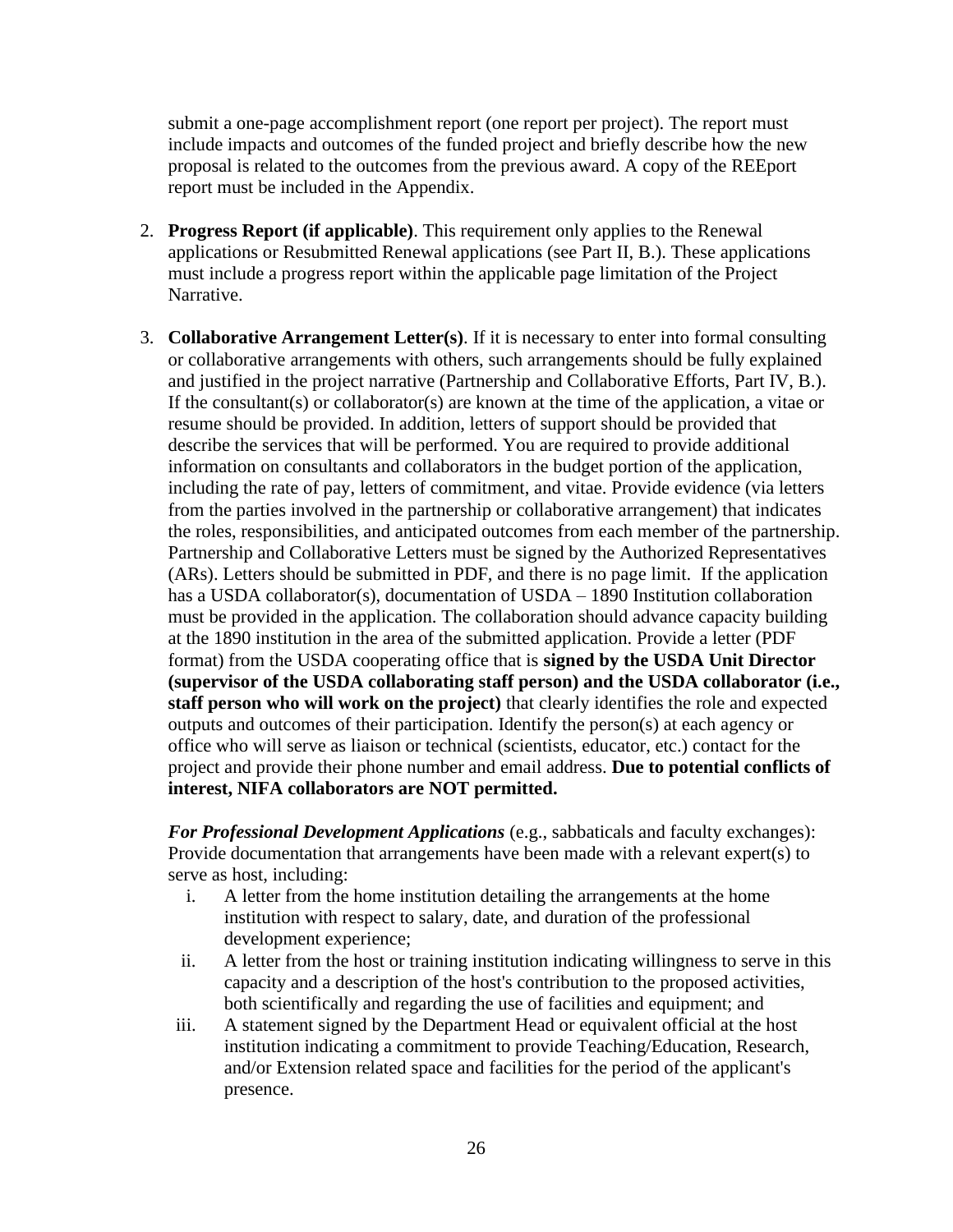- 4. **Institution/School/Department Goals and Objectives**. Include an institutional letter indicating that the application is within the strategic plan of the institution in FANH sciences. The letter must describe which school or department at your institution would potentially benefit from funds to build or strengthen capacity. The letter must be developed on official university letterhead and signed by the Dean, Agricultural Research Director, or Extension Administrator (limit to one page, PDF format). **The institutional letter is required for all grant applications. Applications that do not include the institutional letter will not be accepted for review.**
- 5. **Expected Outcomes – PDF Attachment.** Title the attachment "Expected Outcomes" in the document header and save file as "Expected Outcomes." Please use a format, similar to what is provided in **Figure 1** below, to submit expected outcomes and attach it as the last page of the application. A fillable version of this document can be found at: <https://nifa.usda.gov/resource/recommended-format-submitting-expected-impacts>

|                                          | <b>Figure 1:</b> Expected Outcome Format                                                                                                                                                                                                                                                          |                                  |
|------------------------------------------|---------------------------------------------------------------------------------------------------------------------------------------------------------------------------------------------------------------------------------------------------------------------------------------------------|----------------------------------|
|                                          | <b>Primary Project Function: (Choose one)</b>                                                                                                                                                                                                                                                     |                                  |
| <b>Education, Extension, or Research</b> |                                                                                                                                                                                                                                                                                                   |                                  |
|                                          | DATA FOR MSI PROGRAMS: 1890s, HSI, 1994s, ANNH, Insular                                                                                                                                                                                                                                           |                                  |
|                                          | <b>Expected outcomes during entire grant period</b>                                                                                                                                                                                                                                               | <b>Expected</b><br><b>Number</b> |
| 1.                                       | Number of farmers/community members to be served, for example, provided with training and/or new<br>information regarding markets, technology, production practices, etc.                                                                                                                         |                                  |
| 2.                                       | Number of products to be developed for the education and training of students through grant funds<br>during the project period                                                                                                                                                                    |                                  |
|                                          | 2-A. curricula, academic programs                                                                                                                                                                                                                                                                 |                                  |
|                                          | 2-B. recruitment/retention programs                                                                                                                                                                                                                                                               |                                  |
|                                          | 2-C. teaching or educational materials, distance education capability, experiential<br>learning opportunities                                                                                                                                                                                     |                                  |
| 3.                                       | Number of faculty supported by this grant for professional development during the grant period:<br>participation in sabbaticals, workshops, conferences, etc.                                                                                                                                     |                                  |
| 4.                                       | Number of students who will indirectly benefit from the products produced from the grant during the<br>grant period (i.e., using the curriculum/instrumentation, enrolled in the program, recruited or<br>retained but not paid by the grant using scholarships, fellowships and assistantships). |                                  |
| 5.                                       | Number of male students to be directly supported by this grant (i.e., scholarships, fellowships,<br>assistantships, internships included as a cost in your project budget) for undergraduate or post-<br>graduate education                                                                       |                                  |
| 6.                                       | Number of underrepresented <sup>1</sup> male students to be supported during the grant period (provide the<br>best estimate based on past experience)                                                                                                                                             |                                  |

 $1$  Underrepresented: those whose representation among food and agricultural professionals is disproportionately less than their proportion in the general population as indicated in standard statistical references, or as documented on a case-by-case basis by national survey data (e.g., the U.S. Department of Education's Digest of Education Statistics, U.S. Department of Agriculture's Food and Agricultural Education Information Systems).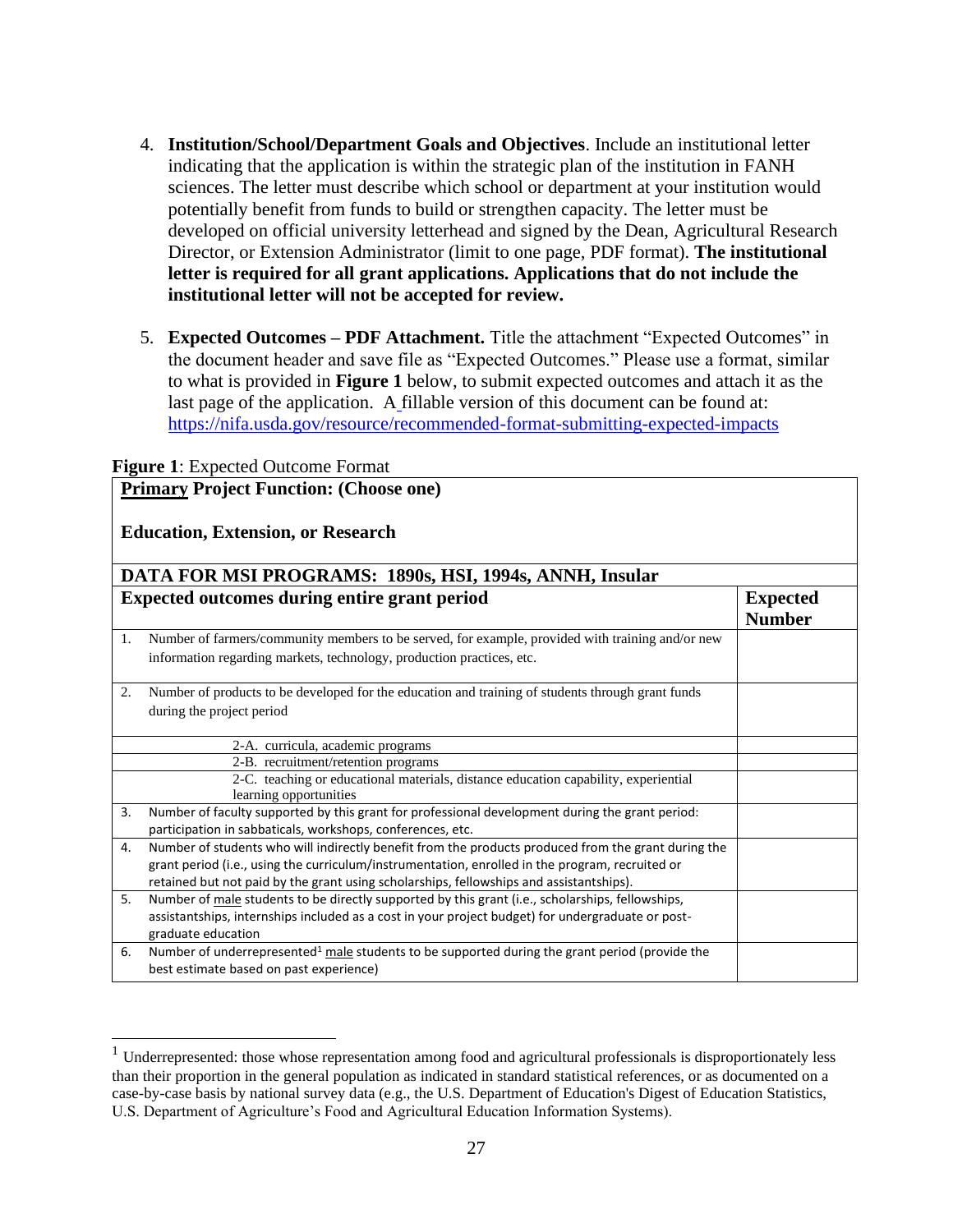| <b>Primary Project Function: (Choose one)</b> |                                                                                                                                                                                                                               |  |
|-----------------------------------------------|-------------------------------------------------------------------------------------------------------------------------------------------------------------------------------------------------------------------------------|--|
|                                               | <b>Education, Extension, or Research</b>                                                                                                                                                                                      |  |
| 7.                                            | Number of female students to be directly supported by this grant (i.e., scholarships, fellowships,<br>assistantships, internships included as a cost in your project budget) for undergraduate or post-<br>graduate education |  |
| 8.                                            | Number of underrepresented <sup>1</sup> female students to be supported during the grant period (provide the<br>best estimate based on past experience)                                                                       |  |
| 9.                                            | Number of students supported by this grant (i.e., scholarships, fellowships, assistantships) who are<br>pursuing their degree                                                                                                 |  |
|                                               | 9-A. Two year or other certificates                                                                                                                                                                                           |  |
|                                               | 9-B. Undergraduate or other 4-year degrees                                                                                                                                                                                    |  |
|                                               | 9-C. Master's degree                                                                                                                                                                                                          |  |
|                                               | 9-D. Ph.D. degree                                                                                                                                                                                                             |  |
|                                               | 9-E. Postdoctoral training                                                                                                                                                                                                    |  |
|                                               | 10. Number of students who will be supported by this grant on an internship or other experiential learning<br>opportunity                                                                                                     |  |
|                                               | 10-A. Domestic experiences, with a government or non-governmental organization that is not<br>affiliated with your university                                                                                                 |  |
|                                               | 10-B. International experiences, including study abroad, educational travel longer than a month,<br>etc.                                                                                                                      |  |

Notes:

1. Provide your best estimate based on past experiences, graduation rates, retention rates, etc. 2. Number of underrepresented students to be supported during the grant period (questions #6 and #8) should be less than or equal to total number of students supported by the grant (questions #5 and #7).

3. Response to question #9 should be the sum of 9-A through 9-E.

4. Response to question #10 should be the sum of 10-A and 10-B.

*R&R Senior/Key Person Profile (Expanded)*. See **Part V § 5** of the [Application Guide](https://apply07.grants.gov/apply/opportunities/instructions/PKG00249520-instructions.pdf) for profile requirements, details about the biographical sketch, and suggested support templates. *Professional Development Applications –*Include Current and Pending Support forms for the Professional Development applicant and the host expert(s)/mentor(s) (if applicable).

*R&R Personal Data*. This information is voluntary and is not a precondition of award (see **Part V § 6** of the [Application Guide\)](https://apply07.grants.gov/apply/opportunities/instructions/PKG00249520-instructions.pdf).

## *R&R Budget*. See **Part V § 7** of the [Application Guide.](https://apply07.grants.gov/apply/opportunities/instructions/PKG00249520-instructions.pdf)

1. Indirect costs (IDC) – See Part IV  $\S\subseteq$  of this RFA for funding restrictions regarding indirect cost, and **Part V 7.9** of the **Application Guide** for additional information

*Data Management Plan*. A DMP is required for this program. Applicants should clearly articulate how the project director (PD) and co-PDs plan to manage and disseminate the data generated by the project. The DMP will be considered during the merit review process (see [Part](#page-29-2)  [V §](#page-29-2) B of this RFA, **Part III § 3.1** of the [Application Guide](https://apply07.grants.gov/apply/opportunities/instructions/PKG00249520-instructions.pdf) and [NIFA's Data Management Plan\)](https://nifa.usda.gov/resource/data-management-plan-nifa-funded-research-projects).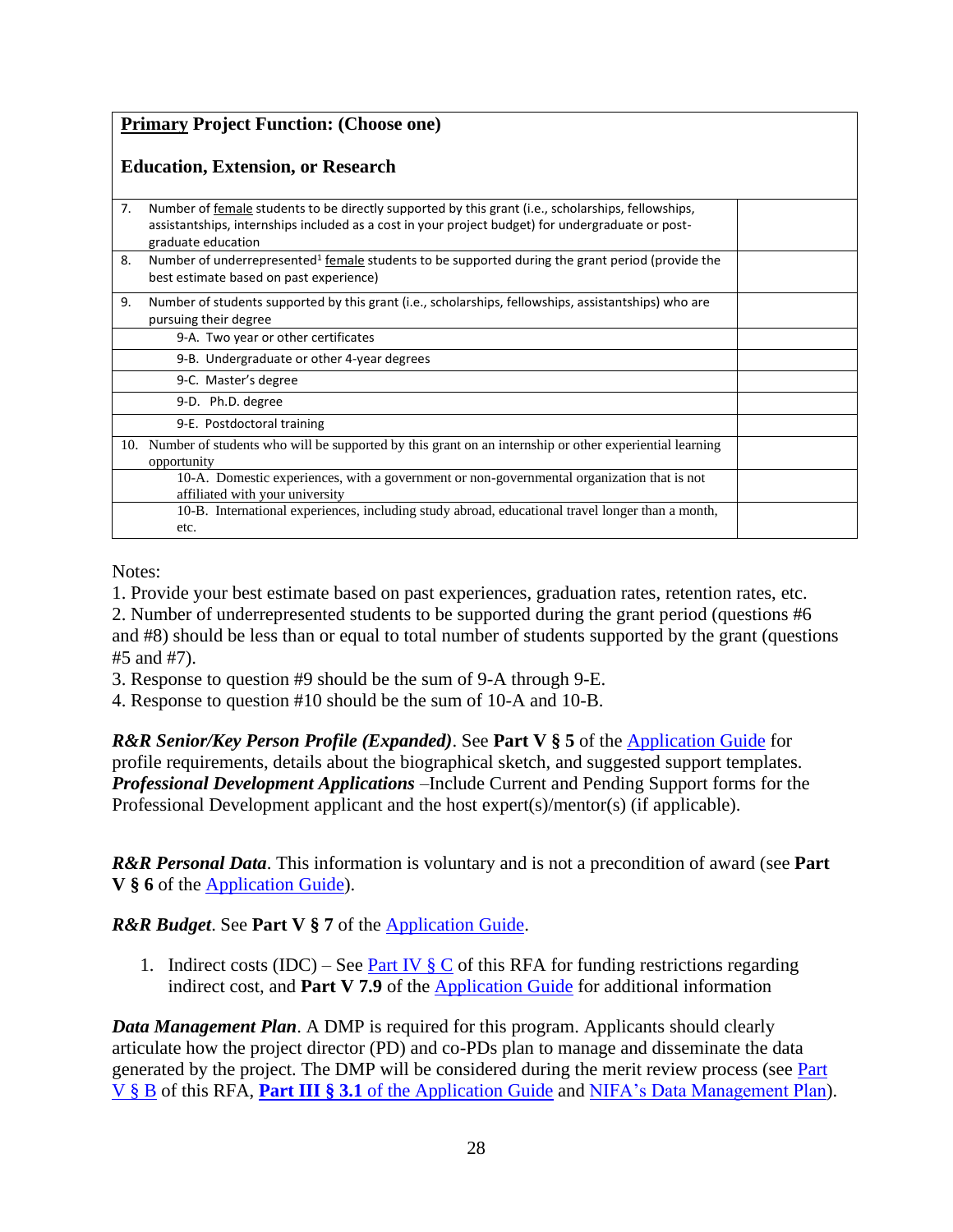## *Supplemental Information Form*. See **Part VI § 1** of the [Application Guide.](https://apply07.grants.gov/apply/opportunities/instructions/PKG00249520-instructions.pdf)

- 1. Field 2. Program to which the applicant is applying. Enter the program name "CBG" and the program code: Research (EQ), Teaching (EP), Extension (EWE). Accurate entry is critical.
- 2. Field 8. Conflict of Interest List. See **Part VI § 1.8** of the [Application Guide.](https://apply07.grants.gov/apply/opportunities/instructions/PKG00249520-instructions.pdf)

*Representations Regarding Felony Conviction and Tax Delinquent Status for Corporate Applicants*. This is required for corporate applicants. See **Part VI § 2** of the [Application Guide](https://apply07.grants.gov/apply/opportunities/instructions/PKG00249520-instructions.pdf) for a description of the term, "corporation."

#### <span id="page-28-0"></span>**C. Funding Restrictions**

*Indirect Cost (IDC) not to exceed 30 percent of Total Federal Funds Awarded (TFFA) of the recipient*. Section 1462(a) and (c) of the National Agricultural Research, Extension, and Teaching Policy Act of 1977 (NARETPA) limits IDC for the overall award to 30 percent of Total Federal Funds Awarded (TFFA) under a research, education, or extension grant. The maximum IDC rate allowed under the award is determined by calculating the amount of IDC using:

- 1. the sum of an institution's negotiated indirect cost rate and the indirect cost rate charged by sub-awardees, if any; or
- 2. 30 percent of TFFA.

The maximum allowable IDC rate under the award, including the IDC charged by the subawardee(s), if any, is the lesser of the two rates.

If the result of number one is the lesser of the two rates, the grant recipient is allowed to charge the negotiated IDC rate on the prime award and the sub-award(s), if any. Any sub-awards would be subject to the sub-awardee's negotiated IDC rate. The sub-awardee may charge its negotiated IDC rate on its portion of the award, provided the sum of the IDC rate charged under the award by the prime awardee and the sub-awardee(s) does not exceed 30 percent of the TFFA. If the result of number two is the lesser of the two rates, then the maximum IDC rate allowed for the overall award, including any sub-award(s), is limited to 30 percent of the TFFA. That is, the IDC of the prime awardee plus the sum of the IDC charged by the sub-awardee(s), if any, may not exceed 30 percent of the TFFA.

In the event of an award, the prime awardee is responsible for ensuring the maximum indirect cost allowed for the award is not exceeded when combining IDC for the Federal portion (i.e., prime and sub-awardee(s)) and any applicable cost-sharing (see 7 CFR 3430.52(b)). Amounts exceeding the maximum allowable IDC are considered unallowable. See sections 408 and 410 of 2 CFR 200.

Successful applicants must not use grant funds awarded under the authority of this RFA to renovate or refurbish research, education, or extension space; purchase or install fixed equipment in such space; or to plan, repair, rehabilitate, acquire, or construct buildings or facilities. Successful applicants must not use grant funds awarded under the authority of this RFA to renovate or refurbish research, education, or extension space; purchase or install fixed equipment in such space; or to plan, repair, rehabilitate, acquire, or construct buildings or facilities.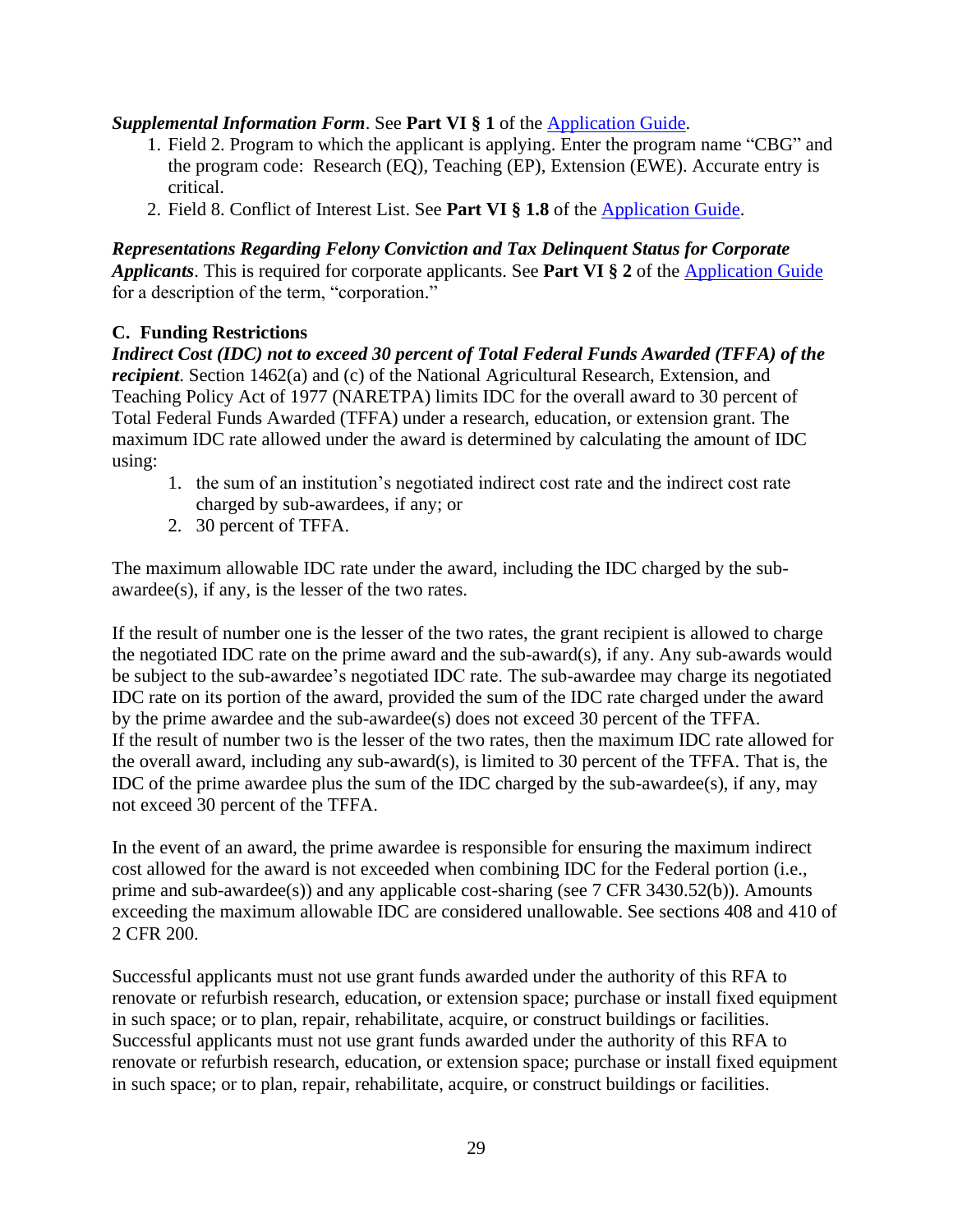# <span id="page-29-0"></span>**PART V. APPLICATION REVIEW REQUIREMENTS**

# <span id="page-29-1"></span>**A. NIFA's Evaluation Process**

NIFA evaluates each application in a two-part process. First, we screen each application to ensure that it meets the administrative requirements as set forth in this RFA. Second, a scientific peer- review process will be used to technically evaluate applications that meet the administrative requirements using a review panel **(see [NIFA Peer Review Process\)](https://nifa.usda.gov/resource/nifa-peer-review-process-competitive-grant-applications).**.

# **Scientific Peer Review Process:**

NIFA selects reviewers for the review panel based upon their training and experience in relevant scientific, extension, or education fields, taking into account the following factors:

- the level of relevant formal scientific, technical education, or extension experience of the individual, as well as the extent to which an individual is engaged in relevant research, education, or extension activities;
- the need to include experts from various areas of specialization within relevant scientific, education, or extension fields;
- the need to include other experts (e.g., producers, range or forest managers/operators, and consumers) who can assess relevance of the applications to targeted audiences and to program needs;
- the need to include experts from a variety of organizational types (e.g., colleges, universities, industry, state and Federal agencies, and private profit and non-profit organizations) and geographic locations;
- the need to maintain a balanced composition with regard to minority and female representation and an equitable age distribution; and
- the need to include reviewers who can judge the effective usefulness of each application to producers and the general public.

After each peer review panel has completed its deliberations, the responsible program staff of NIFA will recommend that your project is either approved for support from currently available funds or declined due to insufficient funds or unfavorable review.

NIFA reserves the right to negotiate with the PD/PI and/or the submitting organization or institution regarding project revisions (e.g., reductions in the scope of work, funding level, period, or method of support) prior to recommending any AFRI project for funding.

After the review process has been completed, NIFA sends copies of reviews, *not* including the identity of reviewers, and a summary (if applicable) of the review panel comments to the PD.

*Conflicts of interest*. NIFA takes extreme care to prevent any actual or perceived conflicts of interest that may influence the review or evaluation (see [NIFA Peer Review Process](https://nifa.usda.gov/resource/nifa-peer-review-process-competitive-grant-applications) for [Competitive Grant Applications\)](https://nifa.usda.gov/resource/nifa-peer-review-process-competitive-grant-applications).

# <span id="page-29-2"></span>**B. Evaluation Criteria**

NIFA will use the following criteria to evaluate this RFA.

# **Standard and Collaborative Grant Applications:**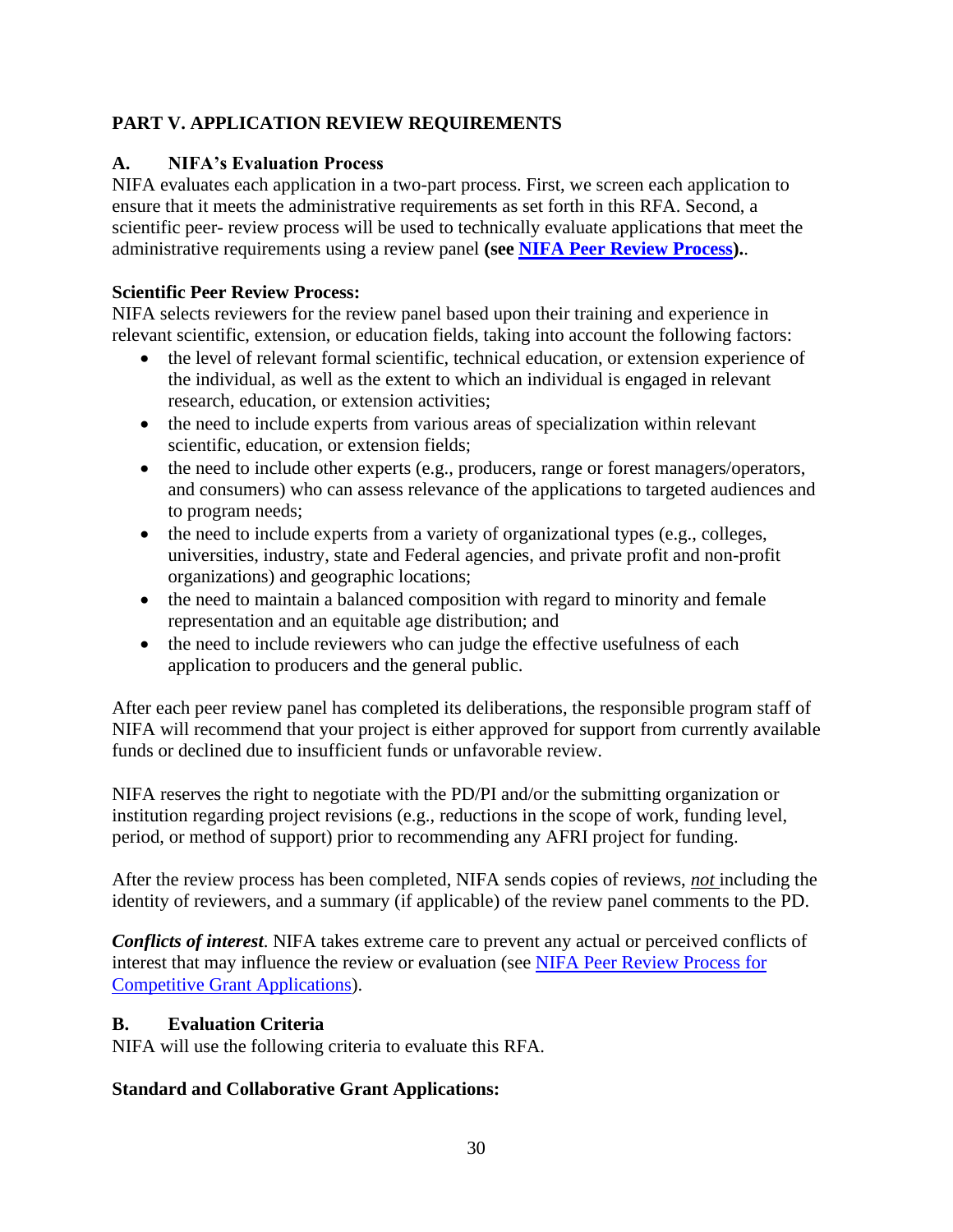Each application will be evaluated by three peer reviewers. We will use the evaluation criteria below (which are listed in priority order of importance) to review **Standard** and **Collaborative**  applications submitted in response to this RFA:

- **1. Potential for Building and Strengthening Capacity and Advancing the Quality of Teaching/Education, Research or Extension**. This criterion is used to assess the likelihood that the project will have an impact on and advance the quality of the FANH sciences by strengthening institutional capacities to meet clearly delineated needs of the 1890 institutional objectives, strategic plan, or Plan of Work. Elements considered include institutional goals in the FANH sciences, NIFA/USDA's Strategic Goals and/or Objectives, identification of a problem or opportunity to be addressed as one of the Priority Areas, justification for the project, innovation, advancing educational equity, multidisciplinary and/or problem-based focus, the institution's capability to perform the project and the degree to which the project will strengthen its Teaching/Education, Research, or Extension capacity, and potential for adoption by other institutions. Elements include the institution's commitment to the project, the adequacy of institutional resources (administrative, facilities, equipment, and/or materials) available to carry out the project, potential for academic, research or extension enhancement, and plans for project continuation or expansion beyond the period of USDA support.
- **2. Overall Approach, Cooperative Linkages, and Quality of the Proposal**. This criterion relates to the soundness of the proposed approach, with an emphasis on the following: objectives that show a clear connection to the institutional goals or strategic plan or Plan of Work; methodology; plan of operation, and timetable that describes limitations and strategies to avoid or compensate for identified limitations. For collaborative grant proposals: a timetable that includes the responsibilities of all partners in the project timetable; expected products and results; an evaluation plan that includes performance measures to assess project success; and dissemination plans. For Teaching/Education, Research, Extension, and Integrated proposals: emphasis is placed on the identified core competencies that students and/or clients will attain through new knowledge, the quality of educational, research, and/or extension support provided to the applicant institution through its partnerships and collaborative initiatives, and on the potential cooperative linkages likely to evolve as a result of this project that clearly identifies the key personnel responsibilities for products, outputs, outcomes, and potential impacts. Metrics to assess products, outputs, and outcomes are to be clearly delineated in the proposal to include clear identification of the role of the partners and the outcomes for the 1890 institution. Participation of a USDA agency cooperator(s) is optional; however, if the application included a USDA cooperator(s), their role must be clearly identified. Overall quality of the proposal relates to the degree to which the proposal complies with the application guidelines. The proposal is enhanced by its adherence to instructions (cover page, table of contents, organization, pagination, margin, font size, the specified page limitation, appendices, etc.); accuracy of forms; clarity of budget justification; well-prepared vitae for all key personnel associated with the project; and presentation. Also assessed is how effectively ideas are presented, clearly articulated, and thoroughly explained, as well as the inclusion of all required forms.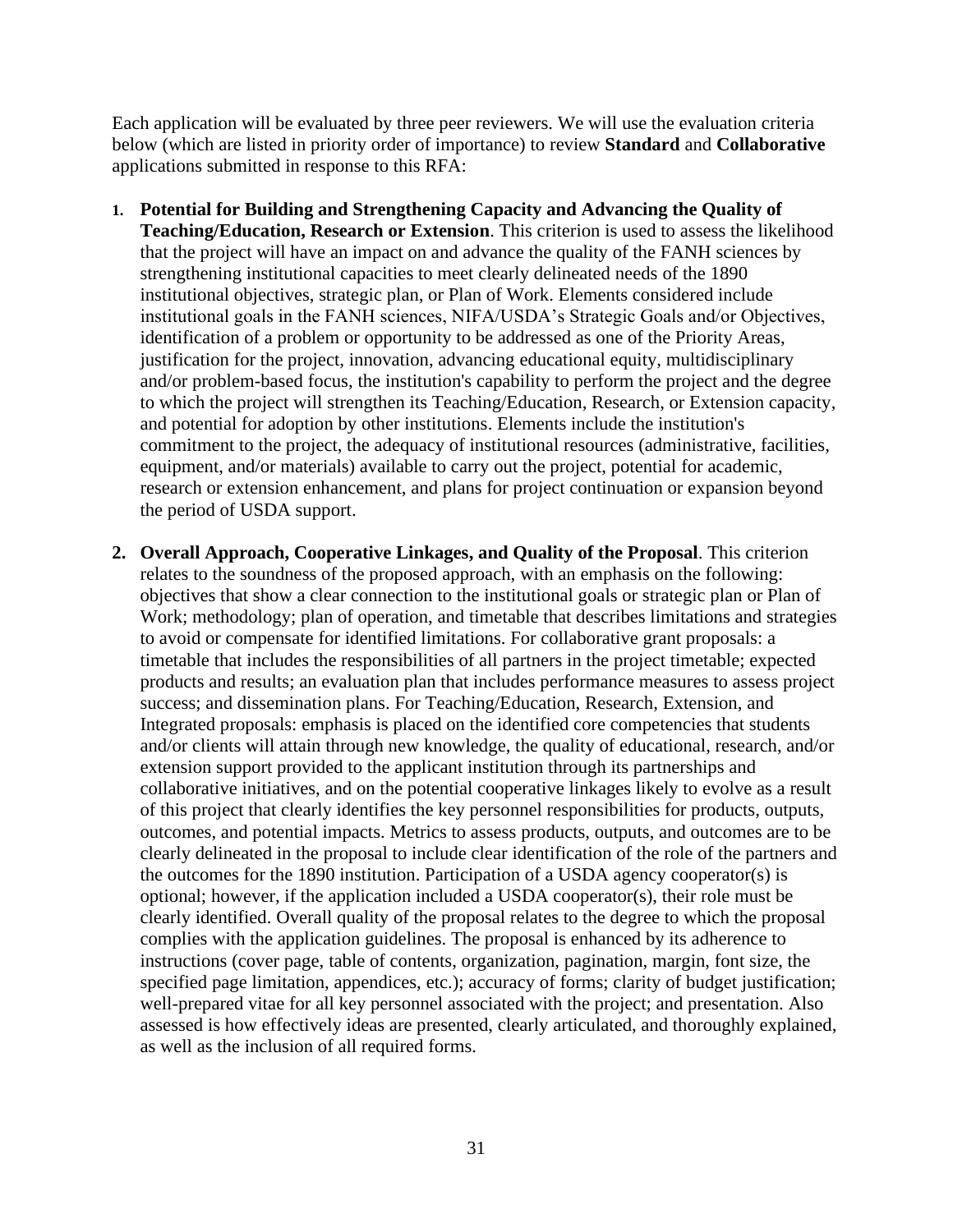- **3. Personnel Resources**. This criterion relates to the adequacy of the number and qualifications of key personnel who will develop and carry out the project, and the qualifications of project personnel who will manage the 1) successful attainment of the proposed outcomes, 2) assessment of project results and impacts, and 3) dissemination of these findings. Proposals must clearly identify the role of all key personnel, responsibilities and outcomes for each member, and describe the management plan to assure successful project outcomes. Qualified and sufficient personnel are critical for meeting the capacity building objective of a project.
- **4. Budget and Cost-Effectiveness**. This criterion relates to the extent to which the total budget adequately supports the project and is cost-effective. Elements considered include the necessity and reasonableness of costs to carry out project activities and achieve project objectives; the appropriateness of budget allocations between the applicant and any collaborating institution(s); the adequacy of time committed to the project by key project personnel; and the degree to which the project maximizes the use of limited resources, optimizes educational value for the dollar, achieves economies of scale, leverages additional funds, and focuses expertise and activity on high-priority Teaching/Education, Research, or Extension Need Areas based on the 1890 institutional objectives, strategic plan, or Plan of Work.

#### **Professional Development Applications:**

We will use the evaluation criteria below (which are listed in priority order of importance) to review **Professional Development** applications submitted in response to this RFA:

- **1. Merit of the Proposed Activities as a Means of Enhancing the Capabilities and Competitiveness of the Applicant.** 
	- a. Relevant methods and appropriate activities;
	- b. Appropriate collaborators;
	- c. Clear objectives and targeted outcomes; and
	- d. Realistic timetable for completion.

#### **2. Merit of Applicant's Experience.**

- a. Applicant's professional development experience; and
- b. Applicant's experience in teaching/education, research, and/or extension.

#### **3. Relevance to 1890 Institution and U.S. Agriculture.**

- a. Relevance of the project/training to the food, agriculture, and natural resources strategic plan at the applicant's institution; and
- b. Relevance of the project/training to long-range improvements in the sustainability of U.S. agriculture, the environment, human health and well-being, and rural communities.

## **4. Appropriateness and Cost-effectiveness of the Proposed Budget.**

- a. Budget, including justification; and
- b. Cost-effectiveness.

## <span id="page-31-0"></span>**C. Organizational Management Information**

Applicants must submit specific management information relating to an applicant prior to an award, and update the information as needed. Applicants may only have to update their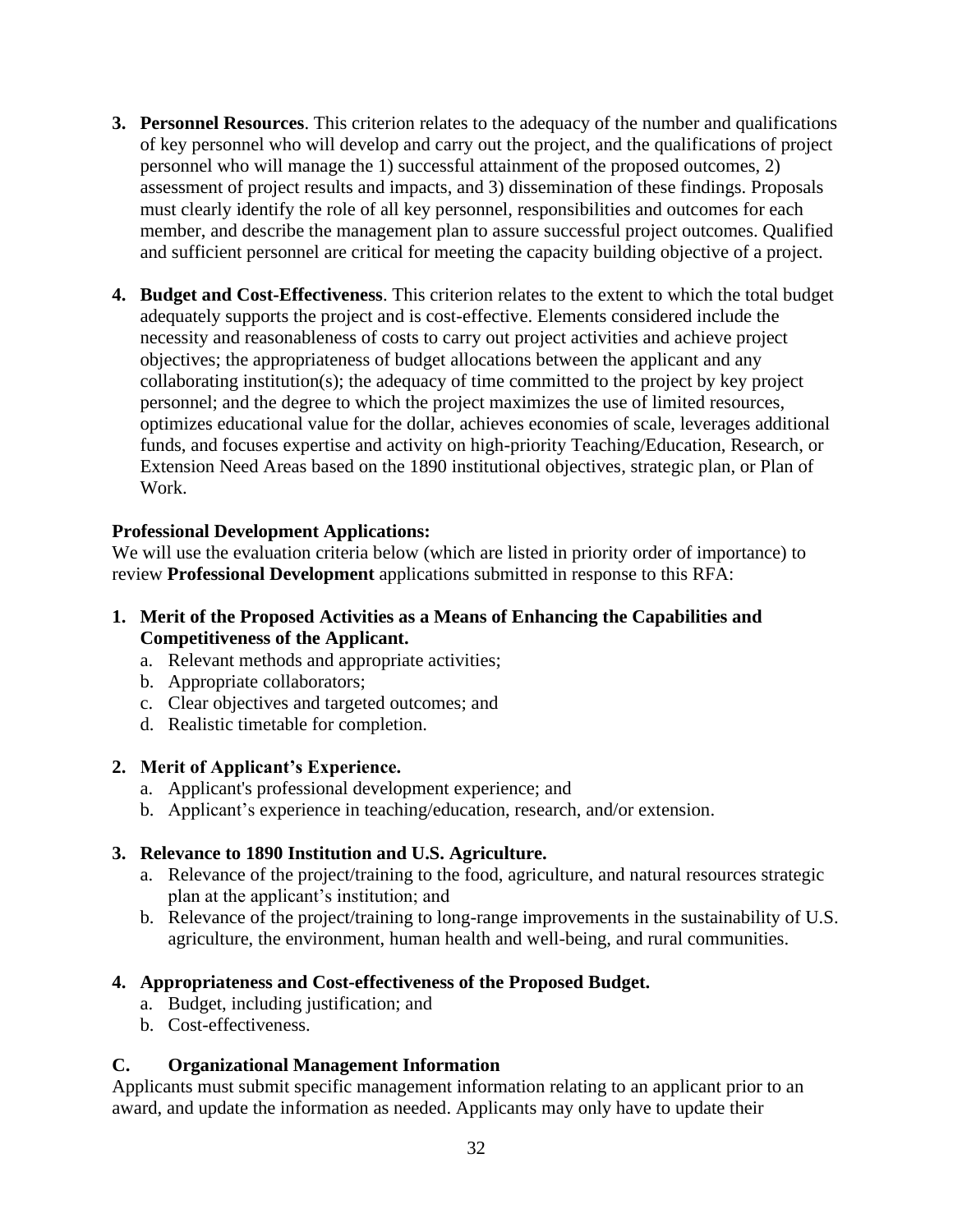information if they had previously provided the information under this or another NIFA program. NIFA provides the requisite forms during the pre-award process. Although an applicant may be eligible for award under this program, there are factors that may exclude an applicant from receiving federal financial and nonfinancial assistance and benefits under this program (e.g., debarment or suspension of an individual, or a determination that an applicant is not responsible).

# <span id="page-32-0"></span>**D. Application Disposition**

Applicants may withdraw at any time before NIFA makes a final funding decision. NIFA will retain all applications, including withdrawn applications and unfunded applications.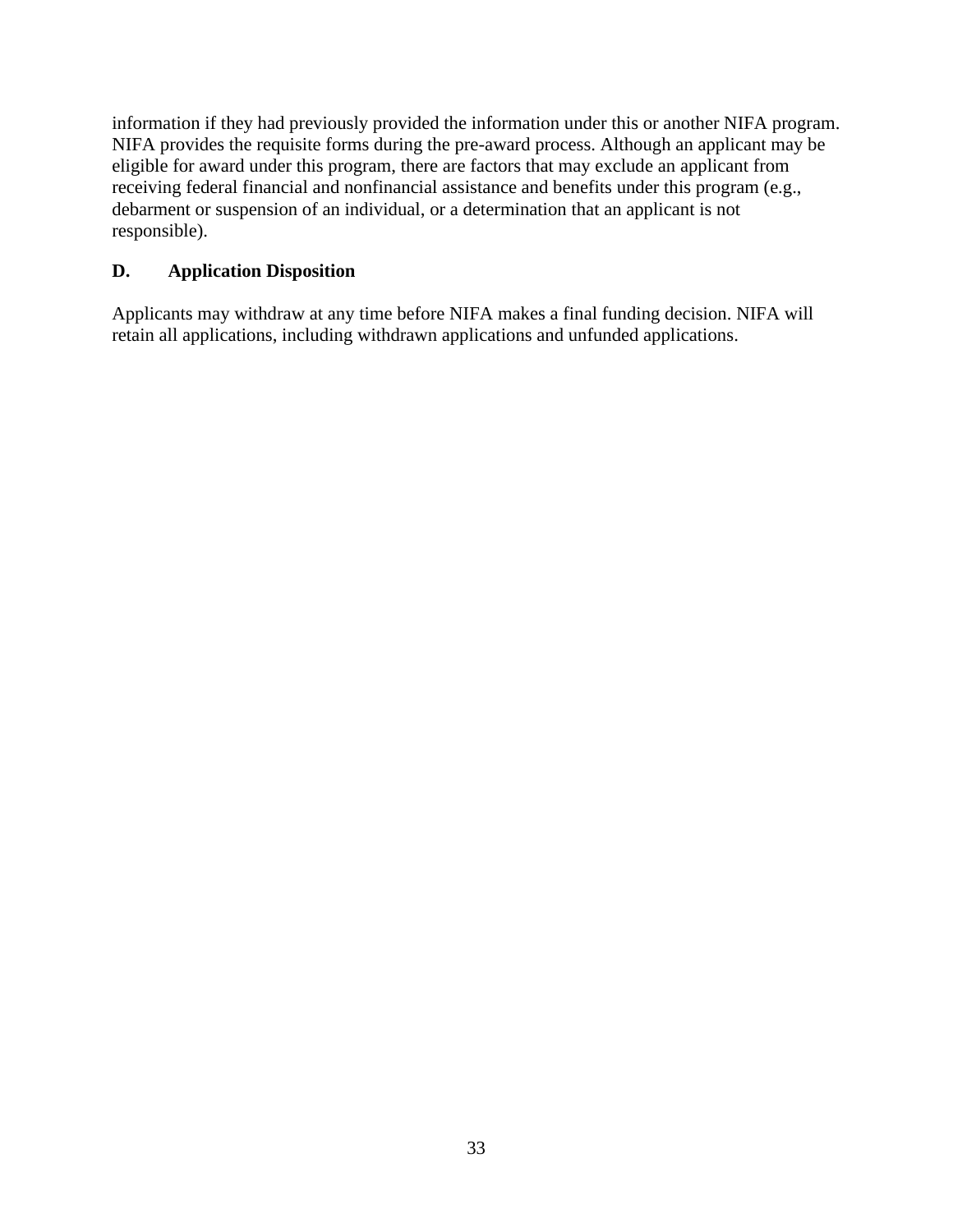## <span id="page-33-0"></span>**PART VI. AWARD ADMINISTRATION**

## <span id="page-33-1"></span>**A. General**

Within the limit of funds authorized, the NIFA awarding official will make grants to responsible and eligible applicants whose applications are judged most meritorious under the procedures set forth in this RFA. The date specified by the NIFA awarding official as the effective date of the grant must be no later than September 30 of the federal fiscal year in which the project is approved for support and funds are appropriated for such purpose, unless otherwise permitted by law. The project need not be initiated on the grant effective date, but as soon thereafter as practical so that project goals may be attained within the funded project period. All funds granted by NIFA under this RFA may be used only for the purpose for which they are granted in accordance with the approved application and budget, regulations, terms and conditions of the award, applicable federal cost principles, USDA assistance regulations, and [NIFA General](https://ecfr.io/Title-07/pt7.15.3430)  [Awards Administration Provisions,7 CFR part 3430, subparts A through E.](https://ecfr.io/Title-07/pt7.15.3430)

*Award Notice*. The award document will provide pertinent instructions and information as described in [2 CFR 200.210](https://www.ecfr.gov/cgi-bin/text-idx?SID=70b44cfc44976f4a7742464f7cfbb37e&mc=true&node=se2.1.200_1210&rgn=div8) (see [NIFA's Terms and Conditions\)](https://nifa.usda.gov/terms-and-conditions).

## <span id="page-33-2"></span>**B. Administrative and National Policy Requirements**

Several federal statutes and regulations apply to grant applications and the projects outlined in this RFA (some are listed here: [Federal Regulations\)](https://nifa.usda.gov/federal-regulations). Unless specifically noted by statue or award-specific requirements, [NIFA Policy Guide](https://nifa.usda.gov/policy-guide) applies to all NIFA awards.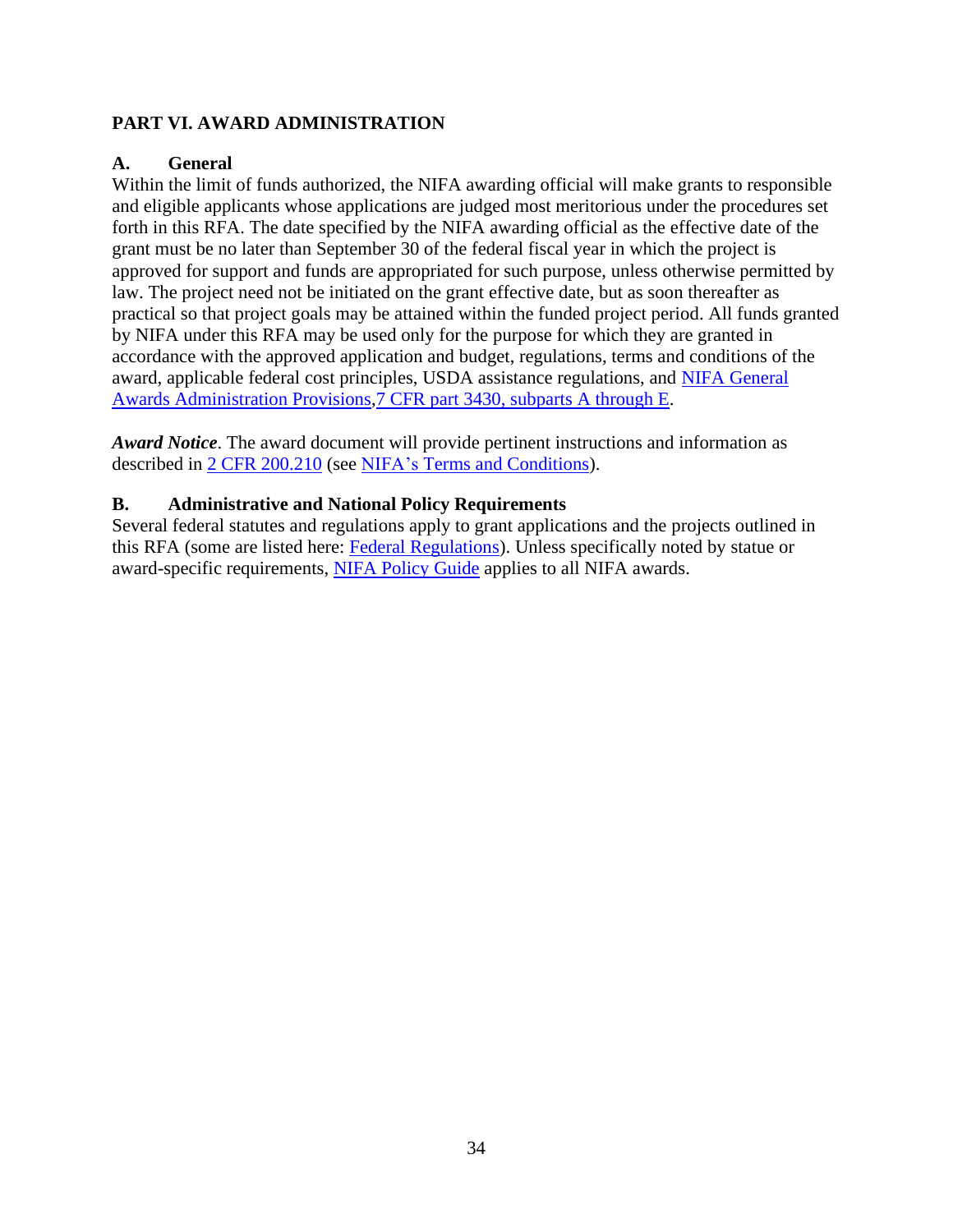# <span id="page-34-0"></span>**PART VII. OTHER INFORMATION**

# <span id="page-34-1"></span>**A. Use of Funds and Changes in Budget**

*Delegation of fiscal responsibility.* Unless the terms and conditions of the award state otherwise, awardees may not in whole or in part delegate or transfer to another person, institution, or organization the responsibility for use or expenditure of award funds.

*Changes in Budget or Project Plans.* In accordance with  $2$  CFR 200.308, awardees must request prior approval from NIFA for the following program or budget-related reasons (the awardee is subject to the terms and conditions identified in the award):

- 1. Change in the scope or the objective of the project or program without prior written approval (even if there is no associated budget revision requiring);
- 2. Change in a key person specified in the application or the federal award;
- 3. Disengagement from the project for more than three months, or a 25 percent reduction in time devoted to the project;
- 4. Inclusion of costs that require prior approval in accordance with [2 CFR 200 Subpart E](https://ecfr.io/Title-02/sp2.1.200.) [\(Cost Principles\),](https://ecfr.io/Title-02/sp2.1.200.) or [45 CFR Part 75 Appendix IX,](https://www.ecfr.gov/cgi-bin/text-idx?node=pt45.1.75#ap45.1.75_1521.ix) [\(Principles for Determining Costs](https://www.ecfr.gov/cgi-bin/text-idx?node=pt45.1.75#ap45.1.75_1521.ix)  Applicable to [Research and Development under Awards and Contracts with Hospitals\)](https://www.ecfr.gov/cgi-bin/text-idx?node=pt45.1.75#ap45.1.75_1521.ix), or 48 CFR, unless waived by the federal awarding agency,
- 5. Part 31, [Contract Cost Principles and Procedures;](https://ecfr.io/Title-48/pt48.1.31)
- 6. Transfer of funds budgeted for participant support costs to other categories of expense (§200.75 [Participant support costs\)](http://federal.elaws.us/cfr/title2.section200.75);
- 7. Sub-awarding, transferring or contracting out of any work under a federal award, including fixed amount sub-awards (see §200.332, [Fixed Amount](http://federal.elaws.us/cfr/title2.part200.section200.332) Sub-awards), unless described in the application and funded in the approved federal awards. This provision does not apply to the acquisition of supplies, material, equipment, or general support services;
- 8. Changes in the approved cost-sharing or matching provided by the non-federal entity; and
- 9. The need for additional federal funds to complete the project.

# <span id="page-34-2"></span>**B. Confidential Aspects of Applications and Awards**

When an application results in an award, it becomes a part of NIFA transaction records, which are available to the public. Information that the Secretary of Agriculture determines to be confidential, privileged, or proprietary in nature will be held in confidence to the extent permitted by law. Therefore, applicants should clearly mark any information within the application they wish to have considered as confidential, privileged, or proprietary. NIFA will retain a copy of an application that does not result in an award for three years. Such an application will be released only with the consent of the applicant or to the extent required by law. An applicant may withdraw at any time prior to the final action thereon.

## <span id="page-34-3"></span>**C. Regulatory Information**

This program is not subject to the provisions of [Executive Order 12372,](https://www.fws.gov/policy/library/rgeo12372.pdf) which requires intergovernmental consultation with state and local officials. Under the provisions of the [Paperwork Reduction Act of 1995](https://www.reginfo.gov/public/reginfo/pra.pdf) [\(44 U.S.C. Chapter 35\)](http://uscode.house.gov/view.xhtml?path=/prelim@title44/chapter35&edition=prelim), the collection of information requirements contained in this notice have been approved under [OMB Document No. 0524-](https://www.federalregister.gov/documents/2018/10/29/2018-23552/submission-for-omb-review-comment-request) [0039.](https://www.federalregister.gov/documents/2018/10/29/2018-23552/submission-for-omb-review-comment-request)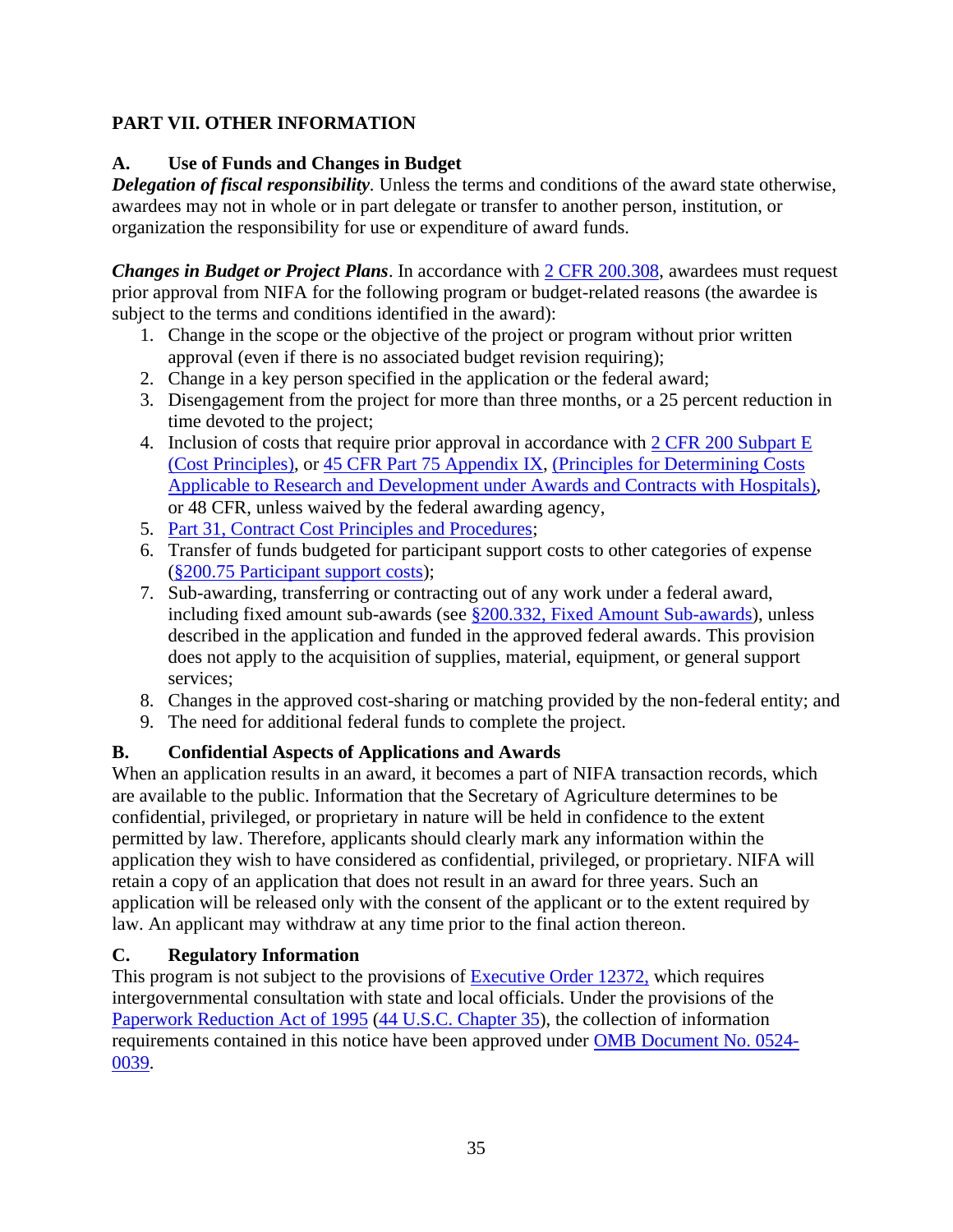# **APPENDIX I: AGENCY CONTACT**

#### **Programmatic Contact**

<span id="page-35-0"></span>

| <b>Name</b>       | ີ<br><b>Email</b>           | <b>Telephone</b> | Fax |
|-------------------|-----------------------------|------------------|-----|
| Antonio McLaren   | antonio.a.mclaren@usda.gov  | 202-480-3494     | N/A |
| Stephanie Freeman | stephanie.freeman2@usda.gov | 816-823-1444     | N/A |
|                   |                             |                  |     |
|                   |                             |                  |     |
|                   |                             |                  |     |
|                   |                             |                  |     |
|                   |                             |                  |     |

NIFA's Mailing Address: 6501 Beacon Drive Kansas City, MO 64133-4675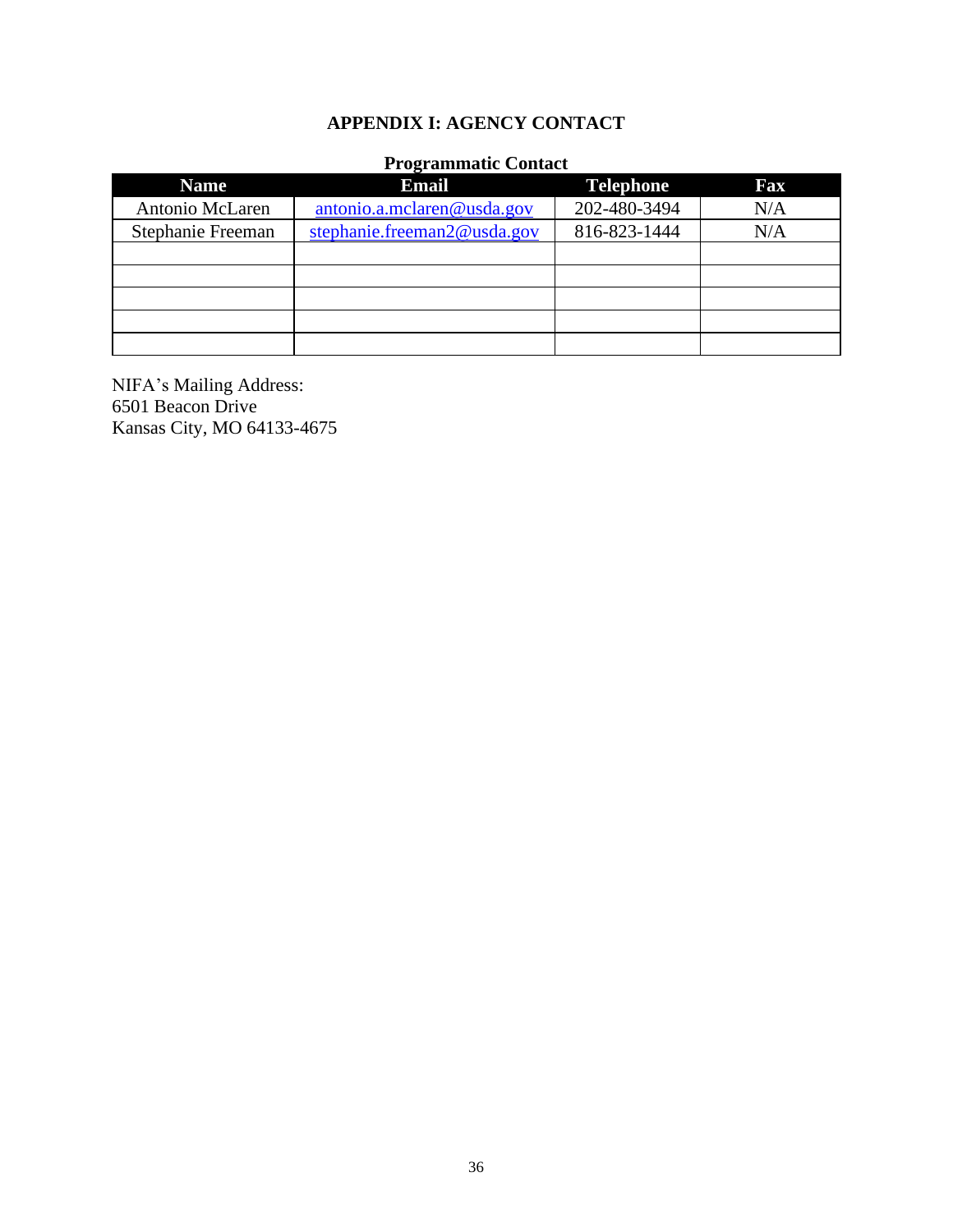# **APPENDIX II: GLOSSARY OF TERMS**

<span id="page-36-0"></span>

| Name                                                          | Acronyms      |
|---------------------------------------------------------------|---------------|
| Agriculture and Food Research Initiative                      | <b>AFRI</b>   |
| <b>Authorized Representative</b>                              | AR            |
| Agricultural Research, Extension, and Education reform Act of | <b>AREERA</b> |
| 1998                                                          |               |
| Coordinated Agricultural Project                              | CAP           |
| Catalog of Federal Domestic Assistance                        | <b>CFDA</b>   |
| Center of Excellence                                          | <b>COE</b>    |
| Data Management Plan                                          | <b>DMP</b>    |
| National Institute of Food and Agriculture                    | <b>NIFA</b>   |
| <b>Request for Application</b>                                | <b>RFA</b>    |
| Research, Education, and Economics                            | <b>REE</b>    |
| United States Department of Agriculture                       | <b>USDA</b>   |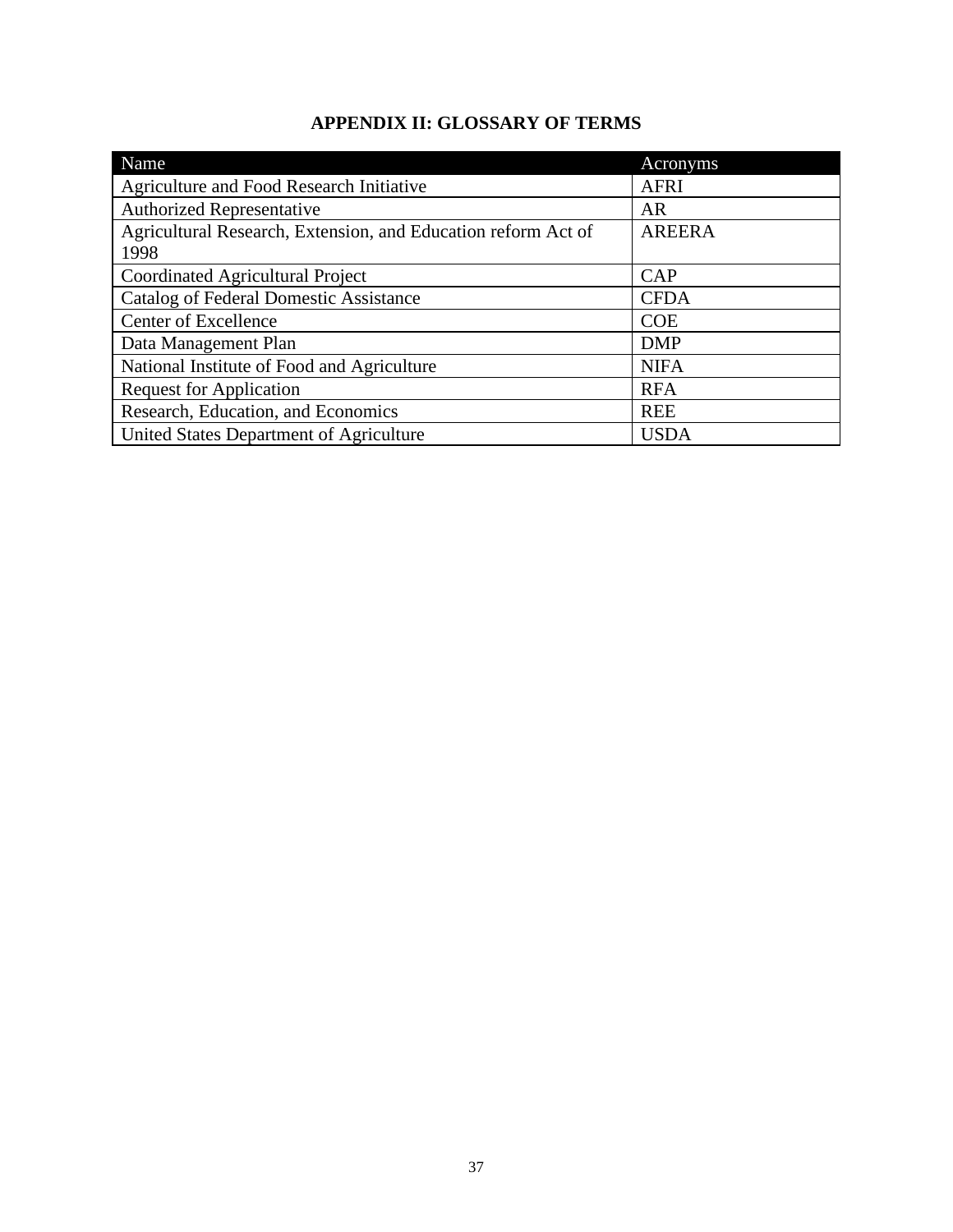# **APPENDIX III: DEFINITIONS**

<span id="page-37-0"></span>Refer to 7 CFR 3430 Competitive and Noncompetitive Non-formula Federal Assistance Programs – [General Award Administrative Provisions](https://www.ecfr.gov/cgi-bin/text-idx?c=ecfr&SID=2a6f6bfbef4c918616eebe5353d0793c&rgn=div5&view=text&node=7:15.1.12.2.13&idno=7#7:15.1.12.2.13.1.17.2) for additional definitions.

| Terms                                                        | Definitions                                                                                                                                                                                                                                                                                                                                                                                                                                                                                                                                                                                                                                                                                                     |
|--------------------------------------------------------------|-----------------------------------------------------------------------------------------------------------------------------------------------------------------------------------------------------------------------------------------------------------------------------------------------------------------------------------------------------------------------------------------------------------------------------------------------------------------------------------------------------------------------------------------------------------------------------------------------------------------------------------------------------------------------------------------------------------------|
| Capacity Building                                            | Means enhancing and strengthening the quality and depth<br>of an institution's research, academic and/or extension<br>programs as evidenced by its: faculty expertise, scientific<br>and technical resources, research environment, curriculum,<br>student experiential learning opportunities, scientific<br>instrumentation, library resources, academic standing and<br>racial, ethnic, or gender diversity of its faculty and student<br>body, faculty and student recruitment and retention<br>programs, extension delivery systems, organizational<br>structures and reward systems for attracting and retaining<br>first-rate research faculty or students at the graduate and<br>post-doctorate levels. |
| <b>Continuation Award</b>                                    | An award instrument by which NIFA agrees to support a<br>specified level of effort for a predetermined period of time<br>with a statement of intention to provide additional support<br>at a future date, provided that performance has been<br>satisfactory, appropriations are available for this purpose,<br>and continued support would be in the best interest of the<br>federal government and the public.                                                                                                                                                                                                                                                                                                |
| Eligible Participant                                         | Means, for purposes of the Program Need Areas "Faculty<br>Preparation and Enhancement for Teaching" and "Student<br>Recruitment and Retention", an individual who is a citizen<br>or national of the United States as defined in this section.                                                                                                                                                                                                                                                                                                                                                                                                                                                                  |
| <b>Extension Application</b>                                 | Means an application that addresses one or more of the<br>Extension Need Areas or specific subject matter/emphasis<br>areas identified in the annual Request for Applications.                                                                                                                                                                                                                                                                                                                                                                                                                                                                                                                                  |
| <b>Extension Capacity</b>                                    | Means the quality and depth of an institution's Extension<br>infrastructure as evidenced by its: curriculum,<br>instructional delivery systems, Extension faculty,<br>volunteer and other program support systems, use of<br>technology in program delivery, library resources and<br>service to underserved populations.                                                                                                                                                                                                                                                                                                                                                                                       |
| Food, Agricultural, Natural<br>Resources, and Human Sciences | Means basic, applied, and developmental research,<br>extension, and teaching/education activities in the food<br>and fiber, agricultural, renewable natural resources,<br>forestry, and physical and social sciences, in the broadest<br>sense of these terms, including but not limited to, activities<br>relating to the production, processing, marketing,                                                                                                                                                                                                                                                                                                                                                   |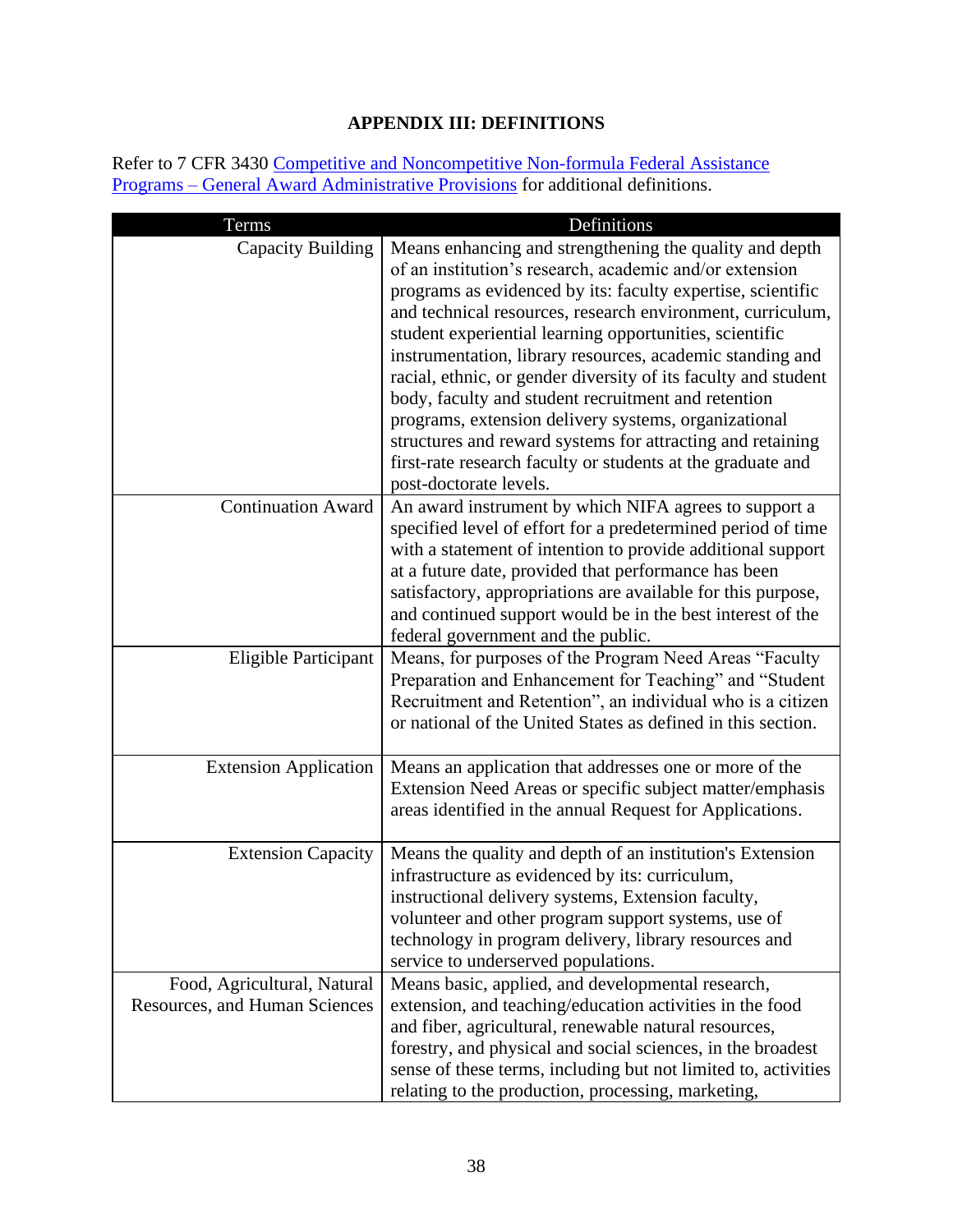| Terms                                   | Definitions                                                                                                                                                                                                                                                                                                                                                                                                                                                                                                                                                                                                                                                                                                                                                                                                                                                                                                                                   |
|-----------------------------------------|-----------------------------------------------------------------------------------------------------------------------------------------------------------------------------------------------------------------------------------------------------------------------------------------------------------------------------------------------------------------------------------------------------------------------------------------------------------------------------------------------------------------------------------------------------------------------------------------------------------------------------------------------------------------------------------------------------------------------------------------------------------------------------------------------------------------------------------------------------------------------------------------------------------------------------------------------|
| Matching<br>New Application<br>Outcomes | distribution, conservation, utilization, consumption,<br>research, and development of food and agriculturally<br>related products and services, and inclusive of programs in<br>agriculture, natural resources, aquaculture, forestry,<br>veterinary medicine, family and consumer sciences<br>(previously known as home economics), rural human<br>ecology, rural economic, community, or business<br>development, and closely allied disciplines.<br>The process through which a grant recipient match<br>awarded USDA funds with cash and in-kind contributions<br>on a dollar-for-dollar basis. The matching funds must<br>derive from non-Federal sources.<br>An application not previously submitted to a program.<br>Means specific, measurable project results and benefits<br>that indicate the project's plan of operation has been<br>achieved. Measurable outcomes include:<br>a. Results are intended or unintended consequences |
|                                         | of the project, e.g., "additional course materials<br>now available online to reinforce student learning<br>during non-classroom hours";<br>b. Products may be actual items or services acquired<br>with funds, e.g., "mechanisms and content to<br>transition existing course(s) or elements of<br>course(s) for Web-based access" or "created new<br>and innovative prevention and intervention<br>initiatives"; and<br>Impacts are a measure of the results by comparing<br>c.<br>what might have happened in the absence of the<br>funded project.                                                                                                                                                                                                                                                                                                                                                                                        |
| Plan of Operation                       | Means a detailed, step-by-step description of how the<br>applicant intends to accomplish the project's outcomes. At<br>a minimum, the plan should include a timetable indicating<br>how outcomes are achieved, a description of resources to<br>be used or acquired, and the responsibilities expected of<br>all project personnel.                                                                                                                                                                                                                                                                                                                                                                                                                                                                                                                                                                                                           |
| Renewal Application                     | A project application that seeks additional funding for a<br>project beyond the period that was approved in an original<br>or amended award.                                                                                                                                                                                                                                                                                                                                                                                                                                                                                                                                                                                                                                                                                                                                                                                                  |
| <b>Research Application</b>             | Means an application that addresses one or more of the<br>Research Need Areas or specific subject matter/emphasis<br>areas identified in the annual Request for Applications.                                                                                                                                                                                                                                                                                                                                                                                                                                                                                                                                                                                                                                                                                                                                                                 |
| <b>Research Capacity</b>                | Means the quality and depth of an institution's research<br>infrastructure as evidenced by its: faculty expertise in the                                                                                                                                                                                                                                                                                                                                                                                                                                                                                                                                                                                                                                                                                                                                                                                                                      |